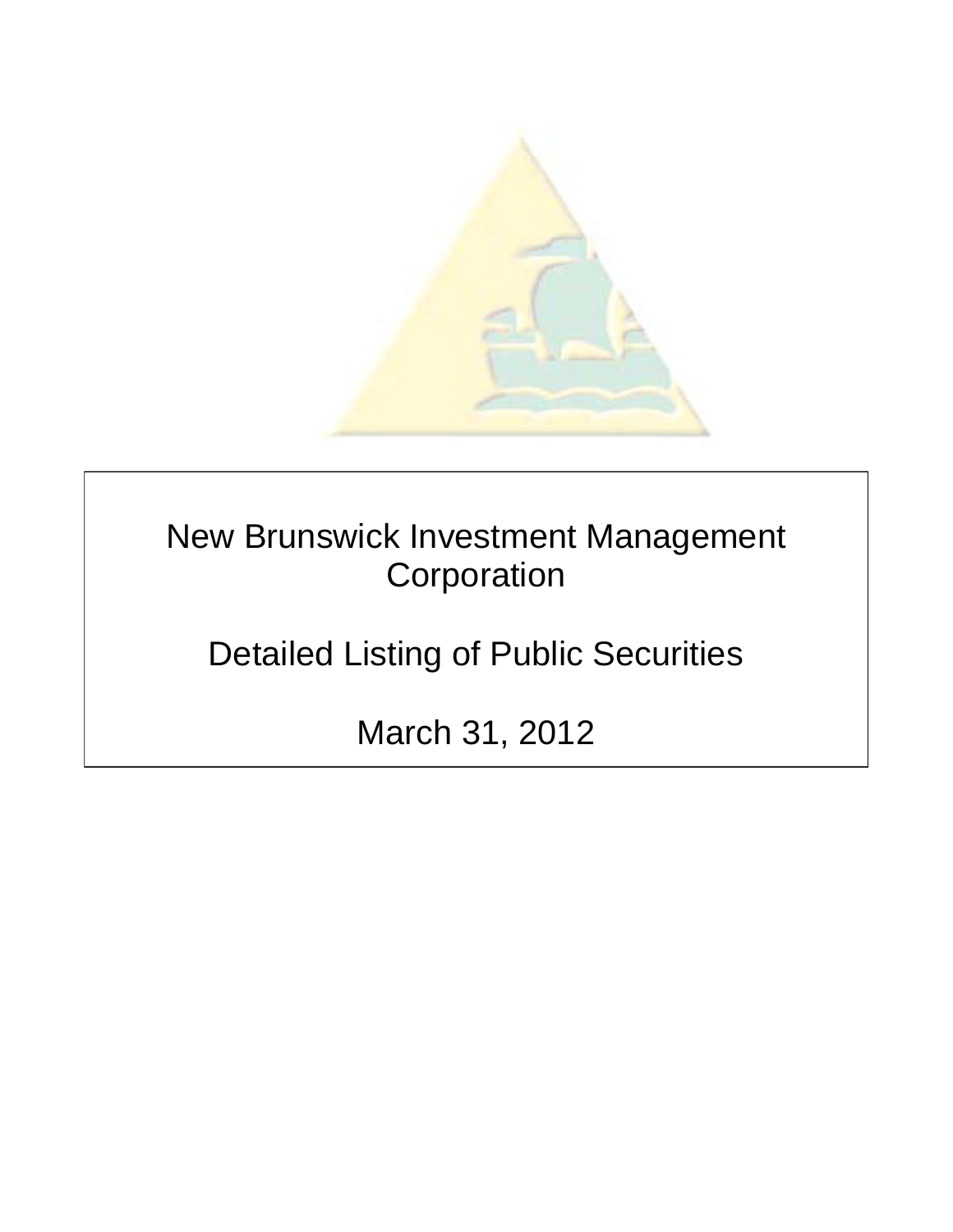|                                         | <b>Shares</b>            | <b>Fair Value</b>            | <b>Public Service</b>      | <b>Teachers'</b>            | Judges'                |
|-----------------------------------------|--------------------------|------------------------------|----------------------------|-----------------------------|------------------------|
| <b>EQUITIES</b>                         |                          |                              |                            |                             |                        |
| 3I GROUP                                | 109,399.00               | 373,775.53                   | 212,013.87                 | 160,506.99                  | 1,254.67               |
| <b>3M COMPANY</b><br>A.P. MOLLER-MAERSK | 55,431.00<br>207.00      | 4,937,226.14<br>1,572,757.57 | 2,787,289.47<br>892,103.40 | 2,133,422.32<br>675,374.84  | 16,514.35<br>5,279.34  |
| A2A SPA                                 | 121,692.00               | 95,565.96                    | 54,207.16                  | 41,038.01                   | 320.79                 |
| ABB LTD                                 | 249,934.00               | 5,112,807.84                 | 2,900,099.38               | 2,195,546.10                | 17,162.36              |
| <b>ABBOTT LABS</b>                      | 157,119.00               | 9,614,877.57                 | 5,409,128.21               | 4,173,665.38                | 32,083.97              |
| ABC-MART INC                            | 34,800.00                | 1,312,431.27                 | 729,540.12                 | 578,547.19                  | 4,343.96               |
| <b>ABERCROMBIE &amp; FITCH</b>          | 6,786.00                 | 336,350.47                   | 189,885.19                 | 145,340.23                  | 1,125.05               |
| <b>ABERTIS INFRAESTR</b>                | 45,126.00                | 766,720.08                   | 434,900.84                 | 329,245.56                  | 2,573.68               |
| ABITIBIBOWATER INC                      | (16, 596.00)             | (241, 636.98)                | (134, 059.75)              | (106, 778.52)               | (798.72)               |
| <b>ACADIA REALTY TRUST</b>              | 125,511.00               | 2,849,043.47                 | 1,391,404.10               | 1,449,357.32                | 8,282.06               |
| <b>ACCENTURE PLC</b>                    | 68,000.00                | 4,382,731.99                 | 2,463,948.99               | 1,904,165.03                | 14,617.97              |
| <b>ACCIONA SA</b>                       | 2,865.00                 | 199,670.29                   | 113,257.47                 | 85,742.58                   | 670.24                 |
| <b>ACCOR</b>                            | 16,622.00                | 592,271.49                   | 335,949.68                 | 254,333.71                  | 1,988.10               |
| ACE AVIATION HLDGS                      | 751,100.00               | 8,044,281.00                 | 4,462,952.10               | 3,554,739.05                | 26,589.85              |
| <b>ACE LIMITED</b>                      | 26,900.00                | 1,980,208.21                 | 1,117,917.90               | 855,666.78                  | 6,623.53               |
| <b>ACERINOX SA</b>                      | 11,067.00                | 141,413.32                   | 80,212.81                  | 60,725.82                   | 474.69                 |
| ACS ACTIVIDADES CO                      | 16,648.00                | 424,345.91                   | 240,698.53                 | 182,222.97                  | 1,424.42               |
| <b>ACTELION</b>                         | 12,471.00                | 454,931.49                   | 258,047.35                 | 195,357.05                  | 1,527.09               |
| ADECCO SA                               | 15,577.00                | 814,718.10                   | 462,126.39                 | 349,856.91                  | 2,734.80               |
| <b>ADIDAS AG</b>                        | 23,398.00                | 1,823,142.57                 | 1,034,127.39               | 782,895.37                  | 6,119.81               |
| <b>ADMIRAL GROUP</b>                    | 22,852.00                | 432,908.02                   | 245,555.15                 | 185,899.71                  | 1,453.16               |
| ADOBE SYSTEMS INC                       | 39,445.00                | 1,352,139.93                 | 763,344.70                 | 584,272.51                  | 4,522.72               |
| <b>ADP</b>                              | 3,904.00                 | 319,472.03                   | 181,211.71                 | 137,187.94                  | 1,072.38               |
| ADV MICRO DEVICES                       | 46,796.00                | 374,498.61                   | 211,421.56                 | 161,824.41                  | 1,252.65               |
| ADVANCE AMER CASH AD                    | 15,447.00                | 161,893.19                   | 89,818.04                  | 71,540.02                   | 535.13                 |
| ADVANTAGE OIL & GAS                     | 125,700.00               | 421,095.00                   | 236,139.56                 | 183,548.72                  | 1,406.72               |
| <b>ADVANTEST</b>                        | 16,300.00                | 257,573.17                   | 146,101.28                 | 110,607.28                  | 864.61                 |
| <b>AECON GROUP</b>                      | 47,700.00                | 630,594.00                   | 353,192.12                 | 275,297.83                  | 2,104.05               |
| <b>AEGON NV</b>                         | 202,072.00               | 1,118,893.23                 | 634,661.36                 | 480,476.04                  | 3,755.83               |
| AEON CO                                 | 70,593.00                | 930,308.73                   | 527,691.99                 | 399,493.93                  | 3,122.80               |
| <b>AEON CREDIT SERV</b>                 | 8,800.00                 | 138,951.02                   | 78,816.14                  | 59,668.46                   | 466.42                 |
| AEON MALL CO                            | 8,200.00                 | 191,227.70                   | 108,468.64                 | 82,117.15                   | 641.90                 |
| <b>AES CORP</b>                         | 51,313.00                | 670,057.32                   | 378,277.94                 | 289,538.13                  | 2,241.25               |
| <b>AETNA INC</b>                        | 27,940.00                | 1,400,209.08                 | 790,481.93                 | 605,043.65                  | 4,683.51               |
| <b>AFLAC INC</b>                        | 37,235.00                | 1,709,780.41                 | 965,249.07                 | 738,812.36                  | 5,718.98               |
| <b>AGEAS</b>                            | 249,356.00               | 545,645.79                   | 309,502.54                 | 234,311.66                  | 1,831.59               |
| AGF MANAGEMENT LTD                      | 57,900.00                | 896,292.00                   | 502,736.10                 | 390,561.04                  | 2,994.87               |
| AGGREKO                                 | 28,474.00                | 1,022,425.13                 | 579,942.48                 | 439,050.63                  | 3,432.01               |
| AGILENT TECHN INC<br><b>AGL ENERGY</b>  | 27,690.00                | 1,234,139.17                 | 696,727.88<br>1,168,366.41 | 533,283.26                  | 4,128.03               |
| AGL RESOURCES INC                       | 136,975.00               | 2,085,177.81                 | 206,368.84                 | 909,871.43                  | 6,939.96               |
| <b>AGNICO EAGLE MINES</b>               | 9,336.00<br>(26, 947.00) | 365,548.55<br>(912, 953.29)  | (502, 203.89)              | 157,957.00<br>(407, 762.24) | 1,222.71<br>(2,987.15) |
| <b>AGRIUM INC</b>                       | 38,254.00                | 3,286,442.16                 | 1,833,751.80               | 1,441,753.21                | 10,937.16              |
| AHOLD (KON) NV                          | 204,807.00               | 2,824,188.82                 | 1,589,059.64               | 1,225,702.32                | 9,426.86               |
| AIA GROUP LTD                           | 956,200.00               | 3,502,278.16                 | 1,986,570.79               | 1,503,951.14                | 11,756.23              |
| AIR CANADA                              | 320,521.00               | 8,013.03                     | 4,445.61                   | 3,540.93                    | 26.49                  |
| AIR LIQUIDE(L')                         | 32,556.00                | 4,331,581.24                 | 2,456,970.11               | 1,860,071.14                | 14,539.99              |
| AIR PRODS & CHEMS                       | 16,780.00                | 1,550,250.12                 | 875,186.94                 | 669,877.80                  | 5,185.38               |
| AIR WATER INC                           | 16,000.00                | 207,163.34                   | 117,507.70                 | 88,960.25                   | 695.39                 |
| <b>AIRGAS INC</b>                       | 5,500.00                 | 488,894.60                   | 276,003.31                 | 211,256.00                  | 1,635.29               |
| AISIN SEIKI CO                          | 22,543.00                | 794,319.38                   | 450,555.78                 | 341,097.27                  | 2,666.32               |
| AJINOMOTO CO INC                        | 69,895.00                | 879,511.63                   | 498,878.74                 | 377,680.60                  | 2,952.29               |
| AKAMAI TECH INC                         | 14,209.00                | 520,717.05                   | 293,968.54                 | 225,006.78                  | 1,741.73               |
| AKER SOLUTIONS                          | 18,528.00                | 312,768.25                   | 177,409.17                 | 134,309.20                  | 1,049.88               |
| AKZO NOBEL NV                           | 25,538.00                | 1,503,293.92                 | 852,702.06                 | 645,545.70                  | 5,046.16               |
| ALACER GOLD CORP                        | 158,900.00               | 1,347,472.00                 | 755,715.65                 | 587,254.44                  | 4,501.91               |
| ALAMOS GOLD IN                          | 98,300.00                | 1,790,043.00                 | 1,002,913.30               | 781,155.13                  | 5,974.57               |
| ALCATEL-LUCENT                          | 261,496.00               | 593,094.39                   | 336,416.45                 | 254,687.08                  | 1,990.86               |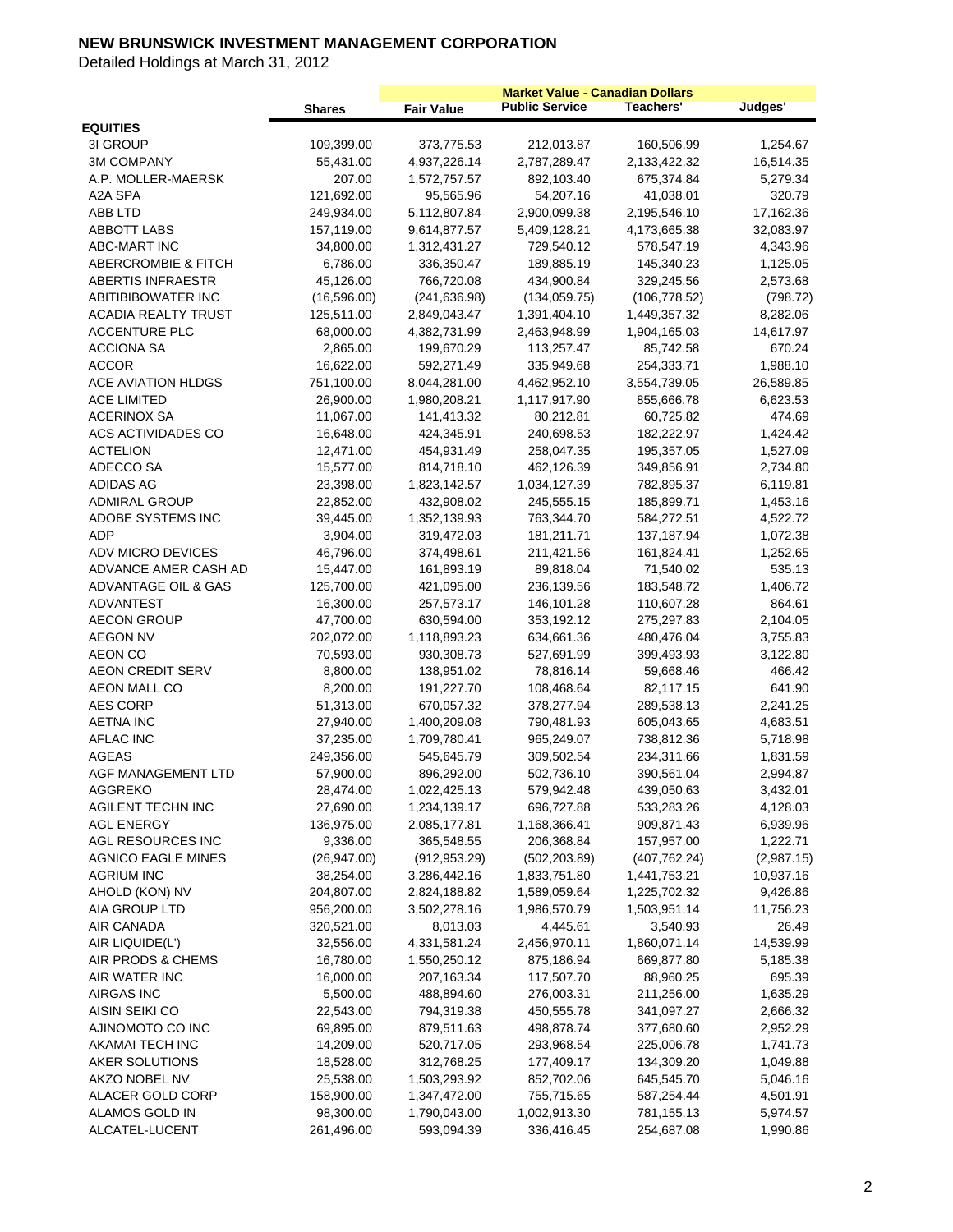|                             |               |                   | <b>Market Value - Canadian Dollars</b> |                  |            |
|-----------------------------|---------------|-------------------|----------------------------------------|------------------|------------|
|                             | <b>Shares</b> | <b>Fair Value</b> | <b>Public Service</b>                  | <b>Teachers'</b> | Judges'    |
| ALCOA INC                   | 85,074.00     | 850,824.31        | 480,329.15                             | 367,649.27       | 2,845.89   |
| ALEXANDRIA REAL ESTA        | 95,100.00     | 6,994,960.86      | 3,416,170.13                           | 3,558,456.66     | 20,334.08  |
| ALFA LAVAL AB               | 34,796.00     | 713,243.22        | 404,567.57                             | 306,281.48       | 2,394.17   |
| ALFRESA HOLDINGS            | 4,300.00      | 205,256.41        | 116,426.04                             | 88,141.37        | 688.99     |
| ALGONQUIN POWER&UTIL        | 453,500.00    | 2,652,666.00      | 1,475,298.61                           | 1,168,577.95     | 8,789.44   |
| ALIMENT COUCHE-TARD         | 316,200.00    | 10,349,152.50     | 5,760,453.61                           | 4,554,379.96     | 34,318.92  |
| ALL NIPPON AIRWAYS          | 402,300.00    | 1,211,818.09      | 675,832.35                             | 531,965.63       | 4,020.11   |
| ALLEGHENY TECH INC          | 8,538.00      | 350,937.19        | 198,120.06                             | 151,643.29       | 1,173.84   |
| ALLERGAN INC                | 44,226.00     | 4,215,805.02      | 2,361,523.80                           | 1,840,254.72     | 14,026.50  |
| <b>ALLIANZ SE</b>           | 51,537.00     | 6,137,418.64      | 3,481,281.62                           | 2,635,535.31     | 20,601.71  |
| <b>ALLIED PROPTIES</b>      | 47,200.00     | 1,224,129.00      | 685,120.91                             | 534,926.63       | 4,081.47   |
| <b>ALLSTATE CORP</b>        | 39,755.00     | 1,316,338.93      | 743,133.40                             | 568,802.56       | 4,402.97   |
| ALPHA NATURAL RES           | 17,525.00     | 266,315.35        | 150,347.17                             | 115,077.39       | 890.79     |
| <b>ALSTOM</b>               | 24,238.00     | 943,974.54        | 535,443.55                             | 405,362.31       | 3,168.68   |
| <b>ALTAGAS LTD</b>          | 74,900.00     | 2,028,853.50      | 1,138,020.30                           | 884,053.85       | 6,779.34   |
| <b>ALTERA CORP</b>          | 25,721.00     | 1,023,288.43      | 577,693.02                             | 442,172.65       | 3,422.76   |
| <b>ALTRIA GROUP INC</b>     | 225,768.00    | 7,051,448.02      | 3,961,864.52                           | 3,066,074.22     | 23,509.28  |
| <b>ALUMINA LTD</b>          | 274,965.00    | 350,241.00        | 198,664.56                             | 150,400.78       | 1,175.67   |
| AMADA CO                    | 39,800.00     | 269,261.33        | 152,731.07                             | 115,626.42       | 903.84     |
| AMADEUS IT HLDGS            | 38,237.00     | 719,397.29        | 407,731.04                             | 309,252.78       | 2,413.48   |
| <b>AMAZON COM INC</b>       | 39,281.00     | 7,948,028.45      | 4,466,907.45                           | 3,454,617.30     | 26,503.70  |
| <b>AMCOR LIMITED</b>        | 131,128.00    | 1,006,231.93      | 570,757.34                             | 432,096.93       | 3,377.66   |
| AMEC                        | 39,056.00     | 691,216.75        | 392,073.66                             | 296,822.86       | 2,320.23   |
| AMEREN CORPORATION          | 19,365.00     | 630,150.40        | 355,748.66                             | 272,293.97       | 2,107.77   |
| AMERICAN AXLE & MFG         | 43,600.00     | 510,096.50        | 283,000.59                             | 225,409.82       | 1,686.09   |
| AMERICAN EXPRESS CO         | 80,936.00     | 4,677,933.67      | 2,640,907.04                           | 2,021,379.58     | 15,647.05  |
| AMERICAN TOWER CORP         | 291,766.00    | 18,367,629.90     | 9,120,812.29                           | 9,192,558.38     | 54,259.24  |
| AMERIPRISE FINANCIAL        | 17,659.00     | 1,007,950.70      | 569,034.17                             | 435,545.07       | 3,371.46   |
| AMERISOURCE-BERGEN          | 56,692.00     | 2,246,381.16      | 1,254,241.49                           | 984,682.23       | 7,457.44   |
| AMERN ELEC PWR INC          | 38,527.00     | 1,484,264.08      | 837,934.81                             | 641,364.61       | 4,964.66   |
| AMERN INTL GROUP INC        | 42,899.00     | 1,323,100.27      | 746,950.48                             | 571,724.20       | 4,425.59   |
| <b>AMGEN INC</b>            | 90,653.00     | 6,156,138.89      | 3,457,217.96                           | 2,678,403.12     | 20,517.82  |
| AMP LIMITED                 | 330,805.00    | 1,479,926.89      | 839,447.75                             | 635,511.41       | 4,967.73   |
| AMPHENOL CORPORATION        | 13,043.00     | 780,257.26        | 440,490.83                             | 337,156.57       | 2,609.85   |
| <b>ANADARKO PETE</b>        | 39,788.00     | 3,113,789.11      | 1,757,876.05                           | 1,345,497.86     | 10,415.20  |
| ANALOG DEVICES INC          | 70,923.00     | 2,861,293.26      | 1,596,769.23                           | 1,255,028.47     | 9,495.56   |
| ANGLE ENERGY INC            | 82,100.00     | 461,402.00        | 255,984.97                             | 203,891.90       | 1,525.13   |
| ANGLO AMERICAN              | 150,069.00    | 5,595,921.26      | 3,174,132.15                           | 2,403,005.06     | 18,784.05  |
| ANGLO IRISH BANK            | 67,438.00     | 19,478.41         | 11,048.59                              | 8,364.43         | 65.38      |
| ANHEUSER-BUSCH INB          | 91,590.00     | 6,670,883.01      | 3,783,874.59                           | 2,864,616.01     | 22,392.41  |
| <b>ANTOFAGASTA</b>          | 46,364.00     | 852,399.03        | 483,499.86                             | 366,037.88       | 2,861.28   |
| AON CORPORATION             | 64,257.00     | 3,147,043.25      | 1,758,365.40                           | 1,378,225.38     | 10,452.47  |
| <b>AOZORA BANK</b>          | 65,000.00     | 188,689.17        | 107,028.73                             | 81,027.06        | 633.38     |
| <b>APA GROUP</b>            | 41,500.00     | 217,461.84        | 123,349.24                             | 93,382.64        | 729.96     |
| <b>APACHE CORP</b>          | 30,618.00     | 3,071,892.37      | 1,734,223.43                           | 1,327,393.88     | 10,275.06  |
| APARTMENT INVT&MGMT         | 181,698.00    | 4,790,694.71      | 2,359,136.32                           | 2,417,520.06     | 14,038.33  |
| APOLLO GROUP INC            | 8,934.00      | 344,809.81        | 194,660.87                             | 148,995.59       | 1,153.34   |
| APPLE INC                   | 74,421.00     | 44,572,261.49     | 25,163,075.70                          | 19,260,097.63    | 149,088.16 |
| <b>APPLIED MATERIALS</b>    | 103,055.00    | 1,280,850.40      | 723,098.50                             | 553,467.63       | 4,284.27   |
| <b>ARC RESOURCES</b>        | 68,634.00     | 1,577,209.32      | 880,074.03                             | 691,886.12       | 5,249.17   |
| ARCELORMITTAL               | 96,337.00     | 1,837,504.81      | 1,042,273.98                           | 789,062.81       | 6,168.02   |
| <b>ARCHER DANIELS MIDLD</b> | 52,821.00     | 1,669,224.57      | 942,353.45                             | 721,287.79       | 5,583.33   |
| ARGONAUT GOLD INC           | 66,000.00     | 559,680.00        | 314,048.86                             | 243,760.32       | 1,870.82   |
| ARKEMA                      | 6,237.00      | 580,036.95        | 329,009.98                             | 249,079.94       | 1,947.03   |
| ARM HOLDINGS PLC            | 147,874.00    | 1,398,299.67      | 793,146.96                             | 600,458.98       | 4,693.73   |
| <b>ARTIS</b>                | 84,100.00     | 1,364,943.00      | 764,220.28                             | 596,170.06       | 4,552.66   |
| ARYZTA AG                   | 9,522.00      | 467,491.32        | 265,171.57                             | 200,750.50       | 1,569.25   |
| ASAHI GLASS CO              | 108,498.00    | 923,794.71        | 523,997.10                             | 396,696.68       | 3,100.94   |
| ASAHI GROUP HLDGS           | 40,978.00     | 909,835.06        | 516,078.87                             | 390,702.11       | 3,054.08   |
| ASAHI KASEI CORP            | 148,375.00    | 917,306.00        | 520,316.55                             | 393,910.29       | 3,079.16   |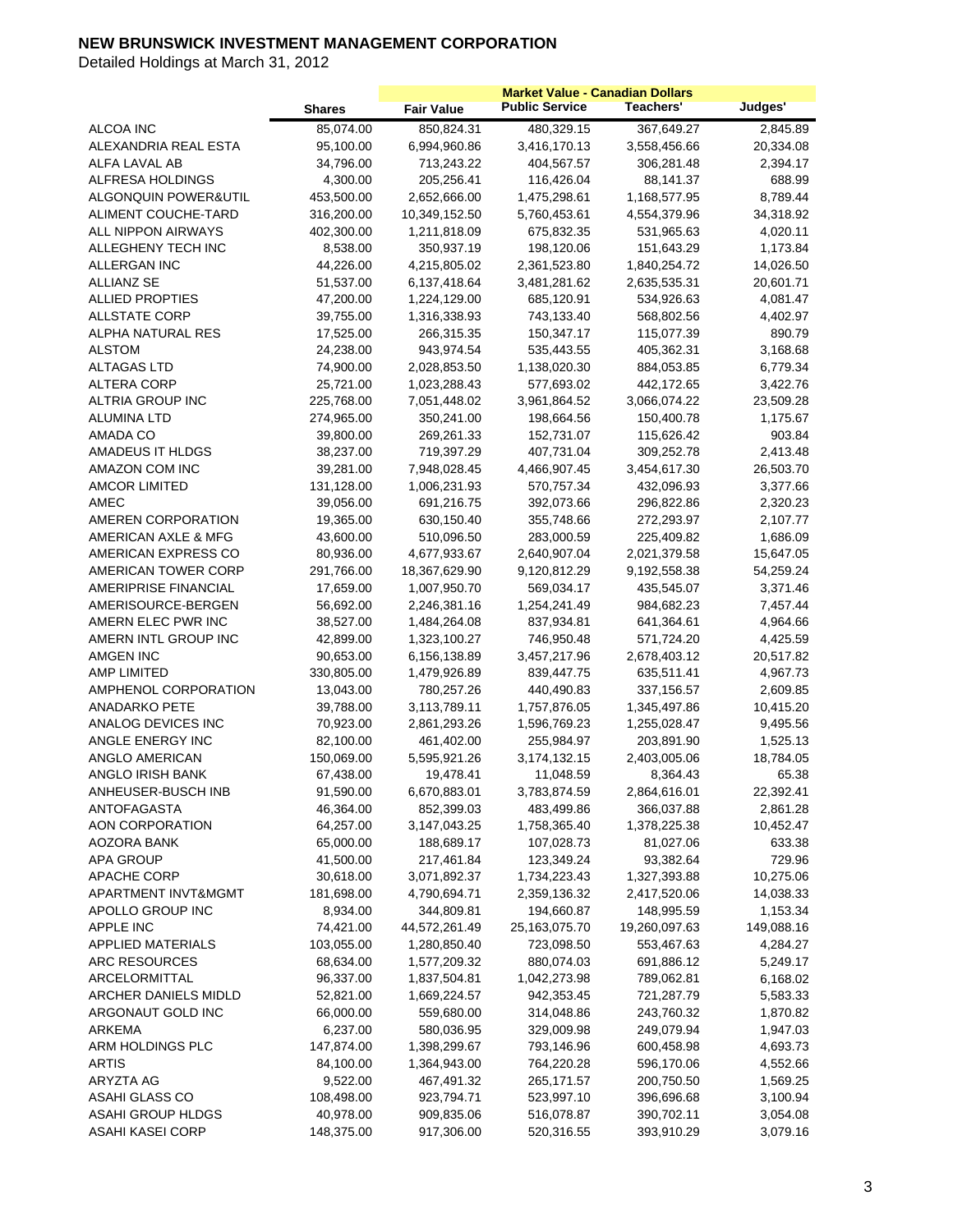|                               |               |                   | <b>Market Value - Canadian Dollars</b> |               |             |
|-------------------------------|---------------|-------------------|----------------------------------------|---------------|-------------|
|                               | <b>Shares</b> | <b>Fair Value</b> | <b>Public Service</b>                  | Teachers'     | Judges'     |
| ASCENDAS REAL ESTA            | 199,000.00    | 318,000.31        | 180,376.91                             | 136,555.95    | 1,067.44    |
| <b>ASCIANO LIMITED</b>        | 114,755.00    | 575,176.89        | 326,253.24                             | 246,992.93    | 1,930.72    |
| <b>ASICS CORP</b>             | 16,900.00     | 191,720.83        | 108,748.36                             | 82,328.91     | 643.56      |
| ASM PACIFIC TECH.             | 22,300.00     | 324,416.50        | 184,016.32                             | 139,311.20    | 1,088.98    |
| ASML HOLDING NV               | 48,607.00     | 2,424,541.57      | 1,375,254.40                           | 1,041,148.61  | 8,138.55    |
| <b>ASSA ABLOY</b>             | 33,738.00     | 1,054,865.01      | 598,343.11                             | 452,980.99    | 3,540.91    |
| <b>ASSICURAZIONI GEN</b>      | 131,285.00    | 2,009,565.31      | 1,139,870.55                           | 862,949.17    | 6,745.59    |
| <b>ASSOC BRITISH FOODS</b>    | 143,786.00    | 2,801,967.94      | 1,564,667.75                           | 1,227,996.59  | 9,303.60    |
| <b>ASSURANT INC</b>           | 6,970.00      | 281,891.67        | 159,140.71                             | 121,808.07    | 942.89      |
| <b>ASTELLAS PHARMA</b>        | 49,856.00     | 2,055,857.13      | 1,166,128.31                           | 882,827.84    | 6,900.98    |
| <b>ASTRAL MEDIA INC</b>       | 145,200.00    | 7,039,296.00      | 3,916,996.73                           | 3,098,962.99  | 23,336.28   |
| ASTRAZENECA                   | 149,204.00    | 6,623,015.04      | 3,756,722.80                           | 2,844,060.51  | 22,231.73   |
| <b>ASX LIMITED</b>            | 18,235.00     | 617,501.43        | 350,260.67                             | 265,167.97    | 2,072.79    |
| AT&T INC                      | 532,347.00    | 16,604,915.46     | 9,356,202.80                           | 7,193,244.40  | 55,468.26   |
| <b>ATCO LTD</b>               | 34,456.00     | 2,401,583.20      | 1,344,728.81                           | 1,048,843.49  | 8,010.90    |
| ATHABASCA OIL SANDS           | 238,600.00    | 2,638,916.00      | 1,478,813.51                           | 1,151,292.89  | 8,809.59    |
| <b>ATLANTIA</b>               | 37,054.00     | 608,610.49        | 345,217.53                             | 261,350.01    | 2,042.95    |
| <b>ATLANTIC POWER</b>         | (113, 366.00) | (1,579,353.35)    | (869, 114.20)                          | (705,060.55)  | (5, 178.60) |
| <b>ATLAS COPCO</b>            | 45,879.00     | 985,334.47        | 558,903.83                             | 423,123.13    | 3,307.51    |
| ATLAS COPCO AB                | 75,152.00     | 1,810,967.81      | 1,027,221.59                           | 777,667.27    | 6,078.95    |
| ATOS                          | 5,576.00      | 320,846.40        | 181,991.28                             | 137,778.12    | 1,077.00    |
| ATS AUTOM TOOLING             | 81,800.00     | 724,748.00        | 402,088.84                             | 320,263.55    | 2,395.61    |
| <b>AUCKLAND INTL</b>          | 101,186.00    | 201,644.78        | 114,377.45                             | 86,590.47     | 676.87      |
| AURICO GOLD INC               | 217,363.00    | 1,917,141.66      | 1,074,838.45                           | 835,900.21    | 6,403.00    |
| <b>AURIZON MINES LTD</b>      | 139,600.00    | 675,664.00        | 378,418.97                             | 294,990.70    | 2,254.33    |
| <b>AUST &amp; NZ BANK GRP</b> | 300,099.00    | 7,225,567.39      | 4,098,504.02                           | 3,102,809.03  | 24,254.34   |
| <b>AUTODESK INC</b>           | 18,044.00     | 762,934.82        | 430,711.52                             | 329,671.38    | 2,551.91    |
| <b>AUTOGRILL SPA</b>          | 12,705.00     | 133,764.33        | 75,874.13                              | 57,441.19     | 449.01      |
| AUTOMATIC DATA PROC           | 73,058.00     | 4,053,406.58      | 2,270,017.78                           | 1,769,904.79  | 13,484.01   |
| <b>AUTONATION INC</b>         | (23,908.00)   | (819, 819.98)     | (453, 634.38)                          | (363, 480.59) | (2,705.01)  |
| <b>AUTOZONE INC</b>           | 3,399.00      | 1,264,064.79      | 709,278.69                             | 550,575.54    | 4,210.56    |
| <b>AVALONBAY COMMUNTIES</b>   | 116,808.00    | 16,598,649.60     | 8,188,295.10                           | 8,361,631.95  | 48,722.55   |
| <b>AVERY DENNISON CORP</b>    | 8,459.00      | 254,809.32        | 143,851.49                             | 110,105.53    | 852.30      |
| <b>AVION GOLD</b>             | 319,600.00    | 319,600.00        | 179,301.56                             | 139,230.32    | 1,068.12    |
| <b>AVIVA</b>                  | 320,015.00    | 1,693,473.87      | 960,576.39                             | 727,212.93    | 5,684.55    |
| AVON PRODUCTS INC             | 34,425.00     | 665,524.24        | 375,718.81                             | 287,579.35    | 2,226.09    |
| <b>AXA</b>                    | 197,017.00    | 3,256,975.37      | 1,847,429.54                           | 1,398,613.01  | 10,932.82   |
| AXEL SPRINGER AG              | 4,554.00      | 229,489.50        | 130,171.60                             | 98,547.57     | 770.34      |
| <b>B2GOLD CORP</b>            | 240,900.00    | 1,026,234.00      | 575,753.74                             | 447,050.42    | 3,429.84    |
| <b>BABCOCK INTL</b>           | 196,363.00    | 2,498,228.55      | 1,392,408.46                           | 1,097,535.95  | 8,284.14    |
| <b>BADGER DAYLIGHTING</b>     | 19,600.00     | 510,286.00        | 283,105.72                             | 225,493.56    | 1,686.72    |
| <b>BAE SYSTEMS</b>            | 371,446.00    | 1,778,746.44      | 1,008,944.91                           | 763,830.74    | 5,970.79    |
| <b>BAKER HUGHES INC</b>       | 34,895.00     | 1,461,830.52      | 825,270.04                             | 631,670.86    | 4,889.62    |
| <b>BALFOUR BEATTY</b>         | 77,370.00     | 352,582.78        | 199,992.87                             | 151,406.38    | 1,183.53    |
| <b>BALL CORP</b>              | 12,450.00     | 533,499.92        | 301,185.05                             | 230,530.38    | 1,784.48    |
| <b>BALOISE HOLDING AG</b>     | 5,353.00      | 430,322.50        | 244,088.58                             | 184,789.44    | 1,444.48    |
| <b>BANCO POPOLARE</b>         | 198,751.00    | 368,245.74        | 208,877.25                             | 158,132.39    | 1,236.10    |
| <b>BANCO SANTANDER SA</b>     | 972,651.00    | 7,470,024.52      | 4,237,165.59                           | 3,207,784.01  | 25,074.92   |
| BANK HAPOALIM BM              | 119,390.00    | 435,066.70        | 246,779.60                             | 186,826.70    | 1,460.41    |
| <b>BANK OF AMERICA CORP</b>   | 1,082,457.00  | 10,338,975.46     | 5,815,773.06                           | 4,488,705.08  | 34,497.32   |
| <b>BANK OF MONTREAL</b>       | 168,840.00    | 9,996,571.20      | 5,574,928.44                           | 4,388,394.85  | 33,247.91   |
| <b>BANK OF NEW YORK MEL</b>   | 96,164.00     | 2,317,388.15      | 1,308,271.37                           | 1,001,365.44  | 7,751.35    |
| <b>BANK OF NOVA SCOTIA</b>    | 499,031.00    | 27,904,592.50     | 15,530,210.93                          | 12,281,798.15 | 92,583.42   |
| <b>BANKERS PETROLEUM</b>      | 274,600.00    | 1,123,114.00      | 627,674.81                             | 491,699.88    | 3,739.31    |
| BANKIA S.A.                   | 490,231.00    | 1,761,788.26      | 981,796.10                             | 774,150.68    | 5,841.48    |
| <b>BANKINTER SA</b>           | 22,155.00     | 115,980.47        | 65,786.73                              | 49,804.43     | 389.32      |
| <b>BANRO CORPORATION</b>      | 181,800.00    | 834,462.00        | 467,112.23                             | 364,567.05    | 2,782.72    |
| <b>BARCLAYS</b>               | 1,317,441.00  | 4,950,482.57      | 2,808,024.84                           | 2,125,840.25  | 16,617.48   |
| <b>BARD C R INC</b>           | 9,846.00      | 971,220.69        | 545,317.74                             | 422,666.41    | 3,236.54    |
| <b>BARRICK GOLD CORP</b>      | 317,843.00    | 13,754,670.90     | 7,664,064.16                           | 6,044,907.20  | 45,699.54   |
|                               |               |                   |                                        |               |             |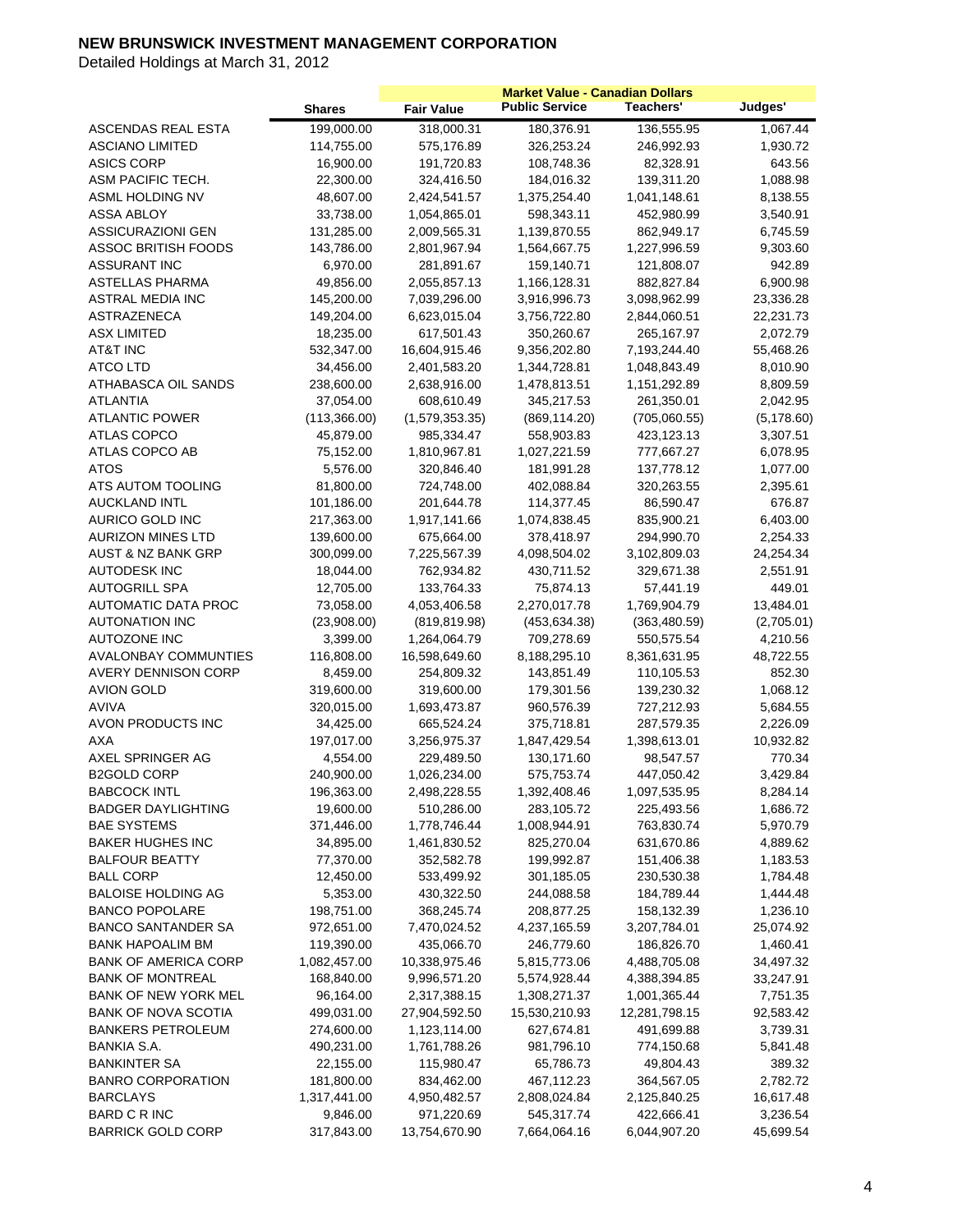|                                              |                           |                             | <b>Market Value - Canadian Dollars</b> |                            |                       |
|----------------------------------------------|---------------------------|-----------------------------|----------------------------------------|----------------------------|-----------------------|
|                                              | <b>Shares</b>             | <b>Fair Value</b>           | <b>Public Service</b>                  | Teachers'                  | Judges'               |
| BARRY CALLEBAUT AG                           | 2,113.00                  | 2,113,345.34                | 1,175,126.86                           | 931,222.02                 | 6,996.46              |
| <b>BASF SE</b>                               | 104,489.00                | 9,113,808.89                | 5,169,556.99                           | 3,913,659.23               | 30,592.68             |
| <b>BAXTER INTL INC</b>                       | 51,968.00                 | 3,117,243.73                | 1,755,578.55                           | 1,351,255.60               | 10,409.57             |
| BAYER AG                                     | 93,927.00                 | 6,588,556.02                | 3,737,176.87                           | 2,829,263.09               | 22,116.06             |
| BAYER MOTOREN WERK                           | 43,211.00                 | 3,702,552.80                | 2,100,171.06                           | 1,589,953.24               | 12,428.50             |
| <b>BAYTEX ENERGY CORP</b>                    | 140,800.00                | 7,313,152.00                | 4,085,163.54                           | 3,203,651.39               | 24,337.06             |
| <b>BB&amp;T CORPORATION</b>                  | 55,635.00                 | 1,743,143.36                | 984,083.98                             | 753,228.81                 | 5,830.58              |
| BBVA (BILB-VIZ-ARG)                          | 526,503.00                | 4,181,634.45                | 2,371,916.93                           | 1,795,680.87               | 14,036.65             |
| <b>BCA CARIGE SPA</b>                        | 72,853.00                 | 95,418.31                   | 54,123.41                              | 40,974.61                  | 320.29                |
| <b>BCA MPS</b>                               | 573,739.00                | 240,554.84                  | 136,448.11                             | 103,299.26                 | 807.48                |
| <b>BCE INC</b>                               | 63,544.00                 | 2,566,879.14                | 1,447,712.99                           | 1,110,510.85               | 8,655.30              |
| <b>BCO DE SABADELL</b>                       | 243,032.00                | 658,289.69                  | 373,396.69                             | 282,683.29                 | 2,209.71              |
| BCO ESPIR SANTO                              | 85,571.00                 | 156,040.15                  | 88,509.48                              | 67,006.89                  | 523.79                |
| <b>BCO POPULAR ESP</b>                       | 113,324.00                | 405,754.51                  | 230,153.07                             | 174,239.43                 | 1,362.01              |
| <b>BEAM INC</b>                              | 12,473.00                 | 729,886.12                  | 412,054.02                             | 315,390.73                 | 2,441.37              |
| <b>BECTON DICKINSON</b>                      | 20,684.00                 | 1,604,873.75                | 903,074.86                             | 696,442.73                 | 5,356.15              |
| <b>BED BATH &amp; BEYOND</b>                 | 18,882.00                 | 1,240,751.46                | 700,460.82                             | 536,140.49                 | 4,150.15              |
| <b>BEIERSDORF AG</b>                         | 41,851.00                 | 2,723,144.18                | 1,520,375.90                           | 1,193,727.54               | 9,040.74              |
| <b>BEKAERT SA</b>                            | 4,387.00                  | 141,017.80                  | 79,988.46                              | 60,555.98                  | 473.36                |
| <b>BELGACOM</b>                              | 38,584.00                 | 1,234,613.12                | 692,070.91                             | 538,431.92                 | 4,110.29              |
| <b>BELL ALIANT INC</b>                       | 108,300.00                | 2,955,507.00                | 1,655,416.63                           | 1,290,228.66               | 9,861.71              |
| <b>BEMIS INC</b>                             | 8,239.00                  | 265,633.24                  | 149,962.09                             | 114,782.65                 | 888.51                |
| <b>BENDIGO AND ADELAIDE</b>                  | 41,392.00                 | 331,773.60                  | 188,189.43                             | 142,470.49                 | 1,113.68              |
| <b>BENESSE HOLDINGS</b>                      | 28,300.00                 | 1,417,901.65                | 791,504.61                             | 621,690.21                 | 4,706.83              |
| <b>BERKSHIRE HATHAWAY</b>                    | 140,300.00                | 11,376,499.93               | 6,422,553.39                           | 4,915,893.70               | 38,052.85             |
| <b>BEST BUY INC</b>                          | 22,662.00                 | 536,153.19                  | 302,682.94                             | 231,676.89                 | 1,793.36              |
| <b>BEZEQ</b>                                 | 197,908.00                | 322,471.57                  | 182,913.11                             | 138,476.00                 | 1,082.45              |
| <b>BG GROUP</b>                              | 385,558.00                | 8,914,459.57                | 5,056,481.58                           | 3,828,054.48               | 29,923.51             |
| <b>BHP BILLITON LTD</b>                      | 364,543.00                | 13,061,988.97               | 7,409,053.36                           | 5,609,089.93               | 43,845.68             |
| <b>BHP BILLITON PLC</b>                      | 238,323.00                | 7,261,347.69                | 4,118,799.41                           | 3,118,173.83               | 24,374.45             |
| <b>BIC</b>                                   | 18,384.00                 | 1,838,410.86                | 1,024,027.09                           | 808,290.18                 | 6,093.60              |
| BIG LOTS INC                                 | 5,207.00                  | 223,751.51                  | 126,317.94                             | 96,685.15                  | 748.42                |
| <b>BIOGEN IDEC INC</b>                       | 34,586.00                 | 4,352,877.30                | 2,438,382.68                           | 1,900,011.76               | 14,482.87             |
| <b>BIRCHCLIFF ENERGY</b>                     | 121,240.00                | 878,990.00                  | 491,802.92                             | 384,257.25                 | 2,929.82              |
| BK LEUMI LE ISRAEL                           | 132,856.00                | 415,178.45                  | 235,498.54                             | 178,286.27                 | 1,393.65              |
| BK OF EAST ASIA                              | 181,700.00                | 681,888.10                  | 386,782.24                             | 292,816.94                 | 2,288.92              |
| BK OF KYOTO                                  | 36,800.00                 | 335,678.46                  | 190,404.36                             | 144,147.32                 | 1,126.78              |
| BK OF YOKOHAMA                               | 141,502.00                | 708,101.50                  | 401,651.07                             | 304,073.52                 | 2,376.91              |
| <b>BLACKPEARL RESOURCES</b>                  | 273,700.00                | 1,149,540.00                | 643,169.34                             | 502,539.10                 | 3,831.56              |
| <b>BLACKROCK INC</b>                         | 8,000.00                  | 1,636,525.80                | 923,893.50                             | 707,158.35                 | 5,473.96              |
| <b>BLOCK H &amp; R INC</b>                   | 23,416.00                 | 389,953.45                  | 220,146.52                             | 168,502.59                 | 1,304.34              |
| <b>BMC SOFTWARE INC</b>                      | 13,062.00                 | 524,097.81                  | 295,877.13                             | 226,467.64                 | 1,753.04              |
| <b>BNP PARIBAS</b>                           | 109,698.00                | 5,194,368.96                | 2,946,362.68                           | 2,230,570.14               | 17,436.14             |
| <b>BOARDWALK</b>                             | 31,600.00                 | 1,805,150.00                | 1,011,658.58                           | 787,464.77                 | 6,026.65              |
| <b>BOC HONG KONG HLDG</b>                    | 399,656.00                | 1,103,654.81                | 626,017.78                             | 473,932.35                 | 3,704.68              |
| <b>BOEING CO</b>                             | 55,362.00                 | 4,113,484.47                | 2,325,220.01                           | 1,774,493.40               | 13,771.06             |
| BOLIDEN AB                                   | 30,825.00                 | 482,357.28                  | 273,603.88                             | 207,134.26                 | 1,619.15              |
| <b>BOMBARDIER INC</b>                        | 1,390,092.00              | 5,741,079.96                | 3,189,830.03                           | 2,532,239.85               | 19,010.08             |
| <b>BONAVISTA ENERGY</b>                      | 140,800.00                | 2,858,240.00                | 1,598,990.77                           | 1,249,723.53               | 9,525.70              |
| BONTERRA ENERGY CORP<br><b>BORAL LIMITED</b> | 12,020.00                 | 584,652.80                  | 327,569.81                             | 255,131.59                 | 1,951.40              |
|                                              | 82,249.00                 | 342,405.81                  | 194,220.26                             | 147,036.18                 | 1,149.37              |
| BORDER PETRO WARRANT                         | 550,000.00                | 35,475.00                   | 19,681.46                              | 15,676.28                  | 117.26                |
| <b>BORG WARNER INC</b>                       | (8,900.00)                | (749, 948.44)               | (408, 925.82)                          | (338, 572.61)              | (2,450.01)            |
| <b>BOSKALIS WESTMNSTR</b>                    | 7,966.00                  | 298,633.99                  | 169,391.90                             | 128,239.65                 | 1,002.44              |
| <b>BOSTON PROPERTIES</b>                     | 132,915.00                | 14,001,944.50               | 6,933,417.97                           | 7,027,276.08               | 41,250.45             |
| <b>BOSTON SCIENTIFIC</b><br><b>BOUYGUES</b>  | 115,802.00                | 691,872.71                  | 390,593.72                             | 298,964.77                 | 2,314.22              |
| BP PLC                                       | 22,212.00<br>2,152,102.00 | 677,036.88<br>15,900,407.87 | 384,030.52<br>9,019,068.27             | 290,733.73<br>6,827,966.08 | 2,272.64<br>53,373.51 |
| <b>BRAMBLES LTD</b>                          | 161,445.00                | 1,183,701.80                | 671,422.23                             | 508,306.19                 | 3,973.38              |
| BRANDYWINE RLTY TR                           | 248,800.00                | 2,853,653.40                | 1,393,655.48                           | 1,451,702.47               | 8,295.46              |
|                                              |                           |                             |                                        |                            |                       |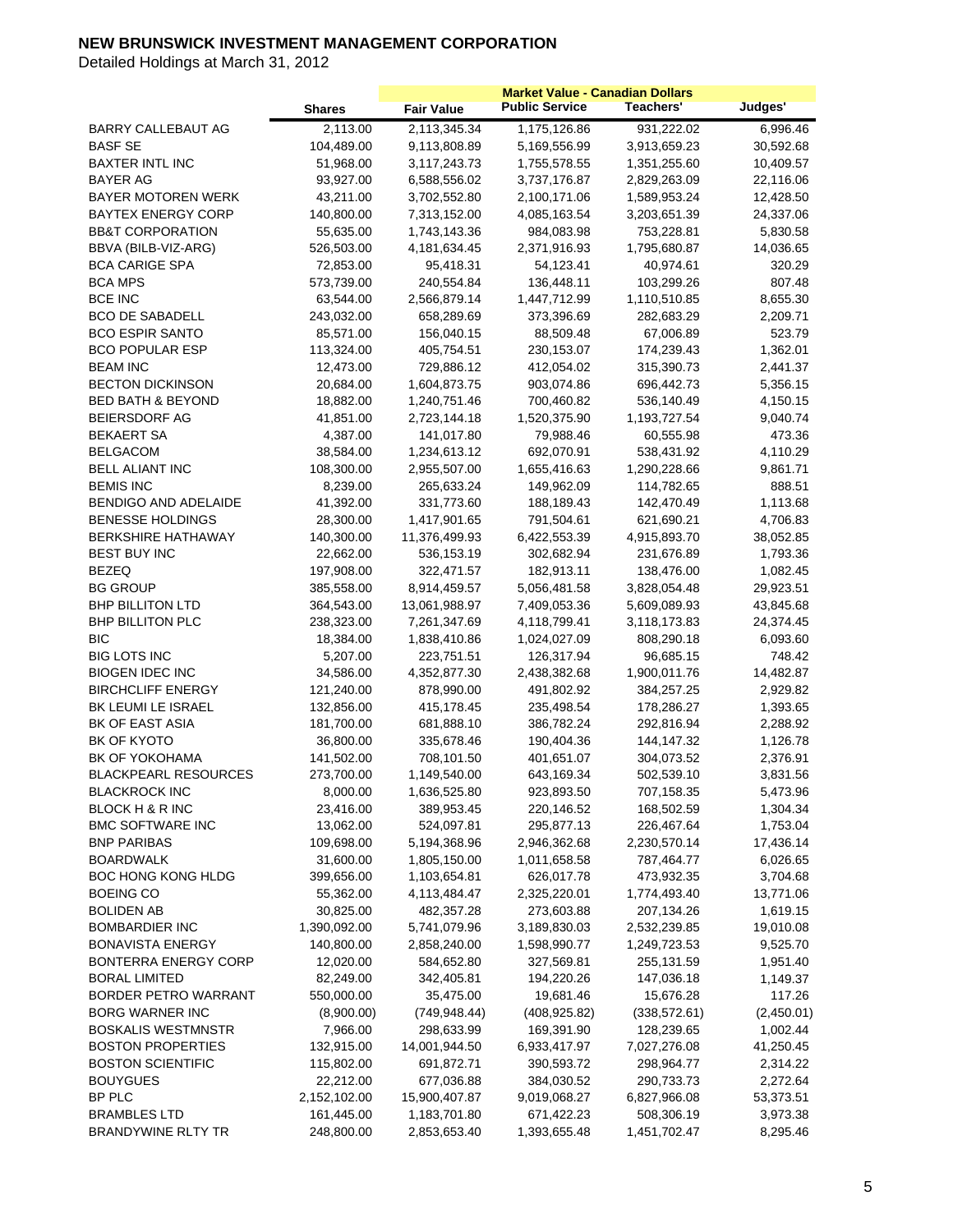|                                              |                        |                            | <b>Market Value - Canadian Dollars</b> |                          |                      |
|----------------------------------------------|------------------------|----------------------------|----------------------------------------|--------------------------|----------------------|
|                                              | <b>Shares</b>          | <b>Fair Value</b>          | <b>Public Service</b>                  | Teachers'                | Judges'              |
| <b>BRE PROPERTIES INC</b>                    | 49,141.00              | 2,481,841.88               | 1,212,071.70                           | 1,262,555.56             | 7,214.62             |
| <b>BRENNTAG AG</b>                           | 5,073.00               | 618,966.38                 | 351,091.63                             | 265,797.05               | 2,077.71             |
| <b>BRIDGESTONE CORP</b>                      | 72,488.00              | 1,763,529.73               | 1,000,313.65                           | 757,296.37               | 5,919.71             |
| <b>BRISTOL MYERS SQUIBB</b>                  | 191,218.00             | 6,447,799.25               | 3,621,506.39                           | 2,804,800.97             | 21,491.89            |
| <b>BRIT AMER TOBACCO</b>                     | 261,633.00             | 13,166,148.02              | 7,444,563.60                           | 5,677,486.43             | 44,097.99            |
| <b>BRITISH LAND CO</b>                       | 86,283.00              | 660,295.19                 | 374,534.25                             | 283,544.50               | 2,216.44             |
| <b>BRITISH SKY BRDCST</b>                    | 124,957.00             | 1,349,254.93               | 765,327.68                             | 579,398.15               | 4,529.10             |
| <b>BROADCOM CORP</b>                         | 39,088.00              | 1,534,775.86               | 866,451.01                             | 663,191.23               | 5,133.62             |
| BROOKFIELD ASSET MGT                         | 236,348.00             | 7,433,144.60               | 4,136,836.25                           | 3,271,646.62             | 24,661.73            |
| <b>BROOKFIELD OFFICE PT</b>                  | 315,100.00             | 5,460,683.00               | 3,046,498.87                           | 2,396,034.57             | 18,149.56            |
| <b>BROOKFIELD RENEWABLE</b>                  | 112,400.00             | 2,929,671.10               | 1,625,376.06                           | 1,294,611.20             | 9,683.84             |
| <b>BROTHER INDUSTRIES</b>                    | 26,600.00              | 361,855.67                 | 205,252.66                             | 155,388.36               | 1,214.65             |
| BROWN FORMAN CORP                            | 31,280.00              | 2,616,319.39               | 1,457,959.60                           | 1,149,685.70             | 8,674.09             |
| <b>BT GROUP PLC</b>                          | 1,103,160.00           | 3,985,821.41               | 2,251,079.27                           | 1,721,403.12             | 13,339.03            |
| <b>BUNZL</b>                                 | 165,646.00             | 2,656,448.46               | 1,481,532.62                           | 1,166,103.16             | 8,812.68             |
| <b>BURBERRY GROUP</b>                        | 51,541.00              | 1,232,427.47               | 699,060.53                             | 529,230.01               | 4,136.94             |
| <b>BUREAU VERITAS</b>                        | 23,757.00              | 2,083,848.72               | 1,162,825.28                           | 914,107.70               | 6,915.73             |
| C H ROBINSON WLDWIDE                         | 59,379.00              | 3,904,709.38               | 2,174,708.84                           | 1,717,059.86             | 12,940.68            |
| CA INC                                       | 29,035.00              | 799,484.42                 | 451,345.44                             | 345,464.81               | 2,674.17             |
| <b>CABLEVISION SYS CORP</b>                  | 17,300.00              | 253,908.28                 | 143,342.81                             | 109,716.18               | 849.29               |
| CABOT OIL & GAS CORP                         | 16,784.00              | 522,686.44                 | 295,080.35                             | 225,857.78               | 1,748.32             |
| CAE INC                                      | 599,400.00             | 6,125,868.00               | 3,410,519.17                           | 2,695,030.12             | 20,318.72            |
| <b>CAIXABANK SA</b>                          | 86,294.00              | 334,702.78                 | 189,850.93                             | 143,728.34               | 1,123.51             |
| CALFRAC WELL SERVICE                         | 30,600.00              | 850,680.00                 | 475,864.17                             | 371,980.95               | 2,834.88             |
| CALLOWAY RL EST INV                          | 68,200.00              | 1,852,169.80               | 1,039,086.65                           | 806,893.18               | 6,189.97             |
| CALTEX AUSTRALIA                             | 15,212.00              | 218,182.81                 | 123,758.19                             | 93,692.24                | 732.38               |
| CAMECO CORP                                  | 82,240.00              | 1,767,337.60               | 986,988.50                             | 774,461.31               | 5,887.79             |
| <b>CAMERON INTL</b>                          | 19,616.00              | 1,035,184.61               | 584,408.95                             | 447,313.10               | 3,462.55             |
| <b>CAMPBELL BROS</b>                         | 7,942.00               | 550,307.41                 | 312,146.72                             | 236,313.46               | 1,847.24             |
| CAMPBELL SOUP CO                             | 71,013.00              | 2,400,917.15               | 1,336,708.37                           | 1,056,253.75             | 7,955.02             |
| CANADN IMP BK COMM                           | (23,600.00)            | (1,824,779.35)             | (1,012,384.18)                         | (806, 363.48)            | (6,031.69)           |
| <b>CANEXUS CORP</b>                          | 97,800.00              | 782,087.04                 | 438,204.38                             | 341,272.18               | 2,610.48             |
| CANFOR CORPORATION                           | 58,200.00              | 683,268.00                 | 383,150.64                             | 297,834.87               | 2,282.49             |
| <b>CANON INC</b>                             | 129,747.00             | 6,138,192.53               | 3,481,720.59                           | 2,635,867.63             | 20,604.31            |
| CAP GEMINI SA                                | 17,399.00              | 777,204.70                 | 440,847.95                             | 333,747.87               | 2,608.87             |
| <b>CAPITA PLC</b>                            | 70,209.00              | 821,461.37                 | 465,951.33                             | 352,752.61               | 2,757.43             |
| CAPITAL ONE FINL CO                          | 44,127.00              | 2,457,866.18               | 1,387,577.63                           | 1,062,067.33             | 8,221.23             |
| <b>CAPITAL POWER CORP</b>                    | 57,100.00              | 1,358,123.50               | 759,806.66                             | 593,790.43               | 4,526.41             |
| CAPITAL SHOPPING C                           | 62,945.00              | 333,196.53                 | 188,996.55                             | 143,081.52               | 1,118.45             |
| CAPITALAND                                   | 292,297.00             | 722,708.48                 | 409,936.47                             | 310,346.06               | 2,425.94             |
| <b>CAPITAMALL TRUST</b>                      | 255,000.00             | 364,914.47                 | 206,987.68                             | 156,701.87               | 1,224.92             |
| <b>CAPITAMALLS ASIA L</b>                    | 151,000.00             | 195,678.43                 | 110,993.20                             | 84,028.39                | 656.84               |
| <b>CAPSTONE MINING</b>                       | 240,843.00             | 676,768.83                 | 379,213.53                             | 295,296.24               | 2,259.06             |
| CARDINAL HEALTH INC                          | 27,597.00              | 1,194,839.67               | 674,541.52                             | 516,301.57               | 3,996.58             |
| <b>CAREFUSION CORP</b>                       | 17,898.00              | 463,677.45                 | 261,767.08                             | 200,359.43               | 1,550.94             |
| CARLSBERG AS                                 | 12,556.00              | 1,035,551.70               | 587,388.17                             | 444,687.45               | 3,476.08             |
| <b>CARMAX INC</b>                            | 18,100.00              | 626,600.55                 | 353,744.61                             | 270,760.05               | 2,095.89             |
| CARNIVAL CORP                                | 36,135.00              | 1,158,167.51               | 653,838.41                             | 500,455.18               | 3,873.91             |
| CARNIVAL PLC<br><b>CARREFOUR SA</b>          | 21,540.00<br>63,891.00 | 687,429.10                 | 389,925.22                             | 295,196.36               | 2,307.52             |
|                                              |                        | 1,528,613.75<br>636,323.96 | 867,064.03                             | 656,418.56               | 5,131.16             |
| CASINO GUICHARD-PERR                         | 6,477.00               |                            | 360,937.23                             | 273,250.75               | 2,135.97             |
| <b>CASIO COMPUTER CO</b>                     | 26,300.00              | 188,470.54                 | 106,904.72                             | 80,933.17                | 632.65               |
| CATERPILLAR INC<br><b>CATHAY PACIFIC AIR</b> | 51,642.00              | 5,493,891.20               | 3,101,552.30                           | 2,373,962.58             | 18,376.32<br>825.36  |
| <b>CBRE GROUP INC</b>                        | 133,000.00             | 245,881.42                 | 139,469.46                             | 105,586.60               |                      |
| <b>CBS CORPORATION</b>                       | 26,211.00<br>51,751.00 | 522,700.71<br>1,756,926.32 | 295,088.40<br>991,865.09               | 225,863.94<br>759,184.55 | 1,748.36             |
| <b>CCL INDUSTRIES INC</b>                    | 25,600.00              | 930,048.00                 | 520,218.75                             | 406,730.13               | 5,876.68<br>3,099.12 |
| CDN APARTMENT PPTS                           | 43,400.00              | 977,209.00                 | 550,849.07                             | 423,078.63               | 3,281.29             |
| CDN IMP BANK COMMERC                         | 62,912.00              | 4,849,654.56               | 2,714,261.42                           | 2,119,194.85             | 16,198.29            |
| CDN NATL RAILWAY                             | 112,001.00             | 8,860,274.18               | 4,942,282.03                           | 3,888,515.75             | 29,476.40            |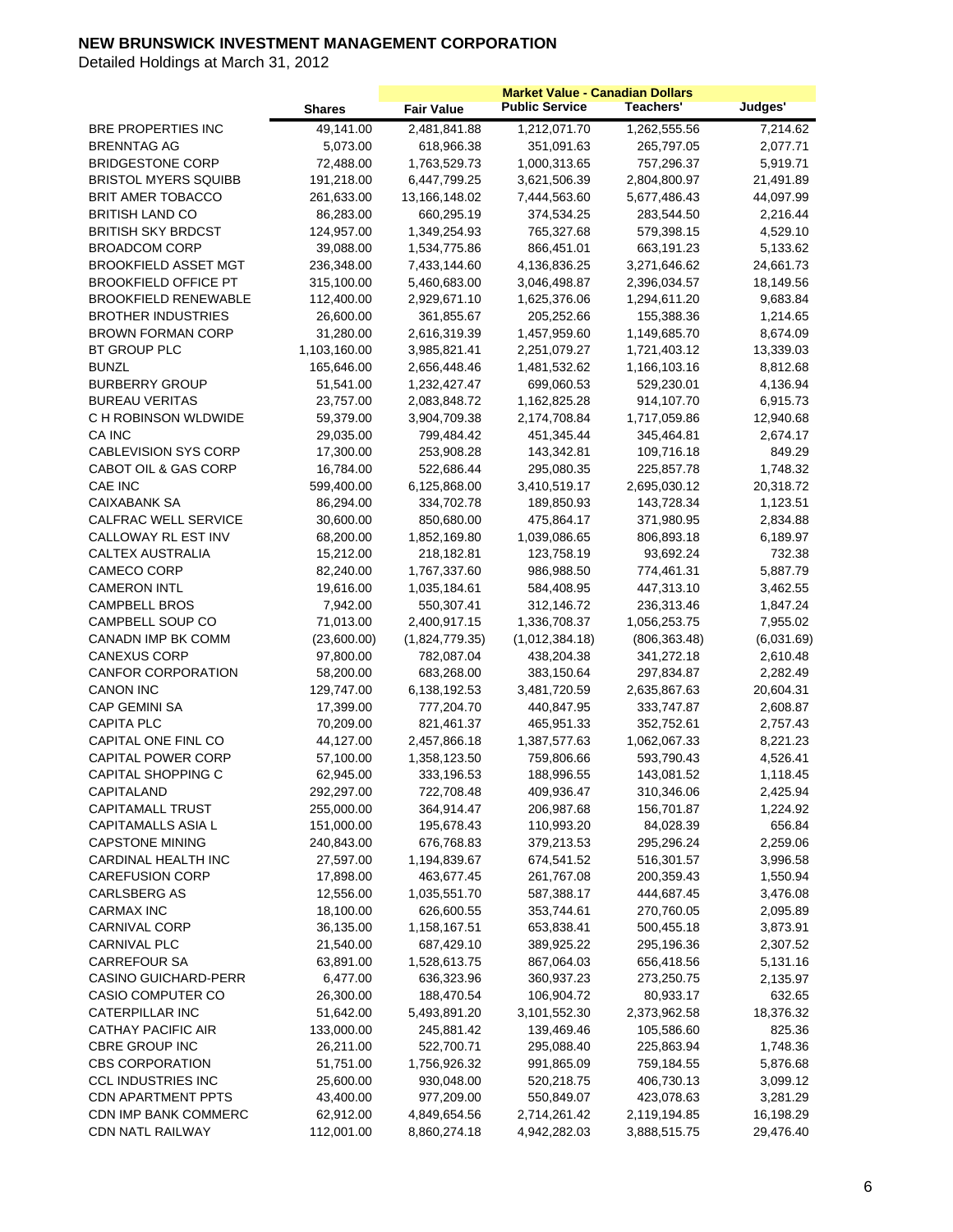|                                                    |                         |                              | <b>Market Value - Canadian Dollars</b> |                            |                      |
|----------------------------------------------------|-------------------------|------------------------------|----------------------------------------|----------------------------|----------------------|
|                                                    | <b>Shares</b>           | <b>Fair Value</b>            | <b>Public Service</b>                  | Teachers'                  | Judges'              |
| <b>CDN NATURAL RES</b>                             | 351,440.00              | 11,644,095.84                | 6,487,461.09                           | 5,117,947.25               | 38,687.50            |
| <b>CDN OIL SANDS</b>                               | 65,012.00               | 1,366,948.48                 | 766,123.32                             | 596,251.77                 | 4,573.39             |
| CDN OVERSEAS PETRO                                 | 1,250,000.00            | 256,250.00                   | 142,167.02                             | 113,235.96                 | 847.02               |
| CDN OVERSEAS PETROL                                | 625,000.00              | 3,937.50                     | 2,184.52                               | 1,739.97                   | 13.02                |
| <b>CDN PACIFIC RAILWAY</b>                         | 15,850.00               | 1,198,343.00                 | 674,766.62                             | 519,544.97                 | 4,031.40             |
| CDN REAL ESTATE INV                                | 52,100.00               | 1,929,162.00                 | 1,081,599.57                           | 841,119.15                 | 6,443.27             |
| <b>CDN TIRE CORP</b>                               | 31,685.00               | 2,042,098.25                 | 1,136,799.70                           | 898,521.14                 | 6,777.41             |
| <b>CDN UTILITIES LTD</b>                           | 51,800.00               | 3,356,640.00                 | 1,880,193.80                           | 1,465,245.45               | 11,200.76            |
| <b>CDN WESTERN BANK</b>                            | 132,360.00              | 3,764,238.00                 | 2,098,368.85                           | 1,653,367.96               | 12,501.18            |
| <b>CELESIO AG</b>                                  | 9,585.00                | 173,253.12                   | 98,273.06                              | 74,398.50                  | 581.57               |
| CELESTICA INC                                      | 248,600.00              | 2,374,130.00                 | 1,325,680.43                           | 1,040,551.89               | 7,897.68             |
| <b>CELGENE CORP</b>                                | 59,651.00               | 4,619,983.79                 | 2,589,620.01                           | 2,014,985.68               | 15,378.10            |
| CELLCOM ISRAEL LTD                                 | 5,488.00                | 68,982.34                    | 39,128.33                              | 29,622.45                  | 231.56               |
| <b>CELTIC EXPLORATION</b>                          | 123,500.00              | 1,787,045.00                 | 996,980.22                             | 784,125.26                 | 5,939.53             |
| <b>CENOVUS ENERGY</b>                              | 286,578.00              | 10,270,955.52                | 5,718,918.56                           | 4,517,940.60               | 34,096.36            |
| <b>CENTERPOINT ENERGY</b>                          | 34,006.00               | 669,315.27                   | 377,859.01                             | 289,217.49                 | 2,238.77             |
| <b>CENTERRA GOLD</b>                               | 207,500.00              | 3,216,250.00                 | 1,795,435.73                           | 1,410,118.01               | 10,696.26            |
| <b>CENTRAL JAPAN RLWY</b>                          | 401.00                  | 3,311,989.91                 | 1,856,059.40                           | 1,444,906.24               | 11,024.26            |
| <b>CENTRICA</b>                                    | 972,539.00              | 4,915,075.91                 | 2,763,748.12                           | 2,134,929.07               | 16,398.73            |
| <b>CENTURYLINK INC</b>                             | 97,325.00               | 3,755,308.68                 | 2,102,027.47                           | 1,640,793.08               | 12,488.12            |
| <b>CERNER CORP</b>                                 | 11,600.00               | 882,544.99                   | 498,236.92                             | 381,356.07                 | 2,951.99             |
| <b>CF INDUSTRIES HLDGS</b>                         | 5,178.00                | 945,220.91                   | 533,620.34                             | 408,438.93                 | 3,161.64             |
| <b>CFS RETAIL PROP</b>                             | 207,981.00              | 384,455.73                   | 218,071.92                             | 165,093.29                 | 1,290.52             |
| <b>CGG VERITAS</b>                                 | 16,256.00               | 480,131.47                   | 272,341.35                             | 206,178.45                 | 1,611.68             |
| CGI GROUP INC                                      | 225,300.00              | 5,003,913.00                 | 2,798,751.49                           | 2,188,488.40               | 16,673.11            |
| <b>CHARGER ENERGY</b>                              | 372,364.00              | 487,796.84                   | 270,628.78                             | 215,555.68                 | 1,612.38             |
| <b>CHARTWELL SR HOUSING</b>                        | 102,900.00              | 868,639.50                   | 487,906.23                             | 377,826.79                 | 2,906.48             |
| <b>CHESAPEAKE ENERGY</b>                           | 52,824.00               | 1,221,775.01                 | 689,747.75                             | 527,940.59                 | 4,086.67             |
| <b>CHEUNG KONG INFRAS</b>                          | 55,000.00               | 333,505.67                   | 189,171.90                             | 143,214.28                 | 1,119.49             |
| <b>CHEUNG KONG(HLDGS)</b>                          | 156,668.00              | 2,025,040.15                 | 1,148,648.23                           | 869,594.39                 | 6,797.53             |
| <b>CHEVRON CORP</b>                                | 174,835.00              | 18,718,456.82                | 10,549,577.51                          | 8,106,340.80               |                      |
| <b>CHIBA BANK</b>                                  | 89,457.00               | 571,525.74                   |                                        |                            | 62,538.51            |
| CHINA GOLD INTL RES                                |                         | 562,839.00                   | 324,182.23<br>315,763.99               | 245,425.05                 | 1,918.46             |
| CHIPOTLE MEXICAN GRL                               | 115,100.00<br>6,500.00  |                              | 1,516,605.85                           | 245,193.97<br>1,189,646.87 | 1,881.05<br>9,016.32 |
| CHIYODA CORP                                       |                         | 2,715,269.05                 |                                        |                            |                      |
| <b>CHORUS AVIATION</b>                             | 18,000.00<br>671,900.00 | 229,342.06<br>2,438,997.00   | 130,087.96                             | 98,484.25                  | 769.84               |
|                                                    |                         |                              | 1,355,184.43                           | 1,075,738.65               | 8,073.92             |
| <b>CHRISTIAN DIOR</b>                              | 6,410.00                | 980,318.58                   | 556,058.70                             | 420,969.20                 | 3,290.67             |
| CHUBB CORP                                         | 48,919.00               | 3,395,245.60                 | 1,898,316.48                           | 1,485,647.13               | 11,281.99            |
| CHUBU ELEC POWER                                   | 74,987.00               | 1,357,998.66                 | 770,287.32                             | 583,152.89                 | 4,558.45             |
| CHUGAI PHARM CO<br><b>CHUGOKU BANK</b>             | 25,200.00               | 465,855.16                   | 264,243.50                             | 200,047.90                 | 1,563.75<br>907.57   |
| CHUGOKU ELEC POWER                                 | 20,000.00<br>95,452.00  | 270,371.48                   | 153,360.77                             | 116,103.14<br>778,281.31   |                      |
|                                                    | 19,000.00               | 1,779,627.60                 | 995,430.41                             | 127,451.77                 | 5,915.88             |
| CHURCHILL CORP THE<br>CI FINANCIAL CORP            |                         | 288,420.00                   | 160,014.88                             |                            | 953.35               |
|                                                    | 148,600.00<br>45,126.00 | 3,388,080.00<br>2,011,251.21 | 1,898,382.67                           | 1,478,388.26               | 11,309.07            |
| CIE DE ST-GOBAIN                                   |                         |                              | 1,140,826.83                           | 863,673.13                 | 6,751.24             |
| <b>CIGNA CORP</b>                                  | 22,812.00               | 1,123,383.52                 | 634,201.26                             | 485,424.69                 | 3,757.57             |
| <b>CIMPOR CIMENTOS DE</b>                          | 22,069.00               | 146,285.46                   | 82,976.40                              | 62,818.02                  | 491.04               |
| <b>CINCINNATI FINL CORP</b><br><b>CINEPLEX INC</b> | 12,969.00               | 452,243.14                   | 255,311.89                             | 195,418.56                 | 1,512.69             |
|                                                    | 46,100.00               | 1,318,420.00                 | 738,995.61                             | 575,022.05                 | 4,402.34             |
| <b>CINTAS CORP</b><br><b>CISCO SYSTEMS INC</b>     | 8,831.00                | 345,157.80                   | 194,857.33                             | 149,145.96                 | 1,154.51             |
|                                                    | 429,767.00              | 9,081,391.44                 | 5,126,859.90                           | 3,924,155.52               | 30,376.02            |
| CITIGROUP INC                                      | 259,162.00              | 9,458,667.39                 | 5,330,777.62                           | 4,096,288.50               | 31,601.26            |
| <b>CITIZEN HOLDINGS</b>                            | 30,900.00               | 196,664.28                   | 111,552.39                             | 84,451.74                  | 660.15               |
| CITRIX SYS INC                                     | 14,805.00               | 1,167,211.11                 | 658,943.94                             | 504,363.01                 | 3,904.16             |
| <b>CITY DEVELOPMENTS</b>                           | 59,220.00               | 533,429.12                   | 302,572.97                             | 229,065.57                 | 1,790.58             |
| <b>CLIFFS NATURAL RES</b>                          | 11,300.00               | 781,933.63                   | 441,437.22                             | 337,880.95                 | 2,615.46             |
| <b>CLOROX CO</b>                                   | 29,237.00               | 2,006,482.07                 | 1,120,107.48                           | 879,714.32                 | 6,660.27             |
| <b>CLP HOLDINGS</b>                                | 470,414.00              | 4,051,594.58                 | 2,270,825.43                           | 1,767,281.85               | 13,487.29            |
| CME GROUP INC                                      | 5,349.00                | 1,546,233.31                 | 872,919.27                             | 668,142.10                 | 5,171.94             |
| <b>CML HEALTHCARE</b>                              | 86,300.00               | 917,619.27                   | 513,414.70                             | 401,146.00                 | 3,058.57             |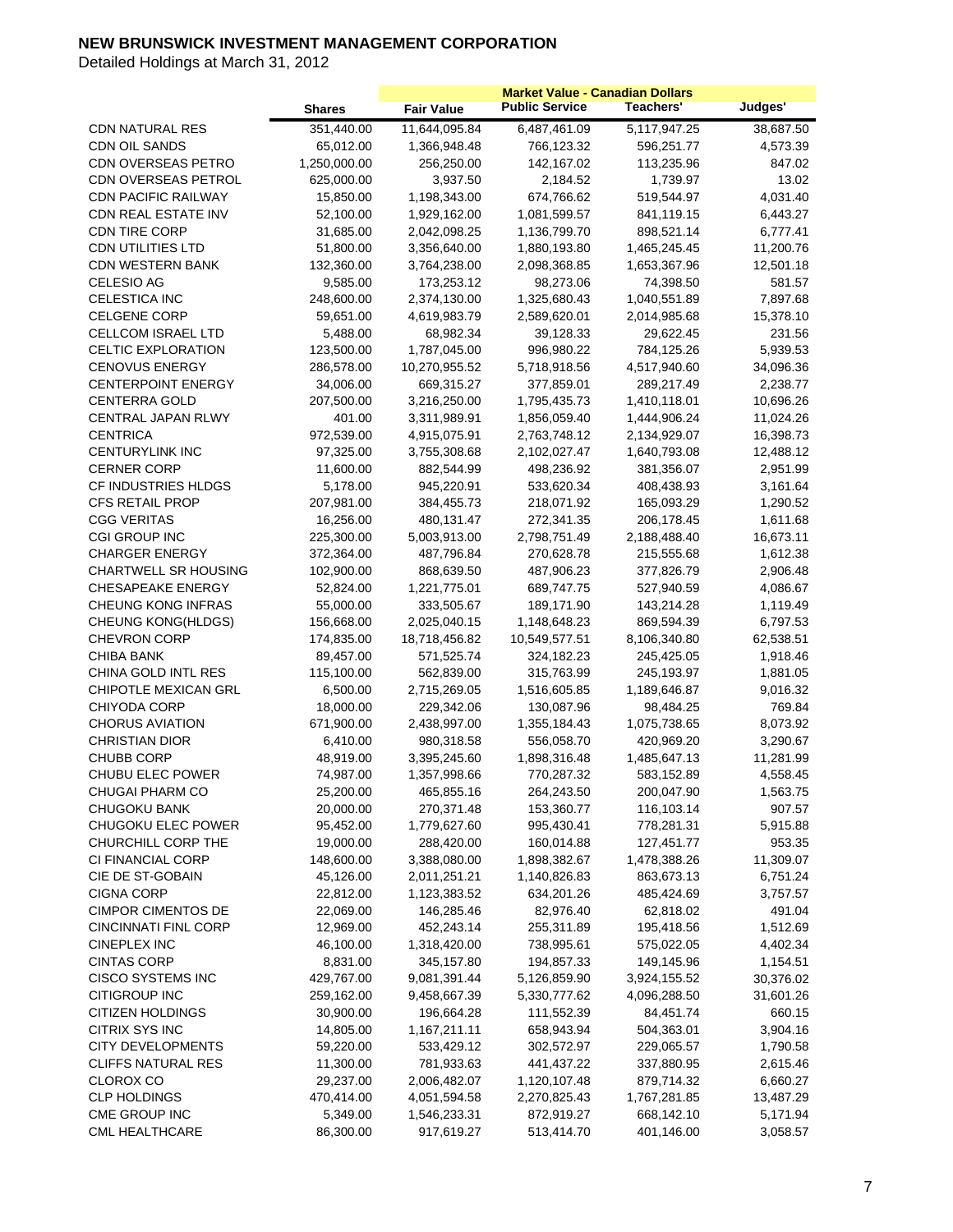|                             |                        |                            | <b>Market Value - Canadian Dollars</b> |                              |                    |
|-----------------------------|------------------------|----------------------------|----------------------------------------|------------------------------|--------------------|
|                             | <b>Shares</b>          | <b>Fair Value</b>          | <b>Public Service</b>                  | Teachers'                    | Judges'            |
| <b>CMNWLTH BK OF AUST</b>   | 179,088.00             | 9,291,560.58               | 5,270,381.74                           | 3,989,989.50                 | 31,189.34          |
| <b>CMS ENERGY CORP</b>      | 20,565.00              | 451,817.35                 | 255,071.51                             | 195,234.57                   | 1,511.27           |
| <b>CNP ASSURANCES</b>       | 16,740.00              | 260,582.27                 | 147,808.11                             | 111,899.45                   | 874.71             |
| <b>COACH INC</b>            | 22,938.00              | 1,776,483.79               | 1,002,906.17                           | 767,635.52                   | 5,942.10           |
| <b>COBHAM</b>               | 128,282.00             | 466,568.57                 | 264,648.17                             | 200,354.25                   | 1,566.15           |
| COCA-COLA AMATIL            | 221,811.00             | 2,823,055.48               | 1,576,806.42                           | 1,236,873.95                 | 9,375.12           |
| COCA-COLA CO                | 207,272.00             | 15,421,923.05              | 8,687,044.93                           | 6,683,372.09                 | 51,506.03          |
| <b>COCA-COLA ENTERPRI</b>   | 24,008.00              | 686,010.83                 | 387,284.42                             | 296,431.80                   | 2,294.61           |
| COCA-COLA HELL BOT          | 26,452.00              | 505,242.17                 | 285,208.31                             | 218,343.58                   | 1,690.28           |
| COCA-COLA WEST CO           | 6,900.00               | 121,186.18                 | 68,739.52                              | 52,039.87                    | 406.79             |
| COCHLEAR LTD                | 6,394.00               | 406,560.75                 | 230,610.38                             | 174,585.65                   | 1,364.72           |
| <b>COGDELL SPENCER</b>      | 104,157.00             | 441,228.22                 | 244,792.59                             | 194,977.17                   | 1,458.45           |
| COGECO CABLE INC            | 16,800.00              | 875,448.00                 | 490,962.71                             | 381,560.55                   | 2,924.74           |
| COGNIZANT TECH SOLNS        | 24,183.00              | 1,859,207.06               | 1,049,607.23                           | 803,381.03                   | 6,218.79           |
| COLGATE PALMOLIVE CO        | 57,933.00              | 5,657,275.29               | 3,175,038.37                           | 2,463,389.95                 | 18,846.97          |
| COLOPLAST                   | 11,366.00              | 1,962,250.81               | 1,094,157.06                           | 861,584.93                   | 6,508.82           |
| <b>COLOSSUS MINERALS</b>    | 95,600.00              | 518,152.00                 | 290,041.57                             | 226,382.58                   | 1,727.86           |
| <b>COLRUYT SA</b>           | 19,004.00              | 762,390.45                 | 427,410.83                             | 332,441.26                   | 2,538.36           |
| <b>COMCAST CORP</b>         | 215,183.00             | 6,386,888.45               | 3,606,323.02                           | 2,759,199.60                 | 21,365.83          |
| <b>COMERICA INC</b>         | 15,807.00              | 512,465.52                 | 289,310.17                             | 221,441.22                   | 1,714.13           |
| COMFORTDELGRO CORP          | 212,000.00             | 262,086.50                 | 148,661.35                             | 112,545.40                   | 879.76             |
| <b>COMINAR</b>              | 73,700.00              | 1,729,821.00               | 969,041.45                             | 755,006.75                   | 5,772.80           |
| COMMERZBANK AG              | 420,842.00             | 1,061,493.81               | 602,103.12                             | 455,827.54                   | 3,563.16           |
| <b>COMPASS GROUP</b>        | 396,852.00             | 4, 155, 162. 35            | 2,333,030.51                           | 1,808,282.61                 | 13,849.23          |
| <b>COMPUTER MODELLING</b>   | 1,200.00               | 18,852.00                  | 10,459.05                              | 8,330.63                     | 62.31              |
| <b>COMPUTER SCIENCES</b>    | 12,369.00              | 372,589.72                 | 210,343.90                             | 160,999.56                   | 1,246.26           |
| <b>COMPUTERSHARE LTD</b>    | 53,891.00              | 501,718.81                 | 284,146.63                             |                              |                    |
| CONAGRA FOODS INC           | 103,528.00             | 2,716,198.50               |                                        | 215,889.86                   | 1,682.32           |
| <b>CONOCOPHILLIPS</b>       | 54,777.00              | 4,159,927.24               | 1,515,362.84<br>2,383,491.37           | 1,191,823.38<br>1,762,379.82 | 9,012.28           |
| CONSOL ENERGY INC           |                        |                            |                                        |                              | 14,056.06          |
| CONSOLDTD EDISON INC        | 18,150.00<br>55,633.00 | 618,539.31<br>3,244,931.47 | 349,193.67<br>1,813,547.83             | 267,276.71<br>1,420,604.06   | 2,068.93           |
| <b>CONSTELLATION BRANDS</b> | 13,733.00              | 323,532.70                 | 182,648.97                             |                              | 10,779.57          |
| <b>CONSTELLATION ENRGY</b>  |                        | 36,401.03                  | 20,232.17                              | 139,801.55                   | 1,082.17<br>120.47 |
| <b>CONTACT ENERGY</b>       | 117,739.00             |                            |                                        | 16,048.39                    |                    |
| <b>CONTINENTAL AG</b>       |                        | 450,110.00<br>885,143.26   | 251,674.19                             | 196,939.93                   | 1,495.88           |
|                             | 9,406.00               |                            | 502,073.13                             | 380,098.94                   | 2,971.19           |
| COOPER INDS PLC             | 12,600.00              | 808,538.66                 | 456,456.97                             | 349,377.24                   | 2,704.45           |
| <b>CORIO NV</b>             | 6,761.00               | 355,780.27                 | 201,806.56                             | 152,779.45                   | 1,194.26           |
| <b>CORNING INCORPORATED</b> | 121,382.00             | 1,708,733.13               | 964,657.83                             | 738,359.82                   | 5,715.48           |
| <b>CORUS ENTERTAINMT</b>    | 62,800.00              | 1,487,104.00               | 832,377.28                             | 649,768.01                   | 4,958.71           |
| <b>COSCO CORPORATION</b>    | 98,000.00              | 90,377.95                  | 51,264.40                              | 38,810.17                    | 303.38             |
| COSMO OIL COMPANY           | 66,000.00              | 182,774.04                 | 103,673.54                             | 78,486.98                    | 613.52             |
| <b>COSTCO WHSL CORP</b>     | 32,106.00              | 2,911,075.53               | 1,645,752.35                           | 1,255,576.65                 | 9,746.53           |
| <b>COTT CORP</b>            | 89,000.00              | 584,730.00                 | 327,221.51                             | 255,559.14                   | 1,949.36           |
| <b>COVENTRY HEALTH CAR</b>  | 11,272.00              | 401,654.07                 | 226,752.05                             | 173,558.54                   | 1,343.48           |
| <b>COVIDIEN PLC</b>         | 38,600.00              | 2,107,591.46               | 1,189,831.56                           | 910,710.29                   | 7,049.61           |
| <b>CREDIT AGRICOLE</b>      | 117,478.00             | 728,671.25                 | 413,318.69                             | 312,906.60                   | 2,445.96           |
| <b>CREDIT SAISON CO</b>     | 16,669.00              | 338,517.82                 | 192,014.91                             | 145,366.60                   | 1,136.32           |
| <b>CREDIT SUISSE GRP AG</b> | 130,149.00             | 3,702,908.87               | 2,100,373.03                           | 1,590,106.14                 | 12,429.70          |
| <b>CRESCENT POINT ENRGY</b> | 248,610.00             | 10,719,844.40              | 6,006,133.48                           | 4,677,931.08                 | 35,779.84          |
| <b>CREW ENERGY</b>          | 87,200.00              | 825,784.00                 | 463,261.06                             | 359,763.23                   | 2,759.71           |
| <b>CRH</b>                  | 79,736.00              | 1,628,964.87               | 923,985.44                             | 699,511.42                   | 5,468.01           |
| <b>CROMBIE</b>              | 25,000.00              | 350,854.25                 | 194,653.28                             | 155,041.24                   | 1,159.73           |
| <b>CROWN CASTLE INTL</b>    | 20,000.00              | 1,065,240.42               | 601,376.83                             | 460,300.51                   | 3,563.08           |
| <b>CROWN LTD</b>            | 44,343.00              | 392,622.91                 | 222,704.53                             | 168,600.45                   | 1,317.93           |
| <b>CSL LTD</b>              | 103,451.00             | 3,835,324.99               | 2,154,984.98                           | 1,667,550.47                 | 12,789.54          |
| <b>CSX CORP</b>             | 365,721.00             | 7,852,270.88               | 4,373,988.67                           | 3,452,255.99                 | 26,026.22          |
| <b>CUMMINS INC</b>          | 15,318.00              | 1,836,505.66               | 1,036,791.26                           | 793,571.54                   | 6,142.86           |
| <b>CVS CAREMARK CORP</b>    | 103,898.00             | 4,650,441.23               | 2,625,386.30                           | 2,009,499.84                 | 15,555.09          |
| D R HORTON INC              | 22,259.00              | 337,365.13                 | 190,458.01                             | 145,778.68                   | 1,128.44           |
| DAI NIPPON PRINTNG          | 66,254.00              | 679,993.14                 | 385,707.37                             | 292,003.21                   | 2,282.56           |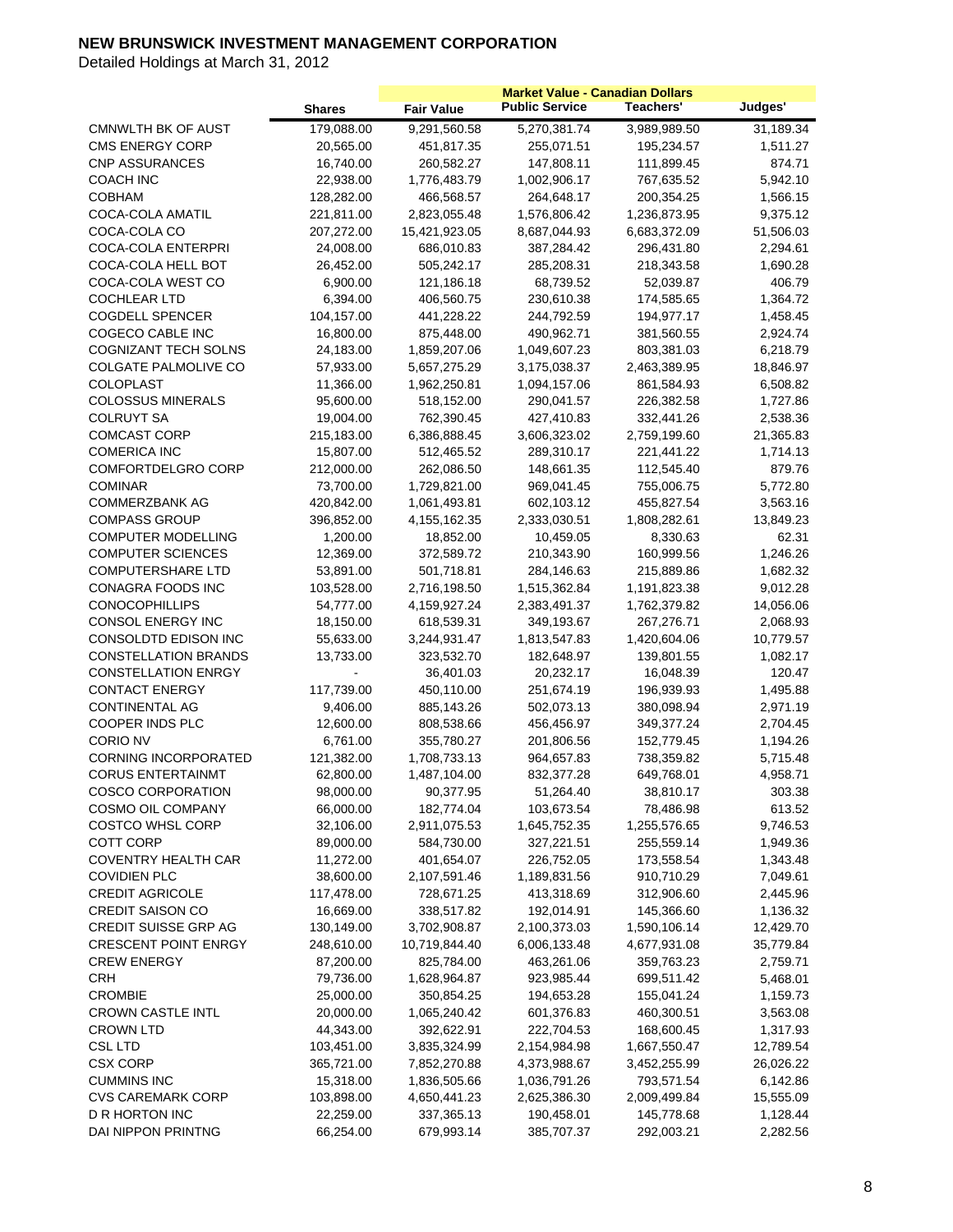|                             |               |                   | <b>Market Value - Canadian Dollars</b> |                  |           |
|-----------------------------|---------------|-------------------|----------------------------------------|------------------|-----------|
|                             | <b>Shares</b> | <b>Fair Value</b> | <b>Public Service</b>                  | <b>Teachers'</b> | Judges'   |
| DAICEL CORPORATION          | 33,000.00     | 213,637.20        | 121,179.82                             | 91,740.26        | 717.12    |
| DAIDO STEEL CO              | 31,000.00     | 215,374.08        | 122,165.01                             | 92,486.11        | 722.95    |
| DAIHATSU MOTOR CO           | 22,000.00     | 404,026.82        | 229,173.08                             | 173,497.53       | 1,356.21  |
| <b>DAI-ICHI LIFE INS</b>    | 959.00        | 1,325,551.45      | 751,882.54                             | 569,219.38       | 4,449.53  |
| DAIICHI SANKYO COM          | 73,979.00     | 1,349,628.09      | 765,539.35                             | 579,558.39       | 4,530.35  |
| <b>DAIKIN INDUSTRIES</b>    | 27,592.00     | 753,046.81        | 427,145.05                             | 323,373.97       | 2,527.78  |
| DAIMLER AG                  | 102,698.00    | 6,190,212.17      | 3,511,227.30                           | 2,658,205.95     | 20,778.92 |
| DAINIPPON SUMITOMO          | 17,700.00     | 188,112.23        | 106,701.48                             | 80,779.31        | 631.44    |
| DAITO TRUST CONST           | 8,514.00      | 766,280.15        | 434,651.30                             | 329,056.65       | 2,572.20  |
| DAIWA HOUSE INDS            | 49,220.00     | 652,829.80        | 370,299.72                             | 280,338.70       | 2,191.38  |
| <b>DAIWA SECS GROUP</b>     | 195,666.00    | 774,762.67        | 439,462.78                             | 332,699.22       | 2,600.68  |
| <b>DANAHER CORP</b>         | 45,646.00     | 2,553,191.37      | 1,441,393.05                           | 1,103,258.25     | 8,540.08  |
| <b>DANONE</b>               | 94,760.00     | 6,588,967.98      | 3,713,048.50                           | 2,853,902.64     | 22,016.85 |
| DANSKE BANK A/S             | 71,083.00     | 1,200,486.54      | 680,942.91                             | 515,513.91       | 4,029.72  |
| DARDEN RESTAURANT           | 10,220.00     | 522,384.63        | 294,909.96                             | 225,727.36       | 1,747.31  |
| DASSAULT SYSTEMES           | 29,705.00     | 2,725,379.66      | 1,520,134.60                           | 1,196,203.05     | 9,042.01  |
| DAVIS + HENDERSON           | 80,100.00     | 1,477,845.00      | 824,850.36                             | 648,080.61       | 4,914.03  |
| <b>DAVITA INC</b>           | 7,443.00      | 670,233.84        | 378,377.59                             | 289,614.41       | 2,241.84  |
| DBS GROUP HLDGS             | 197,585.00    | 2,225,882.45      | 1,262,570.49                           | 955,840.25       | 7,471.71  |
| DCT INDUSTRIAL TRUST        | 565,900.00    | 3,330,151.16      | 1,626,365.49                           | 1,694,105.06     | 9,680.62  |
| DDR CORP                    | 339,000.00    | 4,974,480.93      | 2,429,416.48                           | 2,530,603.83     | 14,460.62 |
| DEAN FOODS CO NEW           | 14,691.00     | 177,747.89        | 100,346.80                             | 76,806.55        | 594.54    |
| DEERE & CO                  | 32,075.00     | 2,607,273.34      | 1,471,924.79                           | 1,126,627.58     | 8,720.98  |
| <b>DELEK GROUP</b>          | 441.00        | 85,614.37         | 48,562.39                              | 36,764.59        | 287.39    |
| <b>DELHAIZE GROUP</b>       | 11,974.00     | 628,586.92        | 356,548.61                             | 269,928.31       | 2,110.00  |
| DELL INC                    | 121,879.00    | 2,020,152.83      | 1,140,468.46                           | 872,927.23       | 6,757.14  |
| DELTA LLOYD NV              | 11,330.00     | 198,687.12        | 112,699.79                             | 85,320.38        | 666.94    |
| DENA CO LTD                 | 11,000.00     | 305,825.85        | 173,471.29                             | 131,327.99       | 1,026.58  |
| DENBURY RES INC             | 31,100.00     | 566,442.74        | 319,782.78                             | 244,765.29       | 1,894.67  |
| <b>DENISON MINES CORP</b>   | 239,000.00    | 360,890.00        | 202,317.52                             | 157,367.24       | 1,205.24  |
| DENKI KAGAKU KOGYO          | 54,000.00     | 216,442.94        | 122,771.29                             | 92,945.10        | 726.54    |
| <b>DENSO CORP</b>           | 54,273.00     | 1,818,742.64      | 1,031,631.65                           | 781,005.94       | 6,105.04  |
| DENTSPLY INTL INC           | 11,304.00     | 453,842.41        | 256,214.75                             | 196,109.62       | 1,518.04  |
| <b>DENTSU INC</b>           | 21,300.00     | 680,410.60        | 385,944.17                             | 292,182.47       | 2,283.96  |
| <b>DESCARTES SYSTEMS</b>    | 38,000.00     | 330,600.00        | 183,416.26                             | 146,090.96       | 1,092.78  |
| DETOUR GOLD CORP            | 227,521.00    | 5,615,218.28      | 3,127,836.59                           | 2,468,747.21     | 18,634.48 |
| <b>DEUTSCHE BANK AG</b>     | 105,584.00    | 5,241,989.17      | 2,973,373.93                           | 2,251,019.25     | 17,595.99 |
| DEUTSCHE BOERSE AG          | 21,527.00     | 1,447,558.18      | 821,087.49                             | 621,611.61       | 4,859.07  |
| DEUTSCHE LUFTHANSA          | 25,805.00     | 361,333.96        | 204,956.73                             | 155,164.32       | 1,212.90  |
| DEUTSCHE POST AG            | 94,004.00     | 1,803,015.63      | 1,022,710.94                           | 774,252.44       | 6,052.25  |
| DEUTSCHE TELEKOM            | 478,947.00    | 5,754,665.39      | 3,240,260.55                           | 2,495,186.69     | 19,218.16 |
| DEVON ENERGY CORP           | 32,240.00     | 2,289,878.85      | 1,292,741.11                           | 989,478.41       | 7,659.33  |
| DEVRY INC DEL               | 4,800.00      | 162,477.64        | 91,726.04                              | 70,208.13        | 543.47    |
| <b>DEXUS PROPERTY GROUP</b> | 569,327.00    | 509,990.80        | 289,278.23                             | 219,000.66       | 1,711.91  |
| DHX MEDIA LTD               | 311,200.00    | 280,080.00        | 155,387.86                             | 123,766.35       | 925.79    |
| <b>DIAGEO</b>               | 348,506.00    | 8,363,950.78      | 4,724,839.15                           | 3,611,116.06     | 27,995.57 |
| DIAMOND OFFSHORE DRL        | 12,500.00     | 833,624.06        | 466,068.40                             | 364,785.70       | 2,769.95  |
| DIAMONDROCK HOSPITAL        | 318,484.00    | 3,299,706.67      | 1,611,497.13                           | 1,678,617.42     | 9,592.12  |
| DIGITAL RLTY TR INC         | 103,200.00    | 7,621,678.31      | 3,722,243.81                           | 3,877,278.58     | 22,155.92 |
| <b>DIRECTV</b>              | 53,961.00     | 2,660,039.55      | 1,501,713.72                           | 1,149,428.36     | 8,897.47  |
| <b>DISCOVER FINL SVCS</b>   | 42,249.00     | 1,407,313.94      | 794,492.94                             | 608,113.72       | 4,707.27  |
| DISCOVERY COMMUNIC          | 46,400.00     | 2,345,726.95      | 1,311,556.20                           | 1,026,376.04     | 7,794.71  |
| DISTRIBUIDORA INTL          | 64,970.00     | 321,349.59        | 182,276.70                             | 137,994.20       | 1,078.69  |
| <b>DNB ASA</b>              | 107,102.00    | 1,370,756.13      | 777,523.65                             | 588,631.21       | 4,601.27  |
| DOLLAR TREE INC             | 29,600.00     | 2,794,386.79      | 1,559,062.60                           | 1,226,052.17     | 9,272.03  |
| DOLLARAMA                   | 62,600.00     | 2,910,900.00      | 1,630,488.66                           | 1,270,698.13     | 9,713.21  |
| DOMINION RES INC VA         | 82,683.00     | 4,228,733.48      | 2,368,767.88                           | 1,845,896.07     | 14,069.52 |
| DONNELLEY R R & SONS        | 14,274.00     | 176,695.69        | 99,752.78                              | 76,351.89        | 591.02    |
| DOREL INDUSTRIES INC        | 41,000.00     | 1,157,430.00      | 645,736.86                             | 507,846.15       | 3,846.99  |
| DOUGLAS EMMETT INC          | 210,471.00    | 4,825,962.17      | 2,356,883.50                           | 2,455,049.79     | 14,028.88 |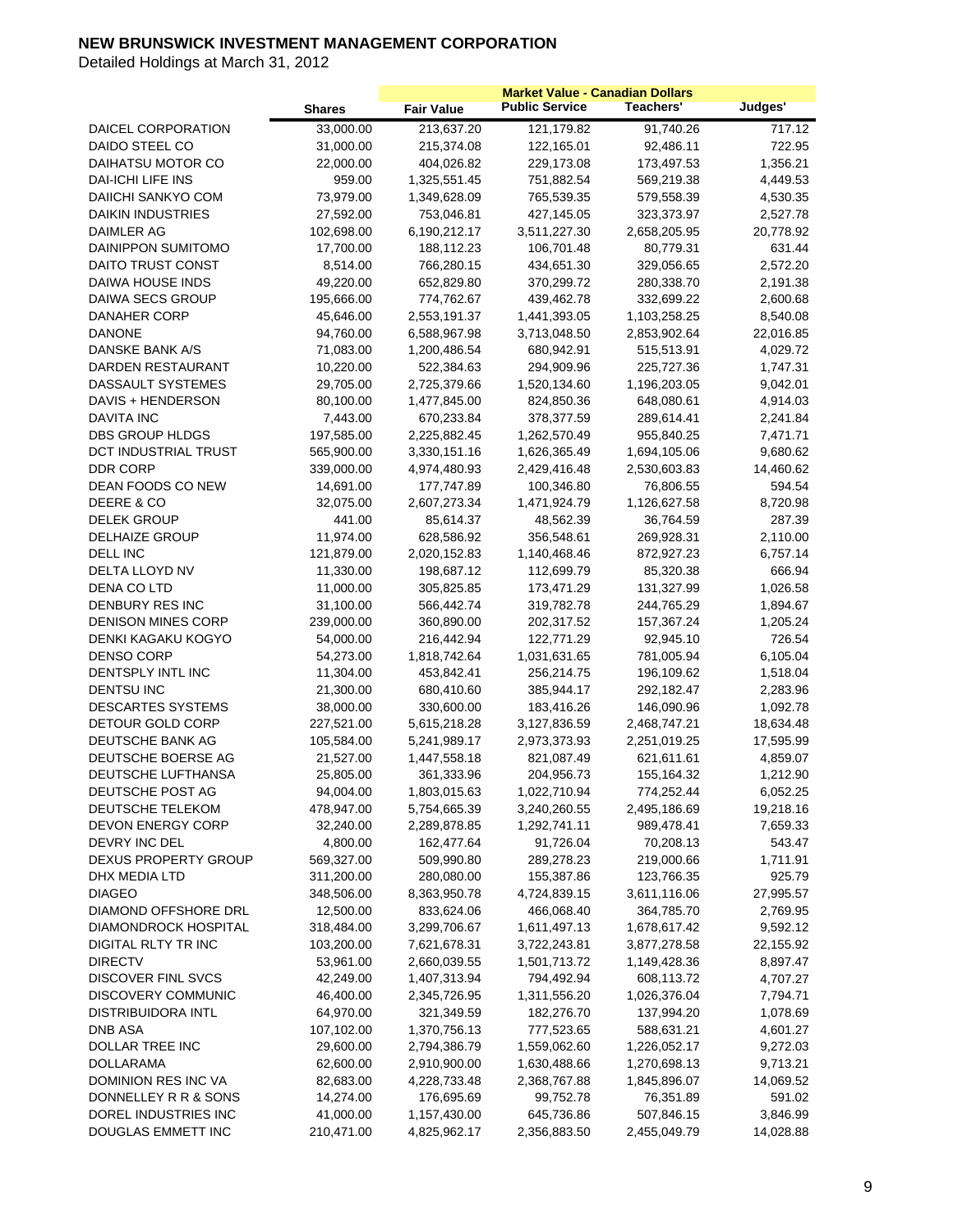|                                                    |                       |                          | <b>Market Value - Canadian Dollars</b> |                          |                      |
|----------------------------------------------------|-----------------------|--------------------------|----------------------------------------|--------------------------|----------------------|
|                                                    | <b>Shares</b>         | <b>Fair Value</b>        | <b>Public Service</b>                  | Teachers'                | Judges'              |
| <b>DOVER CORP</b>                                  | 14,654.00             | 920,760.63               | 519,811.40                             | 397,869.42               | 3,079.82             |
| DOW CHEMICAL COMPANY                               | 94,601.00             | 3,297,658.32             | 1,861,678.61                           | 1,424,949.49             | 11,030.22            |
| DR PEPPER SNAPPLE                                  | 57,248.00             | 2,307,637.17             | 1,286,964.34                           | 1,013,018.02             | 7,654.81             |
| <b>DSV</b>                                         | 22,991.00             | 519,494.27               | 294,668.81                             | 223,081.65               | 1,743.81             |
| DTE ENERGY CO                                      | 47,797.00             | 2,650,079.46             | 1,477,567.82                           | 1,163,722.41             | 8,789.23             |
| DU PONT E I DE NEMOU                               | 74,405.00             | 3,929,508.56             | 2,218,386.91                           | 1,697,977.98             | 13,143.67            |
| <b>DUKE ENERGY CORP</b>                            | 185,330.00            | 3,886,475.03             | 2,177,999.63                           | 1,695,540.77             | 12,934.64            |
| DUKE REALTY CORP                                   | 488,014.00            | 6,991,822.45             | 3,414,637.40                           | 3,556,860.09             | 20,324.95            |
| DUN & BRADSTREET COR                               | 3,800.00              | 321,342.53               | 181,412.52                             | 138,855.16               | 1,074.85             |
| <b>DUNDEE</b>                                      | 69,400.00             | 2,452,087.70             | 1,372,998.55                           | 1,070,909.84             | 8,179.31             |
| <b>DUNDEE CORP</b>                                 | 51,334.00             | 1,278,216.60             | 713,775.94                             | 560,188.38               | 4,252.28             |
| DUNDEE PREC MTLS INC                               | 71,200.00             | 646,496.00               | 362,624.22                             | 281,711.58               | 2,160.20             |
| <b>DUPONT FABROS TECH</b>                          | 52,200.00             | 1,275,141.34             | 622,748.27                             | 648,686.29               | 3,706.79             |
| E*TRADE FINANCIAL                                  | 20,282.00             | 221,685.38               | 125, 151.51                            | 95,792.36                | 741.51               |
| E.ON AG                                            | 204,738.00            | 4,888,887.82             | 2,773,086.92                           | 2,099,390.19             | 16,410.72            |
| EADS(EU AERO DEF)                                  | 45,506.00             | 1,859,802.99             | 1,054,922.00                           | 798,638.11               | 6,242.87             |
| EAST JAPAN RAILWAY                                 | 44,923.00             | 2,842,773.08             | 1,607,452.88                           | 1,225,798.53             | 9,521.67             |
| <b>EASTMAN CHEM CO</b>                             | 4,010.00              | 208,063.23               | 120,944.66                             | 86,408.54                | 710.03               |
| <b>EATON CORP</b>                                  | 26,730.00             | 1,330,490.08             | 751,122.37                             | 574,917.40               | 4,450.31             |
| <b>EBAY INC</b>                                    | 97,935.00             | 3,608,592.14             | 2,034,880.38                           | 1,561,650.96             | 12,060.81            |
| <b>ECHO ENTERTAINMENT</b>                          | 77,178.00             | 347,670.01               | 197,206.23                             | 149,296.74               | 1,167.04             |
| <b>ECOLAB INC</b>                                  | 23,268.00             | 1,439,557.79             | 812,696.07                             | 622,046.60               | 4,815.13             |
| <b>EDENRED</b>                                     | 17,821.00             | 535,131.29               | 303,538.48                             | 229,796.51               | 1,796.30             |
| <b>EDF</b>                                         | 28,442.00             | 647,548.63               | 367,304.12                             | 278,070.86               | 2,173.65             |
| <b>EDISON INTL</b>                                 | 25,980.00             | 1,111,073.03             | 627,251.43                             | 480,105.21               | 3,716.39             |
| EDP ENERGIAS PORTU                                 | 224,394.00            | 651,113.82               | 369,326.37                             | 279,601.83               | 2,185.62             |
| EDP RENOVAVEIS SA                                  | 24,202.00             | 120,028.20               | 68,082.69                              | 51,542.61                | 402.90               |
| <b>EDWARDS LIFESCIENCE</b>                         | 9,200.00              | 668,789.55               | 377,562.22                             | 288,990.32               | 2,237.01             |
| <b>EIFFAGE</b>                                     | 4,564.00              | 176,231.10               | 99,962.24                              | 75,677.30                | 591.56               |
| EISAI CO                                           | 27,215.00             | 1,084,221.22             | 614,994.61                             | 465,587.16               | 3,639.45             |
| EL PASO CORPORATION                                | 63,985.00             | 1,891,169.31             | 1,066,960.80                           | 817,885.60               | 6,322.91             |
| <b>ELAN CORP</b>                                   | 57,303.00             | 834,418.37               | 473,300.83                             | 358,316.62               | 2,800.92             |
| <b>ELBIT SYSTEMS LTD</b>                           | 2,573.00              | 99,062.97                | 56,190.74                              | 42,539.70                | 332.53               |
| ELDORADO GOLD CORP                                 | 505,652.00            | 6,922,375.88             | 3,847,969.12                           | 3,051,473.01             | 22,933.76            |
| ELEC POWER DEV                                     | 13,100.00             | 356,255.12               | 202,075.90                             | 152,983.36               | 1,195.86             |
| <b>ELECTROLUX</b>                                  | 27,080.00             | 570,172.20               | 323,414.47                             | 244,843.81               | 1,913.92             |
| ELECTRONIC ARTS INC                                | 26,454.00             | 435,833.86               | 246,048.10                             | 188,327.95               | 1,457.81             |
| ELI LILLY & CO                                     | 128,066.00            | 5, 151, 296.82           | 2,889,871.16                           | 2,244,269.18             | 17,156.48            |
| <b>ELISA OYJ</b>                                   | 93,833.00             | 2,243,112.78             | 1,249,207.01                           | 986,471.76               | 7,434.01             |
| <b>EMBRAER SA</b>                                  | (14,500.00)           | (463, 872.14)            | (257, 355.40)                          | (204, 983.44)            | (1,533.30)           |
| <b>EMC CORP MASS</b>                               | 163,851.00            | 4,886,550.49             | 2,758,680.75                           | 2,111,524.89             | 16,344.85            |
| <b>EMERA INC</b>                                   | (79,600.00)           | (2,712,750.00)           | (1,486,187.61)                         | (1,217,706.50)           | (8,855.89)           |
| <b>EMERSON ELEC CO</b>                             | 58,595.00             | 3,054,735.36             | 1,724,537.52                           | 1,319,980.17             | 10,217.67            |
| <b>EMPIRE LTD</b>                                  | 30,030.00             | 1,724,923.20             | 964,681.30                             | 754,494.96               | 5,746.94             |
| <b>ENAGAS SA</b>                                   | 20,179.00             | 387,171.57               | 219,612.41                             | 166,259.53               | 1,299.63             |
| <b>ENBRIDGE INC</b>                                | 373,818.00            | 14,474,232.96            | 8,053,345.06                           | 6,372,880.49             | 48,007.41            |
| <b>ENCANA CORPORATION</b>                          | 6,828.00              | 122,522.68               | 79,524.07                              | 42,517.48                | 481.12               |
| <b>ENDEAVOUR SILVER</b>                            | 61,800.00             | 581,538.00               | 326,336.41                             | 253,257.56               | 1,944.02             |
| ENEL                                               | 749,708.00            | 2,698,286.18             | 1,530,528.49                           | 1,158,700.25             | 9,057.44             |
| <b>ENEL GREEN POWER S</b><br><b>ENERFLEX LTD</b>   | 882,926.00            | 1,668,790.53             | 930,473.29                             | 732,782.03               | 5,535.20             |
|                                                    | 55,678.00             | 623,060.82               | 348,795.16                             | 272,187.79               | 2,077.87             |
| <b>ENERGY TRANSFER EQTY</b>                        | 942.00                | 37,928.43                | 21,042.62                              | 16,760.44                | 125.37               |
| <b>ENERPLUS CORP</b>                               | 48,650.00             | 1,086,354.50             | 606,056.96                             | 476,683.20               | 3,614.33             |
| ENI                                                | 274,254.00            | 6,388,224.88             | 3,623,544.55                           | 2,743,236.73             | 21,443.60            |
| <b>ENSIGN ENERGY SERVCS</b><br><b>ENTERGY CORP</b> | 93,100.00             | 1,390,448.50             | 779,981.32                             | 605,820.73               | 4,646.45             |
| EOG RESOURCES INC                                  | 41,666.00             | 2,795,770.10             | 1,560,287.95                           | 1,226,203.70             | 9,278.45             |
|                                                    | 21,463.00             | 2,381,749.90             | 1,344,606.51                           | 1,029,176.76             | 7,966.63             |
| <b>EQT CORPORATION</b><br><b>EQUIFAX INC</b>       | 11,900.00<br>9,597.00 | 573,301.56<br>424,189.17 | 323,654.89<br>239,474.14               | 247,729.05<br>183,296.17 | 1,917.62<br>1,418.86 |
| <b>EQUITY LIFESTYLE PPT</b>                        | 26,300.00             | 1,842,956.10             | 900,055.30                             | 937,543.40               | 5,357.40             |
|                                                    |                       |                          |                                        |                          |                      |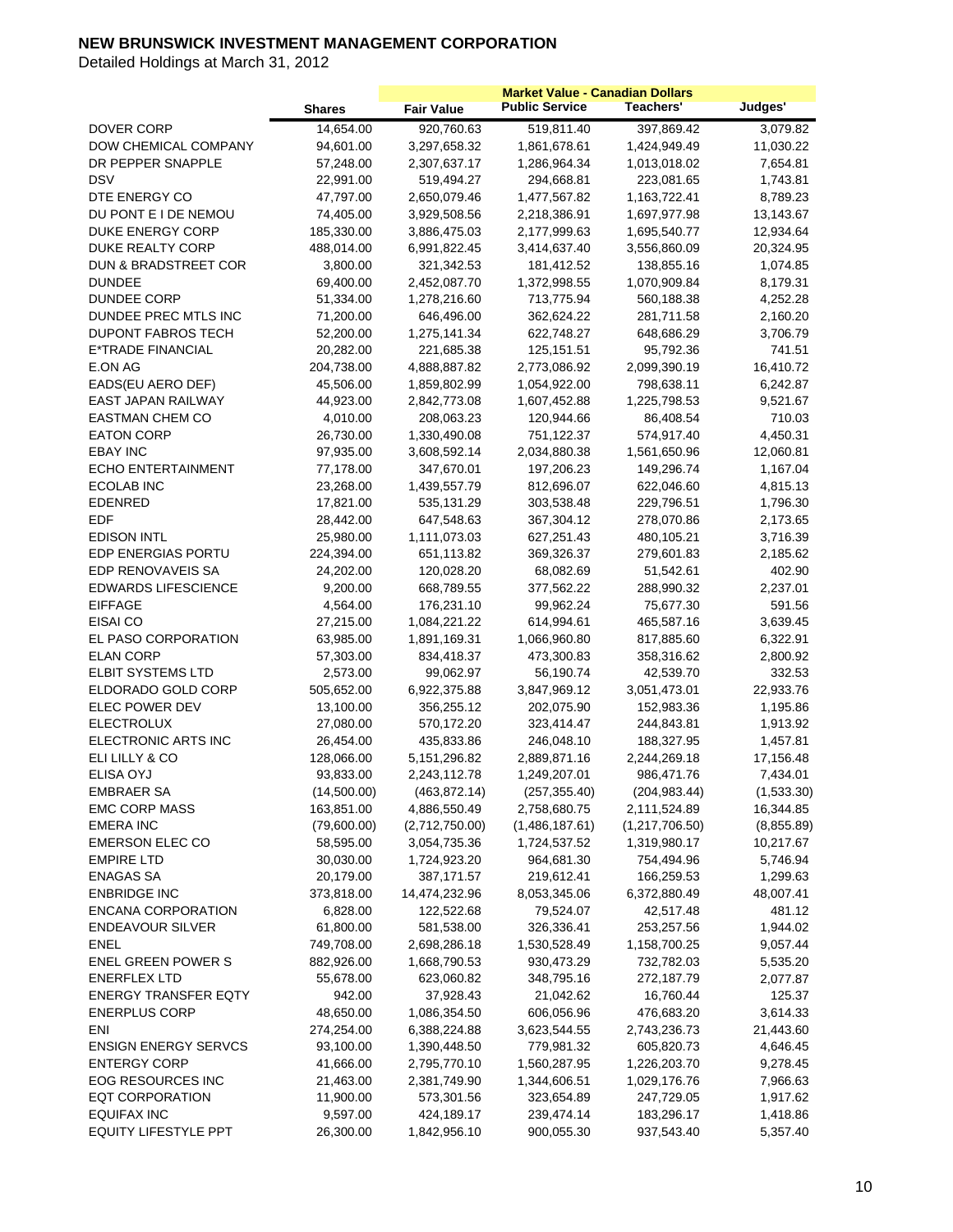|                             |               |                   | <b>Market Value - Canadian Dollars</b> |               |            |
|-----------------------------|---------------|-------------------|----------------------------------------|---------------|------------|
|                             | <b>Shares</b> | <b>Fair Value</b> | <b>Public Service</b>                  | Teachers'     | Judges'    |
| <b>EQUITY RESIDENTIAL</b>   | 249,750.00    | 15,704,493.85     | 7,784,483.95                           | 7,873,697.64  | 46,312.27  |
| ERICSSON(LM)TEL             | 344,383.00    | 3,552,895.89      | 2,015,282.30                           | 1,525,687.44  | 11,926.14  |
| ERSTE GROUP BK AG           | 22,249.00     | 509,511.92        | 289,006.60                             | 218,795.02    | 1,710.30   |
| <b>ESSAR ENERGY PLC</b>     | 33,325.00     | 82,666.27         | 46,890.16                              | 35,498.62     | 277.49     |
| ESSEX PPTY TR INC           | 63,300.00     | 9,644,562.08      | 4,710,171.44                           | 4,906,354.28  | 28,036.36  |
| <b>ESSILOR INTL</b>         | 44,741.00     | 3,979,251.00      | 2,232,478.67                           | 1,733,516.78  | 13,255.55  |
| <b>ESTEE LAUDER CO</b>      | 17,892.00     | 1,107,233.07      | 625,083.60                             | 478,445.93    | 3,703.54   |
| EURASIAN NATURAL            | 29,026.00     | 274,702.29        | 155,817.31                             | 117,962.88    | 922.10     |
| <b>EURAZEO</b>              | 3,375.00      | 171,244.19        | 97,133.55                              | 73,535.82     | 574.82     |
| EUTELSAT COMMUNICA          | 51,263.00     | 1,891,413.22      | 1,056,349.25                           | 828,783.13    | 6,280.84   |
| <b>EXELON CORP</b>          | 67,957.00     | 2,655,209.54      | 1,499,122.97                           | 1,147,204.70  | 8,881.87   |
| <b>EXOR</b>                 | 6,767.00      | 166,901.70        | 94,670.39                              | 71,671.06     | 560.25     |
| EXPEDIA INC                 | 63,972.00     | 2,136,659.23      | 1,187,879.74                           | 941,706.93    | 7,072.56   |
| <b>EXPEDITORS INTL WASH</b> | 16,958.00     | 788,176.16        | 444,961.41                             | 340,578.41    | 2,636.34   |
| <b>EXPERIAN</b>             | 154,898.00    | 2,411,095.33      | 1,359,234.13                           | 1,043,802.44  | 8,058.76   |
| <b>EXPRESS SCRIPTS IN</b>   | 5,559.00      | 300,528.94        | 187,146.85                             | 112,306.14    | 1,075.95   |
| <b>EXTENDICARE REIT</b>     | 59,000.00     | 469,431.00        | 263,453.17                             | 204,408.41    | 1,569.42   |
| <b>EXTORRE GOLD MINES</b>   | 64,600.00     | 386,954.00        | 217,181.50                             | 168,478.73    | 1,293.77   |
| <b>EXXON MOBIL CORP</b>     | 397,819.00    | 34,447,941.65     | 19,429,034.71                          | 14,903,757.69 | 115,149.25 |
| <b>F5 NETWORKS INC</b>      | 6,300.00      | 849,419.83        | 479,536.26                             | 367,042.38    | 2,841.19   |
| <b>FAIRFAX FINL HOLDNGS</b> | 16,834.00     | 6,767,268.00      | 3,790,798.46                           | 2,953,886.88  | 22,582.66  |
| <b>FAIRFAX MEDIA LTD</b>    | 251,771.00    | 187,725.23        | 106,481.96                             | 80,613.12     | 630.14     |
| <b>FAMILY DOLLAR STORES</b> | 42,144.00     | 2,669,888.74      | 1,487,084.75                           | 1,173,955.24  | 8,848.75   |
| <b>FAMILYMART CO</b>        | 10,778.00     | 456,877.03        | 257,254.92                             | 198,096.32    | 1,525.79   |
| <b>FANUC CORP</b>           | 21,850.00     | 3,887,986.84      | 2,205,353.41                           | 1,669,582.47  | 13,050.96  |
| <b>FAST RETAILING CO</b>    | 6,194.00      | 1,412,118.66      | 800,985.40                             | 606,393.14    | 4,740.11   |
| <b>FASTENAL CO</b>          | 30,354.00     | 1,640,673.47      | 922,652.36                             | 712,547.77    | 5,473.34   |
| FEDERAL RLTY INVT TR        | 53,200.00     | 5,183,267.86      | 2,531,382.97                           | 2,636,817.33  | 15,067.56  |
| FEDERATED INVS INC          | 7,413.00      | 165,753.63        | 93,575.49                              | 71,623.72     | 554.42     |
| <b>FEDEX CORP</b>           | 25,100.00     | 2,308,626.36      | 1,303,324.94                           | 997,579.38    | 7,722.04   |
| <b>FERROVIAL SA</b>         | 43,121.00     | 494,462.41        | 280,470.18                             | 212,332.45    | 1,659.78   |
| <b>FIAT INDUSTRIAL SP</b>   | 89,900.00     | 939,330.72        | 532,809.47                             | 403,368.16    | 3,153.09   |
| <b>FIAT SPA</b>             | 86,202.00     | 500,256.81        | 283,756.89                             | 214,820.69    | 1,679.23   |
| <b>FIBREK INC</b>           | 1,366,700.00  | 1,462,369.00      | 811,319.59                             | 646,215.64    | 4,833.77   |
| FIDELITY NATL INFO          | 18,719.00     | 618,854.24        | 349,371.46                             | 267,412.80    | 2,069.98   |
| <b>FIFTH THIRD BANCORP</b>  | 73,370.00     | 1,035,052.01      | 584,334.09                             | 447,255.81    | 3,462.11   |
| <b>FINMECCANICA SPA</b>     | 45,611.00     | 244,660.48        | 138,776.92                             | 105,062.30    | 821.26     |
| <b>FINNING INTL</b>         | 245,010.00    | 6,727,974.60      | 3,753,961.88                           | 2,951,648.46  | 22,364.25  |
| FIRST CAPTL REALTY          | 61,200.00     | 1,100,376.00      | 616,332.24                             | 480,372.12    | 3,671.64   |
| FIRST HORIZON NATL          | 20,477.00     | 212,568.55        | 120,004.65                             | 91,852.89     | 711.01     |
| FIRST MAJESTIC SILV         | 90,500.00     | 1,495,965.00      | 837,802.11                             | 653,171.89    | 4,990.99   |
| FIRST PACIFIC CO            | 250,000.00    | 276,794.90        | 157,004.28                             | 118,861.49    | 929.13     |
| FIRST QUANTUM MNRL          | 191,580.00    | 3,641,935.80      | 2,027,417.20                           | 1,602,431.54  | 12,087.06  |
| <b>FIRST SOLAR</b>          | 4,700.00      | 117,535.12        | 66,353.94                              | 50,788.04     | 393.14     |
| <b>FIRSTENERGY CORP</b>     | 33,404.00     | 1,521,517.76      | 858,966.21                             | 657,462.28    | 5,089.27   |
| <b>FIRSTSERVICE CORP</b>    | 30,800.00     | 938,476.00        | 524,145.38                             | 411,208.05    | 3,122.56   |
| <b>FISERV INC</b>           | 11,023.00     | 764,087.44        | 431,362.23                             | 330,169.44    | 2,555.77   |
| FLETCHER BUILDING           | 80,363.00     | 439,917.93        | 249,531.33                             | 188,909.92    | 1,476.69   |
| FLINT ENERGY SERV           | 263,200.00    | 6,556,312.00      | 3,642,847.10                           | 2,891,761.54  | 21,703.36  |
| FLIR SYS INC                | 12,300.00     | 310,787.04        | 175,453.47                             | 134,294.03    | 1,039.54   |
| <b>FLOWSERVE CORP</b>       | 4,379.00      | 506,981.83        | 286,214.38                             | 219,071.67    | 1,695.79   |
| <b>FLUOR CORPORATION</b>    | 13,436.00     | 808,253.48        | 456,295.97                             | 349,254.01    | 2,703.50   |
| <b>FMC CORP</b>             | 5,600.00      | 593,289.56        | 334,939.03                             | 256,366.06    | 1,984.47   |
| FMC TECHNOLOGIES INC        | 19,100.00     | 961,391.97        | 542,749.64                             | 415,426.60    | 3,215.73   |
| FOM CONST Y CONTRA          | 5,539.00      | 123,491.01        | 70,046.87                              | 53,029.61     | 414.53     |
| FONCIERE DES REGIO          | 3,095.00      | 247,296.62        | 140,272.19                             | 106,194.32    | 830.11     |
| <b>FORBES ENERGY SRVCS</b>  | 157,610.00    | 942,507.80        | 522,901.57                             | 416,490.83    | 3,115.40   |
| FORD MOTOR CO               | 413,183.00    | 5, 147, 754.85    | 2,892,796.07                           | 2,237,794.23  | 17,164.55  |
| FOREST LABS INC             | 21,220.00     | 735,459.29        | 415,200.33                             | 317,798.95    | 2,460.01   |
| <b>FORTESCUE METALS</b>     | 146,539.00    | 880,168.19        | 499,251.16                             | 377,962.54    | 2,954.49   |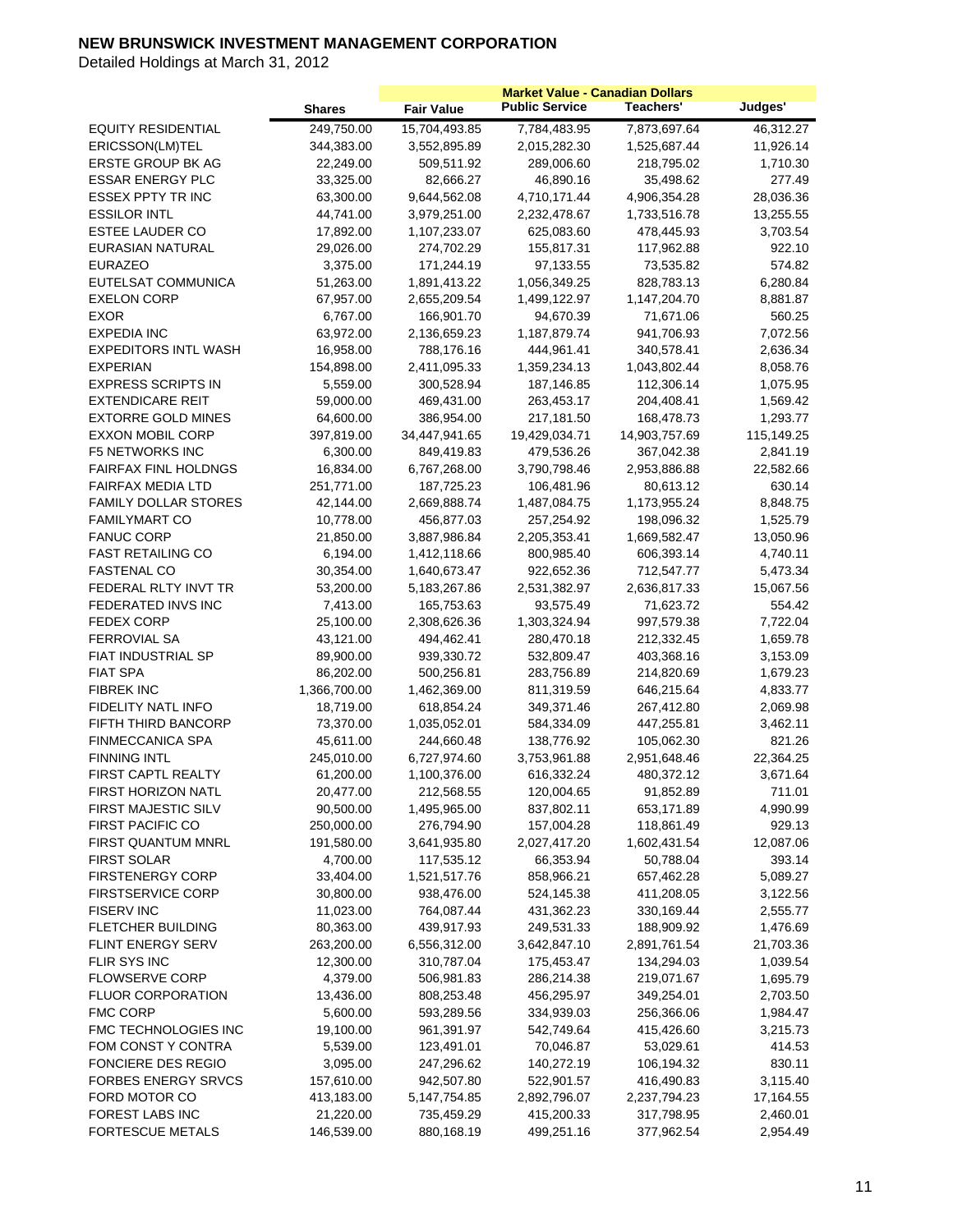|                                            |                           |                              | <b>Market Value - Canadian Dollars</b> |                             |                        |
|--------------------------------------------|---------------------------|------------------------------|----------------------------------------|-----------------------------|------------------------|
|                                            | <b>Shares</b>             | <b>Fair Value</b>            | <b>Public Service</b>                  | Teachers'                   | Judges'                |
| <b>FORTIS INC</b>                          | 227,914.00                | 7,341,109.94                 | 4,076,908.09                           | 3,239,901.90                | 24,299.95              |
| FORTUM OYJ                                 | 48,224.00                 | 1,168,217.74                 | 662,639.33                             | 501,657.01                  | 3,921.40               |
| FORTUNA SILVER MINES                       | 89,800.00                 | 402,304.00                   | 225,726.78                             | 175,232.54                  | 1,344.68               |
| <b>FOXCONN INTERNATIO</b>                  | 241,000.00                | 170,957.54                   | 96,970.95                              | 73,412.73                   | 573.86                 |
| <b>FRANCE TELECOM</b>                      | 209,704.00                | 3,096,871.59                 | 1,756,615.08                           | 1,329,861.12                | 10,395.39              |
| FRANCO NEVADA CORP                         | 25,800.00                 | 1,098,668.00                 | 636,347.68                             | 458,530.91                  | 3,789.41               |
| <b>FRANKLIN RES INC</b>                    | 11,350.00                 | 1,408,968.29                 | 795,426.90                             | 608,828.58                  | 4,712.81               |
| <b>FRAPORT AG</b>                          | 4,141.00                  | 259,055.17                   | 146,941.91                             | 111,243.68                  | 869.58                 |
| <b>FRASER &amp; NEAVE LTD</b>              | 108,000.00                | 575,276.94                   | 326,309.99                             | 247,035.89                  | 1,931.05               |
| <b>FREEHOLD ROYALTIES</b>                  | 39,200.00                 | 773,416.00                   | 433,380.64                             | 337,453.62                  | 2,581.74               |
| FREEPORT-MCMORAN C&G                       | 75,612.00                 | 2,872,180.95                 | 1,621,477.22                           | 1,241,096.67                | 9,607.05               |
| <b>FRESENIUS MED CARE</b>                  | 51,155.00                 | 3,626,422.73                 | 2,032,326.81                           | 1,582,024.80                | 12,071.12              |
| FRESENIUS SE&KGAA                          | 31,170.00                 | 3,194,186.71                 | 1,788,005.61                           | 1,395,557.37                | 10,623.74              |
| <b>FRESNILLO PLC</b>                       | 21,081.00                 | 538,089.74                   | 305,216.58                             | 231,066.93                  | 1,806.23               |
| <b>FRONTIER COMMUNICA</b>                  | 79,411.00                 | 330,052.45                   | 186,329.67                             | 142,618.80                  | 1,103.98               |
| <b>FUGRO NV</b>                            | 8,134.00                  | 578,142.11                   | 327,935.18                             | 248,266.26                  | 1,940.67               |
| FUJI ELECTRIC CO L                         | 63,000.00                 | 166,814.10                   | 94,620.70                              | 71,633.45                   | 559.95                 |
| FUJI FILM HLD CORP                         | 50,582.00                 | 1,190,039.39                 | 675,017.06                             | 511,027.68                  | 3,994.65               |
| FUJI HEAVY INDS                            | 66,200.00                 | 533,902.30                   | 302,841.37                             | 229,268.76                  | 1,792.17               |
| <b>FUJITSU</b>                             | 204,701.00                | 1,081,545.86                 | 613,477.09                             | 464,438.30                  | 3,630.47               |
| <b>FUKUOKA FINANCIAL</b>                   | 87,000.00                 | 385,698.40                   | 218,776.79                             | 165,626.92                  | 1,294.69               |
| <b>FURUKAWA ELECTRIC</b>                   | 72,000.00                 | 192,393.72                   | 109,130.04                             | 82,617.87                   | 645.82                 |
| G4S                                        | 165,857.00                | 721,916.62                   | 409,487.31                             | 310,006.02                  | 2,423.29               |
| <b>GABRIEL RESOURCES</b>                   | 238,800.00                | 1,108,032.00                 | 620,381.02                             | 483,955.21                  | 3,695.77               |
| <b>GALAXY ENTERTAINMENT</b>                | 140,000.00                | 385,710.48                   | 218,783.64                             | 165,632.11                  | 1,294.73               |
| <b>GALP ENERGIA</b>                        | 26,073.00                 | 428,248.00                   | 242,911.88                             | 183,898.60                  | 1,437.52               |
| <b>GAM HOLDING AG</b>                      | 23,287.00                 | 336,036.50                   | 190,607.45                             | 144,301.07                  | 1,127.99               |
| <b>GAMESTOP CORP HLDG</b>                  | 10,843.00                 | 236,597.99                   | 133,570.36                             | 102,236.24                  | 791.39                 |
| <b>GANNETT INC</b>                         | 18,938.00                 | 293,842.44                   | 165,887.47                             | 126,972.11                  | 982.86                 |
| <b>GAP INC</b>                             | 26,521.00                 | 692,635.01                   | 391,024.07                             | 299,294.17                  | 2,316.77               |
| <b>GAS NATURAL SDG</b>                     | 40,808.00                 | 649,629.39                   | 368,484.37                             | 278,964.38                  | 2,180.64               |
| <b>GDF SUEZ</b>                            | 140,679.00                | 3,626,068.05                 | 2,056,787.19                           | 1,557,109.09                | 12,171.76              |
| <b>GEA GROUP AG</b>                        | 20,530.00                 | 704,057.73                   | 399,357.35                             | 302,337.04                  | 2,363.34               |
| <b>GEBERIT</b>                             | 4,203.00                  | 877,917.59                   | 497,974.56                             | 376,996.09                  | 2,946.94               |
| <b>GECINA</b>                              | 2,470.00                  | 256,634.29                   | 145,568.73                             | 110,204.11                  | 861.45                 |
| <b>GENERAL DYNAMICS</b>                    | 22,865.00                 | 1,676,953.04                 | 950,720.62                             | 720,607.05                  | 5,625.38               |
| <b>GENERAL ELECTRIC CO</b>                 | 844,291.00                | 17,080,180.74                | 9,642,541.49                           | 7,380,508.36                | 57,130.88              |
| <b>GENERAL GROWTH PPTYS</b>                | 369,300.00                | 6,265,070.36                 | 3,059,709.22                           | 3,187,148.83                | 18,212.31              |
| <b>GENERAL MILLS INC</b>                   | 99,904.00                 | 3,936,667.56                 | 2,203,799.86                           | 1,719,775.43                | 13,092.27              |
| <b>GENERAL MOTORS CO</b><br><b>GENIVAR</b> | 63,300.00                 | 1,621,551.29                 | 899,633.63                             | 716,557.72                  | 5,359.93               |
| <b>GENTEX CORP</b>                         | 75,300.00                 | 1,993,972.50                 | 1,106,252.22<br>(560, 867.26)          | 881,129.33                  | 6,590.95               |
| <b>GENTING SINGAPORE</b>                   | (41,300.00)<br>716,889.00 | (1,010,939.33)<br>971,750.35 | 551,198.61                             | (446, 730.48)<br>417,289.83 | (3,341.59)<br>3,261.91 |
| <b>GENUINE PARTS CO</b>                    | 12,434.00                 | 785,631.13                   | 443,524.63                             | 339,478.67                  | 2,627.83               |
| <b>GENWORTH FINANCIAL</b>                  | 39,184.00                 | 324,934.50                   | 183,440.35                             | 140,407.28                  |                        |
| <b>GENWORTH MI CANADA</b>                  | 37,200.00                 | 818,400.00                   | 458,154.75                             | 357,515.89                  | 1,086.86<br>2,729.35   |
| <b>GEORGE WESTON LTD</b>                   | (30, 450.00)              | (1,938,784.00)               | (1,073,310.65)                         | (859,081.30)                | (6,392.05)             |
| <b>GETINGE</b>                             | 23,532.00                 | 667,713.17                   | 378,741.90                             | 286,729.93                  | 2,241.34               |
| <b>GIBSON ENERGY</b>                       | 52,200.00                 | 1,112,794.00                 | 624,244.65                             | 484,830.64                  | 3,718.71               |
| <b>GILDAN ACTIVEWEAR</b>                   | 64,739.00                 | 1,773,848.60                 | 986,669.04                             | 781,298.17                  | 5,881.39               |
| GILEAD SCIENCES INC                        | 60,458.00                 | 2,950,111.23                 | 1,665,472.42                           | 1,274,771.09                | 9,867.72               |
| <b>GIVAUDAN AG</b>                         | 877.00                    | 843,686.79                   | 478,558.09                             | 362,296.67                  | 2,832.04               |
| <b>GJENSIDIGE FORSIKR</b>                  | 22,540.00                 | 265,575.86                   | 150,640.59                             | 114,043.80                  | 891.47                 |
| <b>GKN</b>                                 | 182,607.00                | 601,149.02                   | 340,985.22                             | 258,145.90                  | 2,017.90               |
| <b>GLAXOSMITHKLINE</b>                     | 658,604.00                | 14,685,762.85                | 8,306,767.47                           | 6,329,795.43                | 49,199.95              |
| <b>GLENCORE INTL PLC</b>                   | 145,271.00                | 903,569.58                   | 512,524.95                             | 388,011.58                  | 3,033.05               |
| <b>GLOBAL LOGISTIC PR</b>                  | 207,000.00                | 358,761.01                   | 203,497.30                             | 154,059.44                  | 1,204.27               |
| GOLDCORP INC                               | 433,776.00                | 19,491,168.78                | 10,841,090.97                          | 8,585,453.38                | 64,624.44              |
| <b>GOLDEN AGRI RESOUR</b>                  | 790,514.00                | 472,895.94                   | 268,237.19                             | 203,071.36                  | 1,587.39               |
| <b>GOLDEN STAR RES</b>                     | 219,300.00                | 407,898.00                   | 228,474.80                             | 178,062.12                  | 1,361.08               |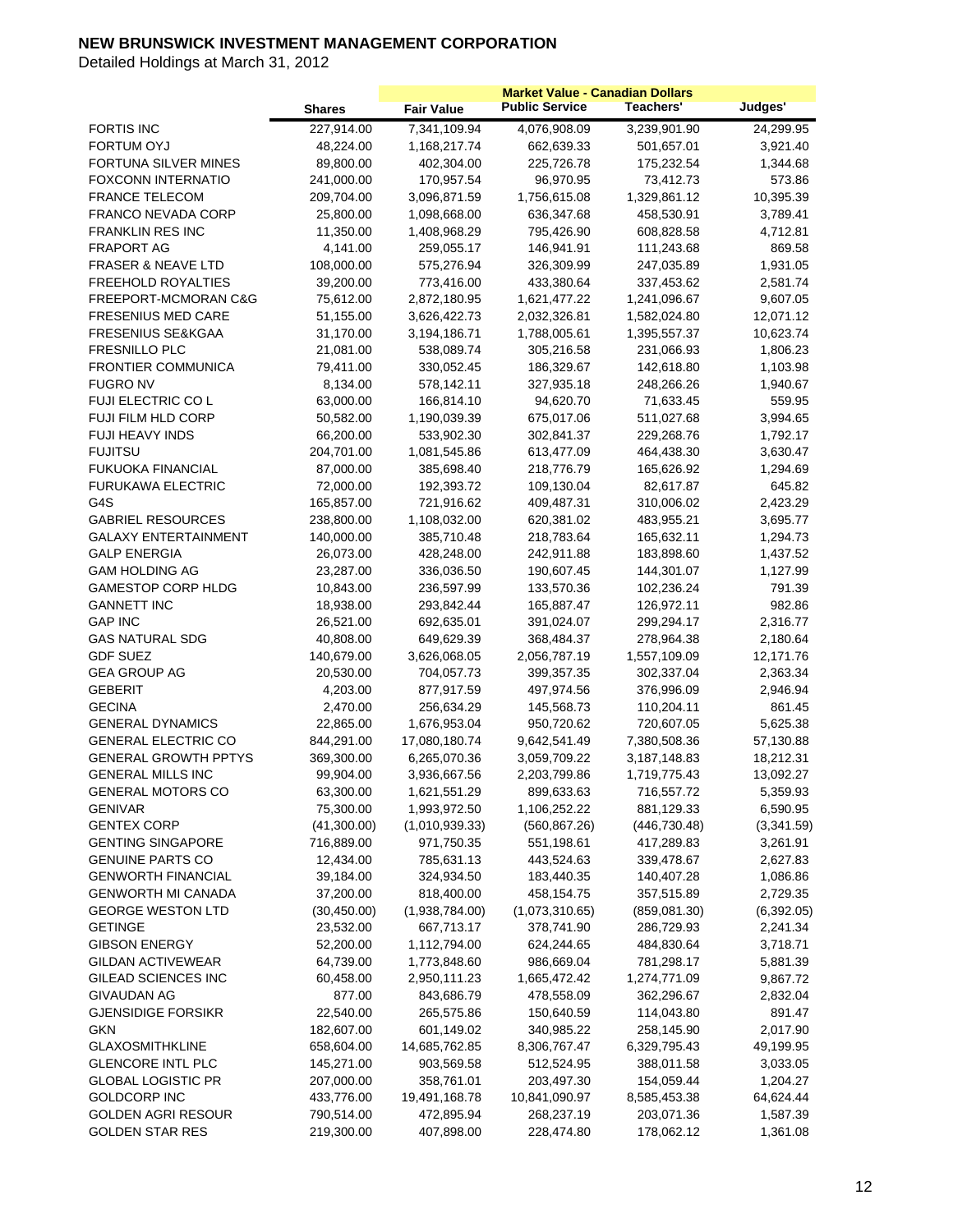|                                 |               |                   | <b>Market Value - Canadian Dollars</b> |               |            |
|---------------------------------|---------------|-------------------|----------------------------------------|---------------|------------|
|                                 | <b>Shares</b> | <b>Fair Value</b> | <b>Public Service</b>                  | Teachers'     | Judges'    |
| <b>GOLDMAN SACHS GROUP</b>      | 39,519.00     | 4,913,713.22      | 2,774,015.35                           | 2,123,262.16  | 16,435.70  |
| <b>GOODMAN GROUP</b>            | 826,500.00    | 590,576.82        | 334,988.43                             | 253,605.98    | 1,982.41   |
| <b>GOODRICH CORP</b>            | 51,387.00     | 6,459,253.07      | 3,595,834.60                           | 2,842,018.26  | 21,400.21  |
| <b>GOODYEAR TIRE &amp; RUBR</b> | 19,531.00     | 218,940.60        | 123,601.96                             | 94,606.31     | 732.33     |
| <b>GOOGLE INC</b>               | 26,195.00     | 16,786,351.67     | 9,439,183.06                           | 7,291,172.15  | 55,996.46  |
| <b>GPE EUROTUNNEL SA</b>        | 63,354.00     | 546,856.27        | 310,189.15                             | 234,831.46    | 1,835.65   |
| <b>GPT GROUP</b>                | 1,080,066.00  | 584,646.36        | 331,624.54                             | 251,059.32    | 1,962.51   |
| <b>GRAINGER WW INC</b>          | (4,945.00)    | (1,062,850.52)    | (579, 506.21)                          | (479, 872.22) | (3,472.08) |
| <b>GRAN TIERRA ENERGY</b>       | 36,790.00     | 230,673.30        | 127,977.12                             | 101,933.71    | 762.48     |
| <b>GREAT BASIN GOLD</b>         | 395,400.00    | 268,872.00        | 150,629.13                             | 117,345.54    | 897.33     |
| <b>GREAT-WEST LIFECO</b>        | 246,650.00    | 6,042,925.00      | 3,382,043.53                           | 2,640,733.64  | 20,147.83  |
| <b>GREE INC</b>                 | 10,300.00     | 261,093.10        | 148,097.87                             | 112,118.81    | 876.42     |
| <b>GRIFOLS SA</b>               | 62,768.00     | 1,325,161.24      | 739,618.30                             | 581,144.45    | 4,398.49   |
| <b>GROUP 1 AUTOMOTIVE</b>       | (12,000.00)   | (673, 793.04)     | (373, 819.12)                          | (297, 746.74) | (2,227.18) |
| GROUPE AEROPLAN INC             | 159,796.00    | 1,960,696.92      | 1,097,439.58                           | 856,719.58    | 6,537.76   |
| <b>GROUPE BRUXELLES L</b>       | 8,186.00      | 632,394.84        | 358,708.55                             | 271,563.51    | 2,122.78   |
| <b>GS YUASA CORP</b>            | 40,000.00     | 220,086.76        | 124,838.15                             | 94,509.84     | 738.77     |
| <b>GUESTLOGIX</b>               | 152,000.00    | 68,400.00         | 37,948.19                              | 30,225.72     | 226.09     |
| <b>GUNMA BANK</b>               | 43,900.00     | 235,679.88        | 133,682.92                             | 101,205.85    | 791.12     |
| <b>GUYANA GOLDFIELDS IN</b>     | 70,200.00     | 238,680.00        | 133,703.89                             | 104,179.61    | 796.50     |
| <b>H&amp;R REAL EST INV</b>     | 128,300.00    | 3,027,880.00      | 1,698,266.71                           | 1,319,496.47  | 10,116.82  |
| <b>HACHIJUNI BANK</b>           | 46,600.00     | 275,645.30        | 156,352.20                             | 118,367.83    | 925.27     |
| <b>HAKUHODO DY HLDGS</b>        | 2,630.00      | 165,470.75        | 93,858.72                              | 71,056.58     | 555.44     |
| <b>HALLIBURTON</b>              | 73,601.00     | 2,440,618.65      | 1,377,840.61                           | 1,054,614.50  | 8,163.54   |
| <b>HAMAMATSU PHOTONIC</b>       | 7,542.00      | 285,809.62        | 162,117.63                             | 122,732.60    | 959.39     |
| <b>HAMMERSON</b>                | 83,784.00     | 556,190.23        | 315,483.58                             | 238,839.66    | 1,866.99   |
| <b>HANG LUNG GROUP</b>          | 103,042.00    | 658,647.67        | 373,599.74                             | 282,837.02    | 2,210.91   |
| <b>HANG LUNG PROP</b>           | 289,114.00    | 1,053,356.02      | 597,487.18                             | 452,333.00    | 3,535.84   |
| <b>HANG SENG BANK</b>           | 89,924.00     | 1,193,586.53      | 677,029.07                             | 512,550.90    | 4,006.56   |
| HANNOVER RUECKVERS              | 6,796.00      | 402,533.99        | 228,326.32                             | 172,856.47    | 1,351.20   |
| HARLEY DAVIDSON INC             | 18,207.00     | 892,067.70        | 503,612.93                             | 385,470.93    | 2,983.85   |
| HARMAN INTL INDS                | 5,600.00      | 261,956.03        | 147,886.13                             | 113,193.69    | 876.21     |
| <b>HARRIS CORP DEL</b>          | 9,084.00      | 409,228.92        | 231,028.40                             | 176,831.70    | 1,368.82   |
| <b>HARRY WINSTON</b>            | 70,700.00     | 1,032,927.00      | 578,650.47                             | 450,829.38    | 3,447.15   |
| <b>HARTFORD FINL SVCS</b>       | 35,090.00     | 742,907.88        | 419,405.40                             | 321,017.55    | 2,484.93   |
| HARVEY NORMAN HLDG              | 58,948.00     | 122,090.96        | 69,252.73                              | 52,428.40     | 409.83     |
| <b>HASBRO INC</b>               | 9,210.00      | 337,886.83        | 190,752.54                             | 146,004.11    | 1,130.19   |
| HCP INC                         | 313,486.00    | 12,349,628.30     | 6,129,340.44                           | 6,183,824.11  | 36,463.75  |
| HEALTH CARE REIT INC            | 153,800.00    | 8,440,630.59      | 4,192,428.37                           | 4,223,261.90  | 24,940.32  |
| HEALTHCARE RLTY TR              | 137,200.00    | 3,015,683.44      | 1,472,787.04                           | 1,534,129.93  | 8,766.47   |
| <b>HECLA MINING CO</b>          | 72,500.00     | 162,710.18        | 90,271.30                              | 71,901.05     | 537.83     |
| HEIDELBERGCEMENT                | 16,149.00     | 972,642.84        | 551,704.85                             | 417,673.08    | 3,264.91   |
| <b>HEINEKEN HOLDING</b>         | 37,446.00     | 1,747,955.51      | 977,618.58                             | 764,526.73    | 5,810.19   |
| <b>HEINEKEN NV</b>              | 28,675.00     | 1,590,053.98      | 901,914.31                             | 682,802.27    | 5,337.40   |
| HEINZ H J CO                    | 60,746.00     | 3,277,938.65      | 1,832,031.16                           | 1,435,018.13  | 10,889.37  |
| <b>HELMERICH &amp; PAYNE</b>    | 8,600.00      | 463,552.43        | 261,696.50                             | 200,305.41    | 1,550.52   |
| HENDERSON LAND DEV              | 111,561.00    | 611,845.29        | 347,052.38                             | 262,739.10    | 2,053.80   |
| HENKEL AG&CO. KGAA              | 65,020.00     | 4,354,059.43      | 2,445,143.63                           | 1,894,401.85  | 14,513.96  |
| <b>HENNES &amp; MAURITZ</b>     | 117,515.00    | 4,237,089.68      | 2,403,372.38                           | 1,819,494.50  | 14,222.80  |
| HEROUX-DEVTEK INC               | 366,300.00    | 3,245,418.00      | 1,800,551.85                           | 1,434,138.63  | 10,727.52  |
| <b>HERSHA HOSPIT TR</b>         | 179,900.00    | 992,154.26        | 484,544.20                             | 504,725.90    | 2,884.15   |
| <b>HESS CORPORATION</b>         | 84,682.00     | 4,985,818.98      | 2,780,001.20                           | 2,189,281.34  | 16,536.44  |
| HEWLETT PACKARD CO              | 157,705.00    | 3,770,448.19      | 2,128,590.07                           | 1,629,246.48  | 12,611.64  |
| <b>HEXAGON</b>                  | 28,561.00     | 552,317.29        | 313,286.77                             | 237,176.54    | 1,853.98   |
| HIGHWOODS PPTYS INC             | 71,800.00     | 2,390,940.22      | 1,167,677.52                           | 1,216,312.33  | 6,950.37   |
| <b>HINO MOTORS</b>              | 29,000.00     | 209,932.64        | 119,078.51                             | 90,149.45     | 704.69     |
| <b>HIROSE ELECTRIC</b>          | 3,600.00      | 379,103.08        | 215,035.78                             | 162,794.75    | 1,272.55   |
| HIROSHIMA BANK                  | 98,700.00     | 450,755.17        | 253,255.62                             | 195,996.49    | 1,503.06   |
| <b>HISAMITSU PHARM CO</b>       | 28,000.00     | 1,333,152.46      | 743,002.35                             | 585,729.53    | 4,420.57   |
| <b>HITACHI</b>                  | 515,265.00    | 3,316,975.26      | 1,881,462.83                           | 1,424,378.21  | 11,134.22  |
|                                 |               |                   |                                        |               |            |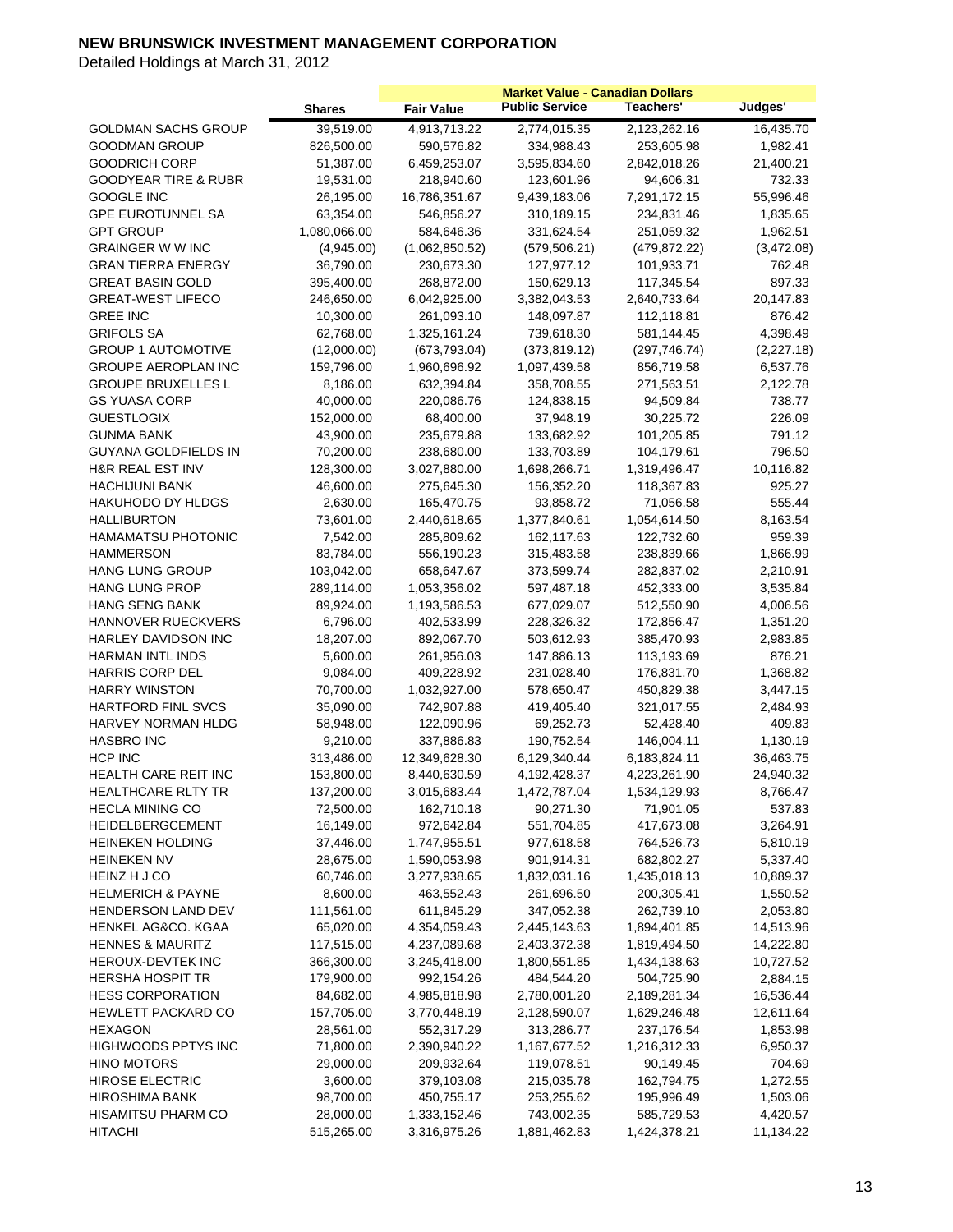|                                 |                        |                          | <b>Market Value - Canadian Dollars</b> |                        |             |
|---------------------------------|------------------------|--------------------------|----------------------------------------|------------------------|-------------|
|                                 | <b>Shares</b>          | <b>Fair Value</b>        | <b>Public Service</b>                  | Teachers'              | Judges'     |
| <b>HITACHI CHEMICAL</b>         | 11,700.00              | 211,600.30               | 120,024.44                             | 90,865.57              | 710.29      |
| HITACHI CONST MACH              | 12,100.00              | 268,803.42               | 152,471.33                             | 115,429.78             | 902.30      |
| HITACHI HIGH-TECH               | 6,700.00               | 160,641.47               | 91,119.45                              | 68,982.79              | 539.23      |
| <b>HITACHI METALS</b>           | 18,000.00              | 224,313.59               | 127,235.70                             | 96,324.92              | 752.96      |
| HKT TRUST AND HKT               | 9,804.00               | 7,585.73                 | 4,302.80                               | 3,257.47               | 25.46       |
| <b>HOCHTIEF AG</b>              | 4,773.00               | 288,649.72               | 163,728.60                             | 123,952.20             | 968.92      |
| <b>HOKKAIDO ELECTRIC</b>        | 20,600.00              | 303,253.32               | 172,012.09                             | 130,223.29             | 1,017.94    |
| <b>HOKUHOKU FINANCIAL</b>       | 141,000.00             | 268,877.51               | 152,513.36                             | 115,461.60             | 902.55      |
| HOKURIKU ELEC PWR               | 18,861.00              | 341,797.80               | 193,875.38                             | 146,775.09             | 1,147.33    |
| <b>HOLCIM</b>                   | 27,547.00              | 1,791,076.09             | 1,015,938.56                           | 769,125.35             | 6,012.17    |
| <b>HOLMEN AB</b>                | 5,861.00               | 160,389.84               | 90,976.72                              | 68,874.74              | 538.39      |
| <b>HOME CAPITAL GROUP</b>       | 52,410.00              | 2,625,216.90             | 1,464,278.01                           | 1,152,215.41           | 8,723.48    |
| HOME DEPOT INC                  | 123,001.00             | 6,177,695.34             | 3,487,590.94                           | 2,669,440.85           | 20,663.55   |
| <b>HONDA MOTOR CO</b>           | 185,474.00             | 7,073,728.81             | 4,012,377.77                           | 3,037,606.38           | 23,744.66   |
| HONEYWELL INTL INC              | 61,873.00              | 3,773,947.04             | 2,130,565.33                           | 1,630,758.37           | 12,623.34   |
| HONG KONG EXCHANGE              | 115,184.00             | 1,933,701.23             | 1,096,838.74                           | 830,371.56             | 6,490.93    |
| <b>HONGKONG&amp;CHINA GAS</b>   | 1,259,100.00           | 3,216,040.56             | 1,800,695.03                           | 1,404,647.23           | 10,698.31   |
| <b>HOPEWELL HLDGS</b>           | 63,400.00              | 172,631.19               | 97,920.29                              | 74,131.43              | 579.48      |
| <b>HORMEL FOODS CORP</b>        | 76,400.00              | 2,251,771.58             | 1,252,438.89                           | 991,876.82             | 7,455.87    |
| <b>HOSPIRA INC</b>              | 13,114.00              | 489,498.09               | 276,344.01                             | 211,516.78             | 1,637.30    |
| HOSPITALITY PPTYS TR            | 87,200.00              | 2,306,977.85             | 1,126,672.33                           | 1,173,599.23           | 6,706.29    |
| <b>HOST HOTELS &amp; RESRTS</b> | 886,876.00             | 14,593,701.56            | 7,197,959.19                           | 7,352,912.33           | 42,830.05   |
| <b>HOYA CORP</b>                | 46,966.00              | 1,058,759.37             | 600,552.08                             | 454,653.31             | 3,553.98    |
| <b>HSBC HOLDINGS</b>            | 2,029,775.00           | 17,987,511.30            | 10,202,920.19                          | 7,724,211.74           | 60,379.38   |
| <b>HUDBAY MINERALS</b>          | 201,200.00             | 2,193,080.00             | 1,225,169.20                           | 960,611.95             | 7,298.85    |
| HUDSON CITY BANCORP             | 42,136.00              | 307,736.95               | 173,731.55                             | 132,976.06             | 1,029.34    |
| <b>HUMANA INC</b>               | 13,123.00              | 1,215,800.58             | 686,374.91                             | 525,358.98             | 4,066.69    |
| HUNT JB TRANS SVCS              | (18,300.00)            | (994, 258.36)            | (551, 612.68)                          | (439, 359.22)          | (3,286.46)  |
| <b>HUNTINGTON BANCSHARE</b>     | 68,951.00              | 446,380.38               | 252,002.10                             | 192,885.20             | 1,493.08    |
| HUNTINGTON INGALLS              | (20,900.00)            | (839, 215.03)            | (465, 594.93)                          | (370, 846.13)          | (2,773.97)  |
| <b>HUSKY ENERGY INC</b>         | 72,381.00              | 1,857,086.46             | 1,036,127.05                           | 814,779.61             | 6,179.80    |
| HUSQVARNA AB                    | 49,877.00              | 299,725.31               | 170,010.92                             | 128,708.29             | 1,006.10    |
| HUTCHISON PORT HL               | 588,600.00             | 447,112.31               | 253,612.14                             | 191,999.33             | 1,500.84    |
| <b>HUTCHISON WHAMPOA</b>        | 240,935.00             | 2,405,477.62             | 1,364,440.90                           | 1,032,962.16           | 8,074.56    |
| <b>HYPERION EXPLORATION</b>     | 634,725.00             | 521,505.33               | 289,330.18                             | 230,451.34             | 1,723.80    |
| HYSAN DEVELOPMENT               | 71,000.00              | 282,446.67               | 160,210.09                             | 121,288.48             | 948.10      |
| <b>IAMGOLD CORP</b>             | 172,118.00             | 2,278,842.32             | 1,268,108.44                           | 1,003,174.27           | 7,559.61    |
| <b>IBERDROLA SA</b>             | 432,355.00             | 2,449,815.13             | 1,389,590.13                           | 1,052,001.61           | 8,223.39    |
| <b>IBIDEN CO</b>                | 14,200.00              | 364,437.92               | 206,717.37                             | 156,497.23             | 1,223.32    |
| ICADE                           | 2,628.00               | 233,838.46               | 132,638.42                             | 100,415.10             | 784.93      |
| <b>ICAP</b>                     | 63,237.00              | 396,761.45               | 225,052.00                             | 170,377.62             | 1,331.82    |
| ICL-ISRAEL CHEM                 | 50,388.00              | 568,918.89               | 322,703.57                             | 244,305.61             | 1,909.71    |
| <b>IDEMITSU KOSAN CO</b>        | 2,500.00               | 250,209.01               | 141,924.17                             | 107,444.96             | 839.89      |
| <b>IGM FINANCIAL INC</b>        | 97,352.00              | 4,558,750.78             | 2,550,891.84                           | 1,992,662.49           | 15,196.45   |
| <b>IHI CORPORATION</b>          | 148,500.00             | 375,167.76               | 212,803.58                             | 161,104.84             | 1,259.34    |
| <b>ILIAD</b>                    | 29,958.00              | 4, 107, 137. 27          | 2,282,307.88                           | 1,811,238.33           | 13,591.06   |
| <b>ILLINOIS TOOL WORKS</b>      | 38,591.00              | 2,215,057.60             | 1,250,501.10                           | 957,147.43             | 7,409.07    |
| <b>ILLUMINA INC</b>             | 40,600.00              | 2,134,043.63             | 1,183,963.43                           | 943,026.26             | 7,053.94    |
| <b>ILUKA RESOURCES</b>          | 49,262.00              | 907,043.77               | 514,495.59                             | 389,503.47             | 3,044.71    |
| <b>IMERYS</b>                   | 3,931.00               | 238,488.01               | 135,275.75                             | 102,411.72             | 800.54      |
| <b>IMMOFINANZ AG</b>            | 105,916.00             | 381,908.88               | 216,627.29                             | 163,999.62             | 1,281.97    |
| <b>IMPERIAL METALS CORP</b>     | 13,000.00              | 215,670.00               | 119,653.31                             | 95,303.80              | 712.88      |
| <b>IMPERIAL OIL LTD</b>         | (14, 205.00)           | (657, 816.90)            | (356, 186.98)                          | (299, 517.85)          | (2, 112.07) |
| <b>IMPERIAL TOBACCO</b>         | 114,437.00             | 4,633,734.60             | 2,628,358.28                           | 1,989,822.08           | 15,554.24   |
| <b>INCITEC PIVOT</b>            | 191,625.00             | 621,127.78               | 352,317.62                             | 266,725.20             | 2,084.96    |
| IND ALLNCE & FNCL               | 98,100.00              | 2,996,955.00             | 1,675,187.75                           | 1,311,787.52           | 9,979.73    |
| <b>INDITEX</b>                  | 44,750.00              | 4,277,870.34             | 2,402,512.54                           | 1,861,097.18           | 14,260.63   |
| <b>INDRA SISTEMAS SA</b>        |                        |                          |                                        |                        | 454.74      |
| <b>INDUSTRIVARDEN</b>           | 11,099.00<br>13,268.00 | 135,469.76<br>195,831.14 | 76,841.49<br>111,079.82                | 58,173.53<br>84,093.97 | 657.35      |
| INFINEON TECHNOLOG              | 118,072.00             | 1,204,457.81             | 683,195.51                             | 517,219.25             | 4,043.05    |
|                                 |                        |                          |                                        |                        |             |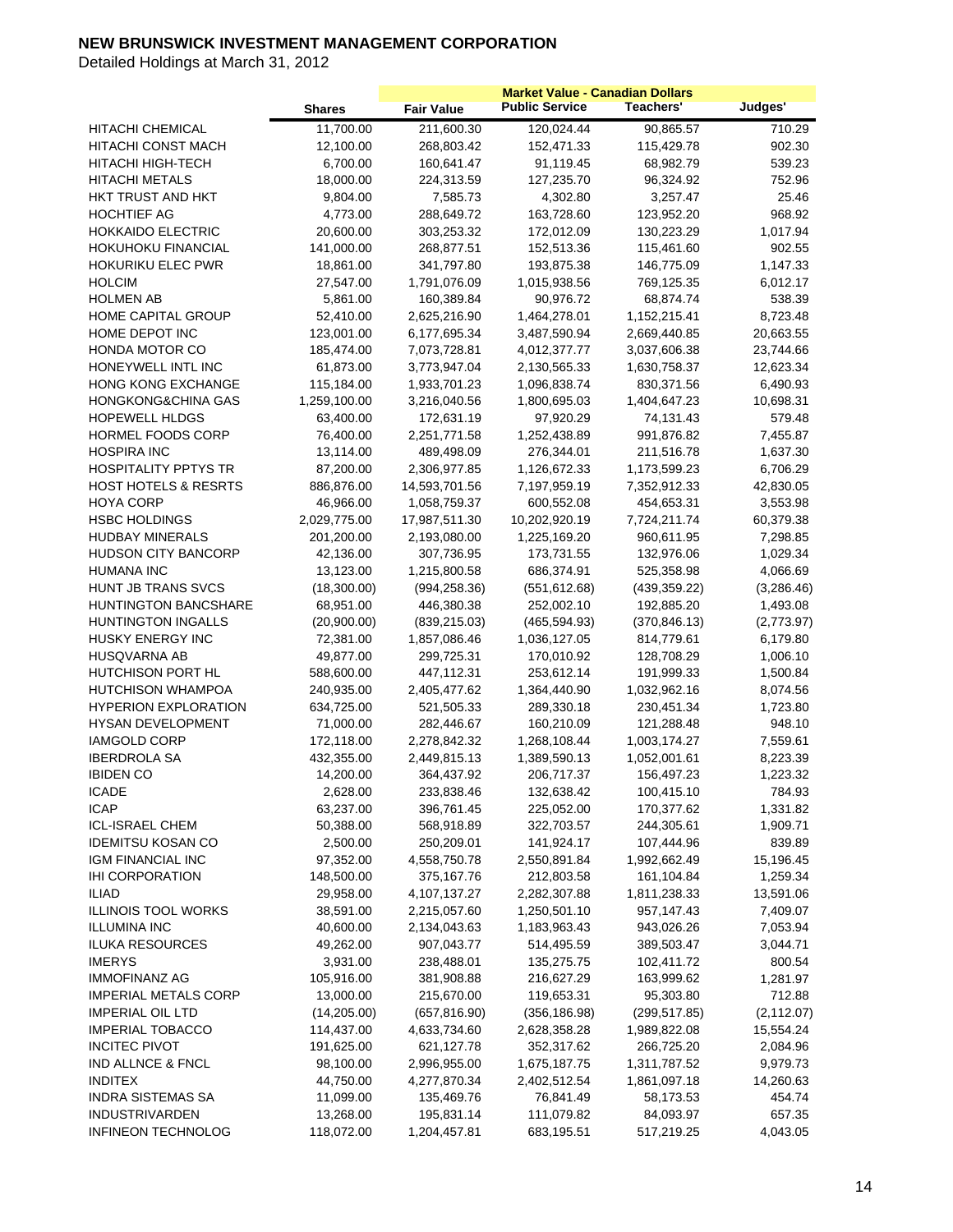|                                      |                        |                          | <b>Market Value - Canadian Dollars</b> |                         |                      |
|--------------------------------------|------------------------|--------------------------|----------------------------------------|-------------------------|----------------------|
|                                      | <b>Shares</b>          | <b>Fair Value</b>        | <b>Public Service</b>                  | Teachers'               | Judges'              |
| ING GROEP NV CVA                     | 435,832.00             | 3,623,929.97             | 2,055,574.43                           | 1,556,190.96            | 12,164.59            |
| <b>INGERSOLL-RAND PLC</b>            | 23,700.00              | 979,113.00               | 552,753.97                             | 423,084.03              | 3,275.00             |
| <b>INMARSAT</b>                      | 52,041.00              | 382,375.62               | 216,892.04                             | 164,200.05              | 1,283.54             |
| <b>INMET MINING CORP</b>             | 25,146.00              | 1,414,965.42             | 787,178.94                             | 623,094.05              | 4,692.43             |
| <b>INPEX CORPORATION</b>             | 255.00                 | 1,725,166.81             | 978,553.34                             | 740,822.54              | 5,790.93             |
| <b>INSURANCE AUST GRP</b>            | 244,605.00             | 858,715.85               | 487,082.91                             | 368,750.46              | 2,882.48             |
| <b>INTACT FINANCIAL</b>              | 152,359.00             | 9,143,063.59             | 5,107,620.92                           | 4,005,014.41            | 30,428.26            |
| <b>INTEGRYS ENERGY</b>               | 41,571.00              | 2,200,864.73             | 1,224,271.83                           | 969,304.99              | 7,287.91             |
| <b>INTEL CORP</b>                    | 398,642.00             | 11, 187, 775. 71         | 6,316,009.95                           | 4,834,344.17            | 37,421.59            |
| <b>INTER PIPELINE FUND</b>           | 237,750.00             | 4,673,570.63             | 2,616,379.82                           | 2,041,604.32            | 15,586.49            |
| <b>INTERCONTINENTALEXCH</b>          | 5,830.00               | 800,612.30               | 451,982.18                             | 345,952.18              | 2,677.94             |
| <b>INTERCONTL HOTELS</b>             | 34,131.00              | 791,593.75               | 449,009.74                             | 339,926.83              | 2,657.17             |
| <b>INTERNATIONAL PAPER</b>           | 34,915.00              | 1,223,715.86             | 690,843.45                             | 528,779.25              | 4,093.16             |
| <b>INTERPUBLIC GROUP</b>             | 35,637.00              | 405,540.12               | 228,945.90                             | 175,237.74              | 1,356.48             |
| <b>INTERTEK GROUP</b>                | 67,629.00              | 2,712,479.14             | 1,514,261.18                           | 1,189,213.29            | 9,004.67             |
| <b>INTESA SANPAOLO</b>               | 1,234,246.00           | 2,179,853.26             | 1,236,461.70                           | 936,074.36              | 7,317.20             |
| INTL BUSINESS MCHN                   | 101,560.00             | 21,184,613.47            | 11,941,178.49                          | 9,172,650.17            | 70,784.81            |
| <b>INTL CONS AIRLINE</b>             | 104,551.00             | 298,500.23               | 169,316.03                             | 128,182.21              | 1,001.99             |
| <b>INTL FLAVORS &amp; FRAGR</b>      | 6,487.00               | 381,805.24               | 215,546.48                             | 164,981.67              | 1,277.09             |
| <b>INTL GAME TECH</b>                | 23,742.00              | 399,692.65               | 225,644.74                             | 172,710.99              | 1,336.92             |
| <b>INTL POWER</b>                    | 512,870.00             | 3,316,971.96             | 1,854,687.04                           | 1,451,261.27            | 11,023.65            |
| <b>INTUIT</b>                        | 23,509.00              | 1,412,323.93             | 797,321.31                             | 610,278.59              | 4,724.03             |
| <b>INTUITIVE SURGIC INC</b>          | 3,140.00               | 1,699,532.64             | 959,463.73                             | 734,384.20              | 5,684.71             |
| <b>INVENSYS</b>                      | 91,259.00              | 290,078.48               | 164,539.03                             | 124,565.74              | 973.72               |
| <b>INVESCO LTD</b>                   | 35,631.00              | 948,711.54               | 535,590.96                             | 409,947.27              | 3,173.31             |
| <b>INVESTEC</b>                      | 54,486.00              | 332,717.74               | 188,724.97                             | 142,875.92              | 1,116.85             |
| <b>INVESTOR AB</b>                   | 49,053.00              | 1,083,791.88             | 614,751.08                             | 465,402.79              | 3,638.01             |
| <b>IRON MOUNTAIN INC</b>             | 13,700.00              | 397,626.81               | 224,478.48                             | 171,818.32              | 1,330.01             |
| <b>ISETAN MITSUKOSHI</b>             | 42,200.00              | 497,187.16               | 282,015.72                             | 213,502.51              | 1,668.93             |
| <b>ISHARES S&amp;P/TSX</b>           | (74, 350.00)           | (1,593,675.00)           | (884, 167.92)                          | (704, 239.29)           | (5,267.79)           |
| <b>ISHARES SILVER TRUST</b>          | (15,200.00)            | (476, 546.72)            | (264, 387.23)                          | (210, 584.29)           | (1,575.19)           |
| <b>ISRAEL CORP</b>                   | 260.00                 | 173,701.14               | 98,527.19                              | 74,590.88               | 583.07               |
| <b>ISRAEL DISCOUNT BK</b>            | 81,129.00              | 106,556.50               | 60,441.24                              | 45,757.58               | 357.68               |
| <b>ISUZU MOTORS</b>                  | 139,251.00             | 816,923.09               | 463,377.11                             | 350,803.78              | 2,742.20             |
| <b>ITOCHU CORP</b>                   | 168,680.00             | 1,845,967.72             | 1,047,074.33                           | 792,696.96              | 6,196.43             |
| <b>ITOCHU TECHNO SOLU</b>            | 3,300.00               | 148,103.08               | 84,007.39                              | 63,598.55               | 497.14               |
| <b>ITV</b>                           | 416,392.00             | 586,621.11               | 332,744.66                             | 251,907.31              | 1,969.13             |
| <b>IVANHOE MINES</b>                 | 281,630.00             | 4,415,958.40             | 2,470,434.63                           | 1,930,806.59            | 14,717.18            |
| <b>IYO BANK</b><br>J FRONT RETAILING | 27,000.00              | 239,071.06               | 135,606.47                             | 102,662.09              | 802.50               |
| <b>JABIL CIRCUIT INC</b>             | 54,000.00              | 302,364.22               | 171,507.77                             | 129,841.49              | 1,014.96             |
| JACOBS ENGR GROUP                    | 14,741.00              | 369,813.38               | 208,776.53                             | 159,799.87              | 1,236.98<br>1,514.66 |
| JAGUAR MINING INC                    | 10,215.00<br>27,200.00 | 452,831.63<br>126,480.00 | 255,644.12<br>71,938.06                | 195,672.85<br>54,113.46 | 428.48               |
| JAMES HARDIE INDUS                   | 49,277.00              | 383,748.38               | 217,670.70                             | 164,789.54              | 1,288.14             |
| JAPAN PETROLEUM EX                   | 3,200.00               | 149,639.56               | 84,878.92                              | 64,258.34               | 502.30               |
| JAPAN PRIME REALTY                   | 75.00                  | 215,258.70               | 122,099.57                             | 92,436.57               | 722.57               |
| JAPAN REAL ESTATE                    | 55.00                  | 486,996.61               | 276,235.41                             | 209,126.48              | 1,634.72             |
| JAPAN RETAIL FUND                    | 221.00                 | 329,092.86               | 186,668.86                             | 141,319.32              | 1,104.68             |
| JAPAN STEEL WORKS                    | 35,710.00              | 245,494.63               | 139,250.06                             | 105,420.50              | 824.06               |
| JAPAN TOBACCO INC                    | 517.00                 | 2,919,975.55             | 1,656,275.68                           | 1,253,898.28            | 9,801.59             |
| <b>JARDINE CYCLE &amp; CARR</b>      | 12,800.00              | 491,411.80               | 278,739.80                             | 211,022.45              | 1,649.54             |
| <b>JC DECAUX SA</b>                  | 7,370.00               | 224,593.57               | 127,394.51                             | 96,445.15               | 753.90               |
| <b>JDS UNIPHASE CORP</b>             | 18,364.00              | 265,854.88               | 150,087.21                             | 114,878.42              | 889.25               |
| <b>JEAN COUTU GROUP</b>              | 46,300.00              | 652,830.00               | 368,879.35                             | 281,753.37              | 2,197.28             |
| <b>JERONIMO MARTINS</b>              | 49,223.00              | 995,865.86               | 558,744.16                             | 433,804.16              | 3,317.54             |
| JFE HOLDINGS INC                     | 49,840.00              | 1,073,908.72             | 609,145.13                             | 461,158.76              | 3,604.83             |
| <b>JGC CORP</b>                      | 24,600.00              | 765,209.59               | 434,044.06                             | 328,596.92              | 2,568.61             |
| <b>JOHNSON &amp; JOHNSON</b>         | 247,823.00             | 16,334,169.32            | 9,202,881.04                           | 7,076,727.54            | 54,560.73            |
| JOHNSON CONTROLS INC                 | (117, 673.00)          | (3,840,774.18)           | (2, 113, 591.31)                       | (1,714,557.27)          | (12,625.60)          |
| JOHNSON MATTHEY                      | 25,240.00              | 948,229.36               | 537,856.98                             | 407,189.42              | 3,182.96             |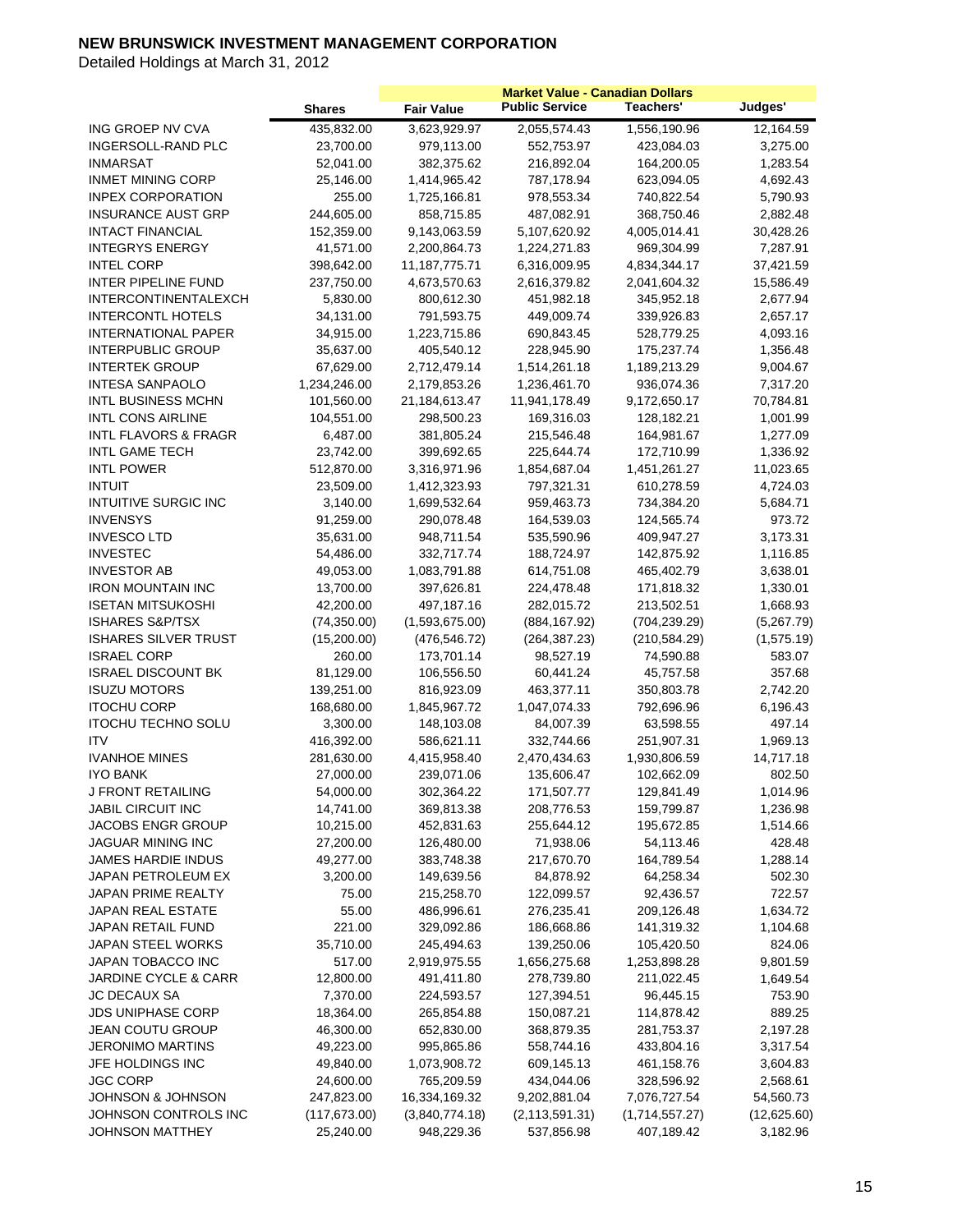|                           |               |                   | <b>Market Value - Canadian Dollars</b> |                  |           |
|---------------------------|---------------|-------------------|----------------------------------------|------------------|-----------|
|                           | <b>Shares</b> | <b>Fair Value</b> | <b>Public Service</b>                  | <b>Teachers'</b> | Judges'   |
| JOY GLOBAL INC            | 8,400.00      | 616,844.34        | 348,236.78                             | 266,544.30       | 2,063.26  |
| <b>JOYO BANK</b>          | 74,000.00     | 339,749.82        | 192,713.72                             | 145,895.64       | 1,140.45  |
| JPMORGAN CHASE & CO       | 304,583.00    | 13,979,949.73     | 7,892,319.61                           | 6,040,869.09     | 46,761.03 |
| JS GROUP CORP             | 31,345.00     | 658,643.02        | 373,597.11                             | 282,835.02       | 2,210.89  |
| <b>JSR CORP</b>           | 20,200.00     | 408,263.37        | 231,576.15                             | 175,316.79       | 1,370.43  |
| <b>JTEKT CORPORATION</b>  | 25,100.00     | 301,512.79        | 171,024.82                             | 129,475.87       | 1,012.10  |
| <b>JULIUS BAER GRUPPE</b> | 24,294.00     | 978,366.04        | 554,951.18                             | 420,130.74       | 3,284.12  |
| JUNIPER NETWORKS COM      | 42,040.00     | 961,009.51        | 542,533.72                             | 415,261.34       | 3,214.45  |
| <b>JUPITER TELECOMM</b>   | 1,596.00      | 1,595,395.79      | 887,556.85                             | 702,555.41       | 5,283.53  |
| <b>JUST ENERGY</b>        | 119,683.00    | 1,645,641.25      | 921,650.78                             | 718,499.97       | 5,490.50  |
| JX HOLDINGS INC           | 248,871.00    | 1,541,630.13      | 874,447.22                             | 662,008.06       | 5,174.85  |
| K&S AG                    | 20,253.00     | 1,057,944.47      | 600,089.85                             | 454,303.38       | 3,551.24  |
| KABEL DEUTSCHLAND         | 10,582.00     | 650,586.27        | 369,027.14                             | 279,375.29       | 2,183.85  |
| <b>KAJIMA CORP</b>        | 95,627.00     | 292,696.00        | 166,023.74                             | 125,689.75       | 982.50    |
| <b>KAMIGUMI CO</b>        | 28,200.00     | 233,940.56        | 132,696.34                             | 100,458.95       | 785.28    |
| <b>KANEKA CORP</b>        | 32,000.00     | 193,171.07        | 109,570.97                             | 82,951.68        | 648.42    |
| KANSAI ELEC POWER         | 82,430.00     | 1,281,536.53      | 726,916.29                             | 550,318.46       | 4,301.78  |
| KANSAI PAINT CO           | 24,000.00     | 243,115.70        | 137,900.68                             | 104,398.94       | 816.08    |
| KAO CORP                  | 58,057.00     | 1,528,091.01      | 866,767.52                             | 656,194.08       | 5,129.40  |
| KAWASAKI HEAVY IND        | 160,423.00    | 492,972.71        | 279,625.19                             | 211,692.74       | 1,654.78  |
| KAWASAKI KISEN KAI        | 82,000.00     | 180,271.95        | 102,254.30                             | 77,412.53        | 605.13    |
| <b>KAZAKHMYS</b>          | 24,129.00     | 349,569.34        | 198,283.58                             | 150,112.35       | 1,173.41  |
| <b>KBC GROEP NV</b>       | 18,153.00     | 453,163.22        | 257,044.35                             | 194,597.72       | 1,521.15  |
| <b>KDDI CORP</b>          | 331.00        | 2,150,886.51      | 1,220,031.11                           | 923,635.44       | 7,219.96  |
| <b>KEIKYU CORP</b>        | 275,565.00    | 2,423,250.67      | 1,350,485.78                           | 1,064,729.92     | 8,034.97  |
| <b>KEIO CORP</b>          | 251,800.00    | 1,810,560.96      | 1,010,302.73                           | 794,249.56       | 6,008.67  |
| KEISEI ELEC RY CO         | 139,700.00    | 1,082,562.07      | 603,588.05                             | 475,383.36       | 3,590.66  |
| <b>KELLOGG CO</b>         | 55,165.00     | 2,955,285.15      | 1,649,855.57                           | 1,295,619.54     | 9,810.04  |
| <b>KEPPEL CORP</b>        | 156,602.00    | 1,360,804.92      | 771,879.10                             | 584,357.96       | 4,567.87  |
| <b>KEPPEL LAND LTD</b>    | 79,000.00     | 217,310.94        | 123,263.64                             | 93,317.84        | 729.46    |
| <b>KERRY GROUP</b>        | 30,425.00     | 1,398,756.43      | 785,466.45                             | 608,627.51       | 4,662.48  |
| <b>KERRY PROPERTIES</b>   | 81,000.00     | 363,940.24        | 206,435.07                             | 156,283.51       | 1,221.65  |
| <b>KESKO OYJ</b>          | 7,540.00      | 243,774.37        | 138,274.29                             | 104,681.79       | 818.29    |
| <b>KEYCORP</b>            | 76,074.00     | 644,526.92        | 363,864.86                             | 278,506.21       | 2,155.85  |
| <b>KEYENCE CORP</b>       | 4,944.00      | 1,165,573.64      | 661,139.53                             | 500,521.58       | 3,912.53  |
| <b>KEYERA CORP</b>        | 73,046.00     | 3,015,066.88      | 1,686,924.46                           | 1,318,092.88     | 10,049.54 |
| <b>KIKKOMAN CORP</b>      | 18,000.00     | 208,572.29        | 118,306.88                             | 89,565.28        | 700.12    |
| KILROY RLTY CORP          | 158,700.00    | 7,441,087.99      | 3,634,047.86                           | 3,785,409.19     | 21,630.95 |
| KIMBERLY CLARK CORP       | 57,067.00     | 4,249,109.90      | 2,380,191.33                           | 1,854,781.22     | 14,137.36 |
| KIMCO REALTY CORP         | 303,559.00    | 5,838,251.59      | 2,898,896.95                           | 2,922,109.21     | 17,245.43 |
| <b>KINDEN CORPORATION</b> | 15,000.00     | 116,237.87        | 65,932.73                              | 49,914.96        | 390.18    |
| <b>KINGFISHER</b>         | 659,564.00    | 3,231,152.44      | 1,808,235.05                           | 1,412,172.62     | 10,744.77 |
| KINNEVIK INV AB           | 23,176.00     | 537,189.24        | 304,705.80                             | 230,680.24       | 1,803.20  |
| <b>KINROSS GOLD</b>       | 118,337.00    | 62,718.61         | 34,796.17                              | 27,715.13        | 207.31    |
| KINROSS GOLD CORP         | 320,822.00    | 2,697,740.45      | 1,505,354.36                           | 1,183,409.96     | 8,976.13  |
| <b>KINTETSU CORP</b>      | 542,503.00    | 2,069,033.45      | 1,156,960.73                           | 905,196.24       | 6,876.49  |
| KIRIN HOLDINGS CO         | 88,493.00     | 1,149,006.12      | 651,742.06                             | 493,407.14       | 3,856.91  |
| KIRKLAND LAKE GOLD        | 52,700.00     | 759,934.00        | 425,664.68                             | 331,733.54       | 2,535.78  |
| <b>KISKA METALS</b>       | 125,000.00    | 1,250.00          | 693.50                                 | 552.37           | 4.13      |
| <b>KLA-TENCOR CORP</b>    | 13,307.00     | 723,515.19        | 408,457.34                             | 312,637.79       | 2,420.06  |
| <b>KLEPIERRE</b>          | 11,755.00     | 405,865.17        | 230,215.84                             | 174,286.95       | 1,362.38  |
| KOBE STEEL                | 281,167.00    | 454,204.79        | 257,635.15                             | 195,044.99       | 1,524.65  |
| KOHLS CORP                | 20,270.00     | 1,012,992.89      | 571,880.72                             | 437,723.85       | 3,388.32  |
| KOITO MFG CO              | 11,000.00     | 178,765.83        | 101,399.99                             | 76,765.77        | 600.07    |
| <b>KOMATSU</b>            | 108,393.00    | 3,101,788.93      | 1,759,404.31                           | 1,331,972.73     | 10,411.89 |
| KON KPN NV                | 163,435.00    | 1,793,814.68      | 1,017,491.95                           | 770,301.36       | 6,021.37  |
| KONAMI CORP               | 10,400.00     | 295,586.72        | 167,663.42                             | 126,931.09       | 992.21    |
| KONE CORP                 | 16,606.00     | 923,248.66        | 523,687.36                             | 396,462.19       | 3,099.10  |
| KONICA MINOLTA HOL        | 53,871.00     | 471,765.33        | 267,595.89                             | 202,585.85       | 1,583.59  |
| KONINKLIJKE DSM NV        | 16,431.00     | 948,292.78        | 537,892.95                             | 407,216.66       | 3,183.17  |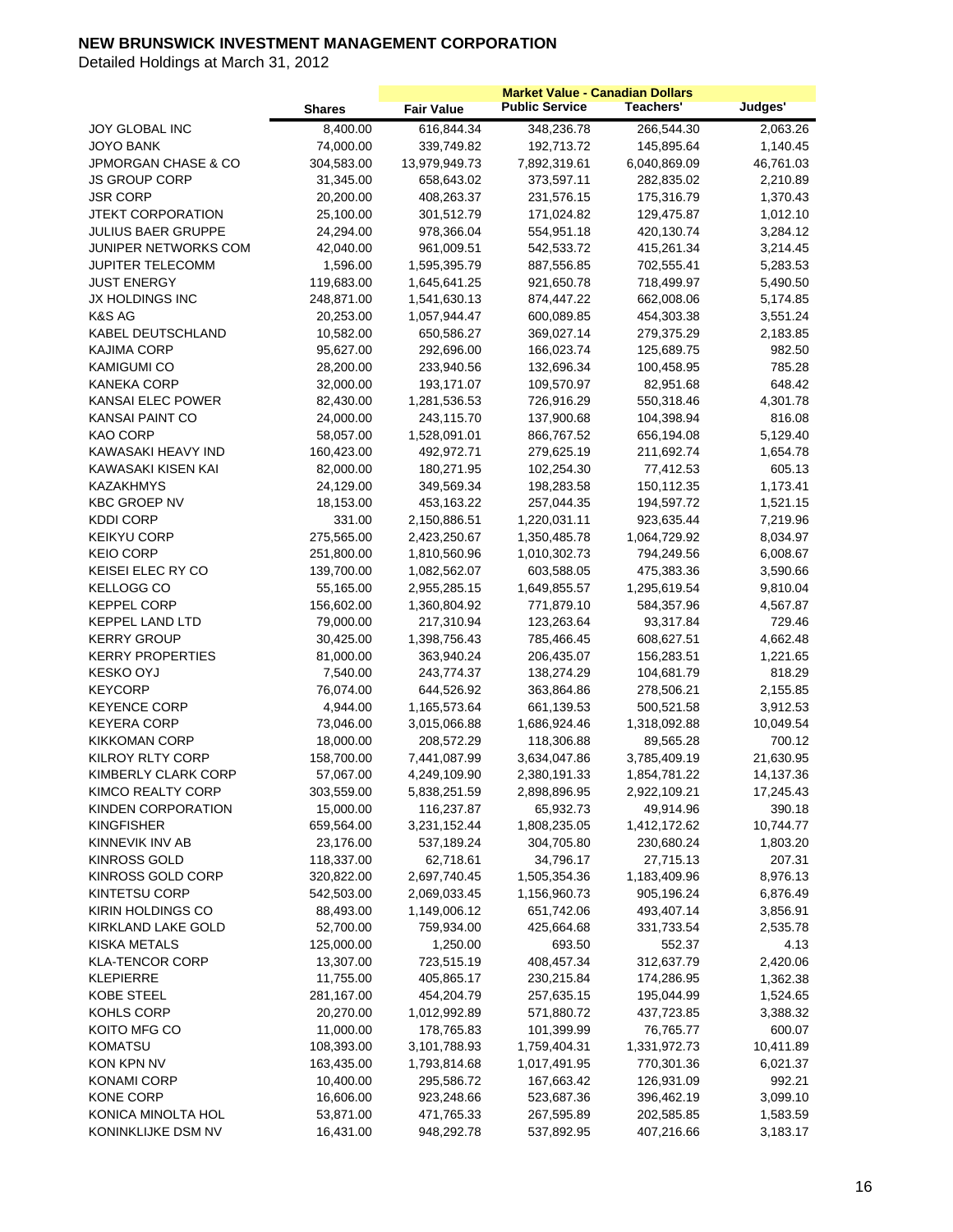|                                    |                         | <b>Market Value - Canadian Dollars</b> |                            |                          |                      |  |
|------------------------------------|-------------------------|----------------------------------------|----------------------------|--------------------------|----------------------|--|
|                                    | <b>Shares</b>           | <b>Fair Value</b>                      | <b>Public Service</b>      | Teachers'                | Judges'              |  |
| <b>KRAFT FOODS INC</b>             | 190,044.00              | 7,272,134.38                           | 4,087,175.06               | 3,160,708.95             | 24,250.37            |  |
| <b>KROGER CO</b>                   | 45,884.00               | 1,111,227.15                           | 627,338.44                 | 480,171.81               | 3,716.90             |  |
| <b>KUBOTA CORP</b>                 | 126,095.00              | 1,216,057.44                           | 689,775.08                 | 522,200.38               | 4,081.99             |  |
| KUEHNE & NAGEL AG                  | 6,349.00                | 856,500.38                             | 485,826.24                 | 367,799.09               | 2,875.05             |  |
| <b>KURARAY CO</b>                  | 40,500.00               | 574,557.62                             | 325,901.98                 | 246,727.00               | 1,928.64             |  |
| KURITA WATER INDS                  | 12,700.00               | 312,520.77                             | 177,268.80                 | 134,202.92               | 1,049.05             |  |
| KYOCERA CORP                       | 16,846.00               | 1,548,917.89                           | 878,581.00                 | 665,137.58               | 5,199.31             |  |
| KYOWA HAKKO KIRIN                  | 30,875.00               | 344,634.06                             | 195,484.18                 | 147,993.04               | 1,156.85             |  |
| KYUSHU ELEC POWER                  | 47,399.00               | 677,612.43                             | 384,356.98                 | 290,980.88               | 2,274.57             |  |
| L-3 COMMUNICATIONS                 | 7,940.00                | 561,249.42                             | 316,850.91                 | 242,521.21               | 1,877.30             |  |
| <b>LABORATORY CORP AMER</b>        | 7,705.00                | 704,680.92                             | 397,824.54                 | 304,499.32               | 2,357.06             |  |
| <b>LABRADOR IRON ORE</b>           | 54,900.00               | 1,948,126.50                           | 1,091,106.66               | 850,519.85               | 6,499.99             |  |
| LAFARGE                            | 21,398.00               | 1,018,924.49                           | 577,956.84                 | 437,547.38               | 3,420.26             |  |
| LAGARDERE S.C.A.                   | 13,301.00               | 409,495.47                             | 232,275.02                 | 175,845.88               | 1,374.57             |  |
| LAKE SHORE GOLD CORP               | 365,600.00              | 376,568.00                             | 210,779.14                 | 164,533.19               | 1,255.67             |  |
| LAM RESEARCH CORP                  | (132, 777.00)           | (5,920,504.26)                         | (3,284,684.72)             | (2,616,249.69)           | (19, 569.85)         |  |
| <b>LAND SECURITIES</b>             | 82,083.00               | 945,967.65                             | 536,574.09                 | 406,218.20               | 3,175.37             |  |
| <b>LANDSTAR SYS INC</b>            | (56,700.00)             | (3,270,345.04)                         | (1,814,381.33)             | (1,445,153.80)           | (10,809.91)          |  |
| <b>LANXESS AG</b>                  | 9,782.00                | 806,209.26                             | 457,299.99                 | 346,203.04               | 2,706.23             |  |
| <b>LASALLE HOTEL PPTYS</b>         | 31,200.00               | 880,918.46                             | 430,219.32                 | 448,138.34               | 2,560.80             |  |
| LAURENTIAN BK CDA                  | 31,900.00               | 1,492,920.00                           | 833,615.29                 | 654,338.48               | 4,966.23             |  |
| <b>LAWSON INC</b>                  | 21,900.00               | 1,380,534.27                           | 771,243.63                 | 604,705.38               | 4,585.26             |  |
| LEGACY OIL+GAS                     | 196,600.00              | 1,814,618.00                           | 1,011,998.21               | 796,590.76               | 6,029.02             |  |
| LEGAL & GENERAL GP                 | 639,431.00              | 1,334,922.35                           | 757,197.92                 | 573,243.44               | 4,480.99             |  |
| <b>LEGG MASON INC</b>              | 9,936.00                | 278,156.15                             | 157,031.84                 | 120,193.91               | 930.39               |  |
| LEGGETT & PLATT INC                | 11,165.00               | 259,519.77                             | 146,510.75                 | 112,140.96               | 868.06               |  |
| <b>LEGRAND SA</b>                  | 26,312.00               | 965,911.42                             | 547,886.64                 | 414,782.47               | 3,242.31             |  |
| LEIGHTON HOLDINGS                  | 17,064.00               | 376,572.62                             | 213,600.44                 | 161,708.12               | 1,264.06             |  |
| LEND LEASE GROUP                   | 61,115.00               | 467,710.05                             | 265,295.64                 | 200,844.43               | 1,569.98             |  |
| <b>LENNAR CORP</b>                 | 13,824.00               | (1, 111, 353.09)                       | (613, 160.55)              | (494, 532.85)            | (3,659.69)           |  |
| LEUCADIA NATL CORP                 | 15,813.00               | 412,347.85                             | 232,789.18                 | 178,179.42               | 1,379.25             |  |
| <b>LEXMARK INTL</b>                | 5,681.00                | 188,609.73                             | 106,478.80                 | 81,500.06                | 630.87               |  |
| LI & FUNG LTD                      | 624,834.00              | 1,431,872.28                           | 812,190.10                 | 614,875.76               | 4,806.42             |  |
| LIBERTY GLOBAL INC                 | (10.00)                 | (229, 965.62)                          | (127, 584.50)              | (101, 620.99)            | (760.14)             |  |
| <b>LIBERTY PPTY TR</b>             | 51,500.00               | 1,861,335.79                           | 909,031.49                 | 946,893.47               | 5,410.83             |  |
| LIFE TECHNOLOGIES                  | 14,194.00               | 692,327.42                             | 390,850.42                 | 299,161.26               | 2,315.74             |  |
| LIFESTYLE INTERNAT                 | 66,300.00               | 166,955.99                             | 94,701.19                  | 71,694.38                | 560.43               |  |
| LIMITED BRANDS INC                 | 19,637.00               | 941,727.68                             | 531,648.25                 | 406,929.48               | 3,149.95             |  |
| LINAMAR CORPORATION                | (38,900.00)             | (847,064.00)                           | (465, 608.36)              | (378, 681.28)            | (2,774.36)           |  |
| <b>LINCOLN NATL CORP</b>           | 23,236.00               | 611,949.71                             | 345,473.54                 | 264,429.28               | 2,046.89             |  |
| LINDE AG                           | 19,476.00               | 3,484,080.74                           | 1,976,248.81               | 1,496,136.79             | 11,695.15            |  |
| <b>LINDT &amp; SPRUENGLI</b>       | 859.00                  | 4,024,684.21                           | 2,242,847.49               | 1,768,492.25             | 13,344.46            |  |
| LINEAR TECHNOLOGY                  | 18,263.00               | 614,909.18                             | 347,144.29                 | 265,708.10               | 2,056.79             |  |
| LINK R/EST INVEST                  | 264,638.00              | 981,215.32                             | 556,567.36                 | 421,354.28               | 3,293.68             |  |
| LLOYDS BANKING GP                  | 4,671,148.00            | 2,506,972.87                           | 1,422,011.29               | 1,076,546.33             | 8,415.25             |  |
| LOBLAW COS LTD                     | 180,041.00              | 6,150,729.79                           | 3,415,072.65               | 2,715,307.43             | 20,349.71            |  |
| <b>LOCKHEED MARTIN CORP</b>        | (43,017.00)             | (3,862,241.30)                         | (2, 124, 141.12)           | (1,725,409.12)           | (12,691.06)          |  |
| LOEWS CORP                         | 67,810.00               | 2,699,119.01                           | 1,506,937.05               | 1,183,221.88             | 8,960.07             |  |
| LONDON STOCK EXCH<br><b>LONMIN</b> | 16,500.00               | 271,724.84                             | 154,128.43<br>169,052.05   | 116,684.30               | 912.11<br>1,000.43   |  |
| LONZA GROUP AG                     | 18,257.00               | 298,034.84                             |                            | 127,982.36               |                      |  |
|                                    | 5,666.00                | 292,336.95                             | 165,820.08                 | 125,535.57               | 981.30               |  |
| <b>L'OREAL</b>                     | 27,464.00               | 3,378,095.61                           | 1,916,131.66               | 1,450,624.57             | 11,339.38            |  |
| LORILLARD INC<br>LOWES CO          | 21,984.00<br>99,032.00  | 2,843,926.48                           | 1,591,025.12               | 1,243,447.47             | 9,453.89             |  |
| <b>LSI CORPORATION</b>             |                         | 3,104,827.30                           | 1,752,816.70               | 1,341,625.37             | 10,385.23            |  |
| <b>LUNDIN MINING CORP</b>          | 45,180.00<br>457,100.00 | 391,809.45<br>2,038,666.00             | 221,194.32<br>1,141,364.96 | 169,304.59<br>890,501.62 | 1,310.55<br>6,799.42 |  |
| LUNDIN PETROLEUM A                 | 26,164.00               | 558,766.78                             | 316,945.06                 | 239,946.09               | 1,875.63             |  |
| LUXOTTICA GROUP                    | 32,652.00               | 1,169,098.88                           | 654,464.55                 | 510,745.79               | 3,888.54             |  |
| LVMH MOET HENNESSY                 | 29,177.00               | 5,002,022.89                           | 2,837,259.67               | 2,147,972.74             | 16,790.48            |  |
| LYNAS CORPORATION                  | 191,849.00              | 217,549.51                             | 123,398.97                 | 93,420.29                | 730.26               |  |
|                                    |                         |                                        |                            |                          |                      |  |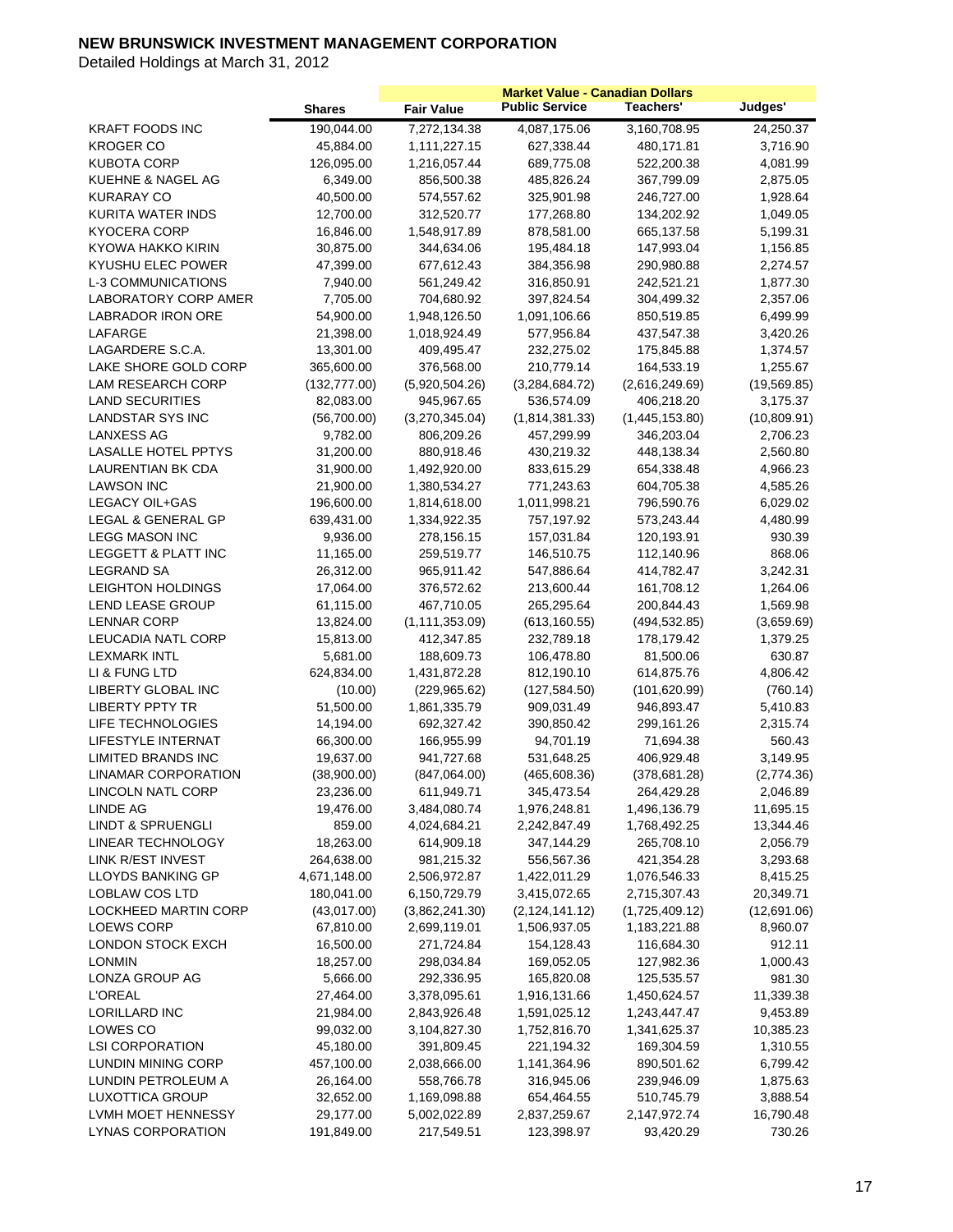|                               |               | <b>Market Value - Canadian Dollars</b> |                       |                |            |
|-------------------------------|---------------|----------------------------------------|-----------------------|----------------|------------|
|                               | <b>Shares</b> | <b>Fair Value</b>                      | <b>Public Service</b> | Teachers'      | Judges'    |
| M & T BK CORP                 | 32,177.00     | 2,792,057.33                           | 1,557,551.41          | 1,225,242.48   | 9,263.44   |
| M UFJ LEASE                   | 6,560.00      | 289,231.90                             | 164,058.83            | 124,202.20     | 970.88     |
| <b>MABUCHI MOTOR CO</b>       | 2,700.00      | 123,142.91                             | 69,849.42             | 52,880.13      | 413.36     |
| <b>MACDONALD DETTWILER</b>    | 38,780.00     | 1,759,060.80                           | 982,368.72            | 770,839.67     | 5,852.41   |
| <b>MACERICH CO</b>            | 141,383.00    | 8,157,519.87                           | 3,983,935.90          | 4,149,870.38   | 23,713.59  |
| MACQUARIE GP LTD              | 37,577.00     | 1,130,842.61                           | 641,439.31            | 485,607.35     | 3,795.94   |
| <b>MACYS INC</b>              | 33,094.00     | 1,320,294.08                           | 745,366.26            | 570,511.61     | 4,416.20   |
| <b>MAGNA INTL INC</b>         | 158,730.00    | 7,541,262.30                           | 4,192,365.36          | 3,323,909.39   | 24,987.55  |
| <b>MAJOR DRILLING GRP</b>     | 71,250.00     | 1,177,762.50                           | 659,303.08            | 514,531.77     | 3,927.65   |
| <b>MAKITA CORP</b>            | 13,200.00     | 531,487.66                             | 301,471.73            | 228,231.86     | 1,784.07   |
| <b>MAN GROUP</b>              | 219,184.00    | 471,238.36                             | 267,296.98            | 202,359.56     | 1,581.82   |
| <b>MAN SE</b>                 | 7,459.00      | 989,144.90                             | 561,065.19            | 424,759.41     | 3,320.30   |
| <b>MANITOBA TELECOM</b>       | 29,000.00     | 1,020,440.00                           | 576,674.75            | 440,330.22     | 3,435.03   |
| MANULIFE FINCL CORP           | 771,810.00    | 10,419,435.00                          | 5,799,389.94          | 4,585,471.73   | 34,573.33  |
| <b>MAPFRE SA</b>              | 84,868.00     | 271,787.05                             | 154, 163. 72          | 116,711.02     | 912.32     |
| <b>MAPLE LEAF FOODS</b>       | 58,000.00     | 687,300.00                             | 385,581.96            | 299,421.08     | 2,296.96   |
| <b>MARATHON OIL CORP</b>      | 56,184.00     | 1,778,868.54                           | 1,004,252.47          | 768,666.00     | 5,950.07   |
| <b>MARATHON PETROLEUM</b>     | 70,392.00     | 3,049,450.15                           | 1,703,522.79          | 1,335,800.30   | 10,127.06  |
| <b>MARCH NETWORKS CORP</b>    | 116,600.00    | 579,502.00                             | 321,506.63            | 256,079.86     | 1,915.51   |
| <b>MARKET VECTORS</b>         | (12,500.00)   | (306, 598.81)                          | (170, 100.45)         | (135, 484.92)  | (1,013.44) |
| <b>MARKET VECTORS ETF T</b>   | (4,500.00)    | (77, 285.38)                           | (42, 877.78)          | (34, 152.13)   | (255.46)   |
| <b>MARKS &amp; SPENCER GP</b> | 183,440.00    | 1,109,917.61                           | 629,570.18            | 476,621.72     | 3,725.70   |
| <b>MARRIOTT INTL INC</b>      | 21,293.00     | 805,214.70                             | 454,580.44            | 347,940.92     | 2,693.33   |
| MARSH & MCLENNAN COS          | 75,680.00     | 2,479,313.80                           | 1,389,371.33          | 1,081,691.22   | 8,251.25   |
| <b>MARTINREA INTL</b>         | 560,600.00    | 5,914,330.00                           | 3,281,259.26          | 2,613,521.31   | 19,549.44  |
| <b>MARUBENI CORP</b>          | 180,342.00    | 1,305,505.97                           | 740,512.29            | 560,611.44     | 4,382.24   |
| <b>MARUI GROUP CO</b>         | 24,800.00     | 207,542.30                             | 117,722.65            | 89,122.98      | 696.67     |
| <b>MARUICHI STL TUBE</b>      | 5,200.00      | 121,897.94                             | 69,143.25             | 52,345.51      | 409.18     |
| MASCO CORP                    | 28,512.00     | 380,862.36                             | 215,014.18            | 164,574.24     | 1,273.93   |
| <b>MASTERCARD INC</b>         | 9,899.00      | 4,165,112.88                           | 2,345,654.38          | 1,805,549.99   | 13,908.51  |
| <b>MATTEL INC</b>             | 27,090.00     | 911,028.74                             | 514,317.30            | 393,664.17     | 3,047.27   |
| <b>MAZDA MOTOR CORP</b>       | 294,000.00    | 514,215.95                             | 291,674.83            | 220,815.03     | 1,726.09   |
| MCCORMICK & CO INC            | 46,893.00     | 2,548,683.32                           | 1,419,616.78          | 1,120,619.33   | 8,447.21   |
| MCDONALDS CORP                | 100,327.00    | 9,833,220.83                           | 5,533,054.35          | 4,267,349.50   | 32,816.98  |
| <b>MCDONALD'S HOLDING</b>     | 40,900.00     | 1,088,432.26                           | 606,306.90            | 478,517.52     | 3,607.85   |
| MCGRAW HILL COS INC           | 22,209.00     | 1,074,835.74                           | 606,793.83            | 464,446.73     | 3,595.18   |
| <b>MCKESSON CORP</b>          | 41,128.00     | 3,614,205.72                           | 2,021,971.93          | 1,580,219.24   | 12,014.55  |
| MEAD JOHNSON NUTRIT           | 16,218.00     | 1,341,287.79                           | 757,218.17            | 579,583.20     | 4,486.43   |
| MEADWESTVACO CORP             | 13,657.00     | 430,763.45                             | 243,185.63            | 186,136.98     | 1,440.85   |
| MEDCO HEALTH SOL              | 72,460.00     | 5,089,353.46                           | 2,844,754.56          | 2,227,690.66   | 16,908.25  |
| <b>MEDIASET</b>               | 79,875.00     | 218,799.04                             | 124,107.73            | 93,956.86      | 734.45     |
| <b>MEDIOBANCA SPA</b>         | 58,230.00     | 339,786.81                             | 192,734.71            | 145,911.53     | 1,140.58   |
| MEDIPAL HLDG CORP             | 16,300.00     | 211,839.58                             | 120,160.17            | 90,968.32      | 711.09     |
| MEDTRONIC INC                 | 83,048.00     | 3,247,573.27                           | 1,833,403.32          | 1,403,307.26   | 10,862.69  |
| <b>MEG ENERGY</b>             | 216,700.00    | 8,312,612.00                           | 4,632,972.93          | 3,652,037.74   | 27,601.33  |
| <b>MEGGITT</b>                | 91,383.00     | 589,557.26                             | 334,410.11            | 253,168.16     | 1,978.99   |
| MEIJI HOLDINGS CO             | 7,700.00      | 336,689.01                             | 190,977.56            | 144,581.27     | 1,130.18   |
| <b>MELCOR DEVS LTD</b>        | 18,300.00     | 275,415.00                             | 152,799.73            | 121,704.91     | 910.37     |
| <b>MERCATOR MINERALS</b>      | 202,600.00    | 263,380.00                             | 147,639.16            | 114,861.32     | 879.51     |
| <b>MERCK &amp; CO INC</b>     | 292,218.00    | 11,318,388.50                          | 6,371,181.09          | 4,909,424.04   | 37,783.37  |
| <b>MERCK KGAA</b>             | 25,798.00     | 2,851,428.96                           | 1,592,401.41          | 1,249,559.26   | 9,468.30   |
| <b>METCASH LTD</b>            | 532,536.00    | 2,432,047.27                           | 1,354,211.09          | 1,069,776.91   | 8,059.27   |
| <b>METHANEX CORP</b>          | 103,254.00    | 3,336,136.74                           | 1,864,510.15          | 1,460,518.98   | 11,107.62  |
| <b>METLIFE INC</b>            | 84,631.00     | 3,154,740.79                           | 1,780,995.14          | 1,363,193.47   | 10,552.18  |
| <b>METRO AG</b>               | 15,243.00     | 589,799.85                             | 334,547.71            | 253,272.33     | 1,979.80   |
| <b>METRO INC</b>              | (51, 286.00)  | (2,734,901.34)                         | (1,513,246.22)        | (1,212,644.00) | (9,011.12) |
| METROPCS COMM                 | 23,400.00     | 210,878.04                             | 119,050.28            | 91,122.40      | 705.36     |
| METSO OYJ                     | 15,025.00     | 640,961.13                             | 363,567.54            | 275,242.05     | 2,151.54   |
| MI DEVELOPMENTS INC           | 32,400.00     | 1,128,498.86                           | 633,444.81            | 491,280.57     | 3,773.49   |
| MICHELIN(CGDE)                | 19,763.00     | 1,465,990.28                           | 831,542.59            | 629,526.74     | 4,920.95   |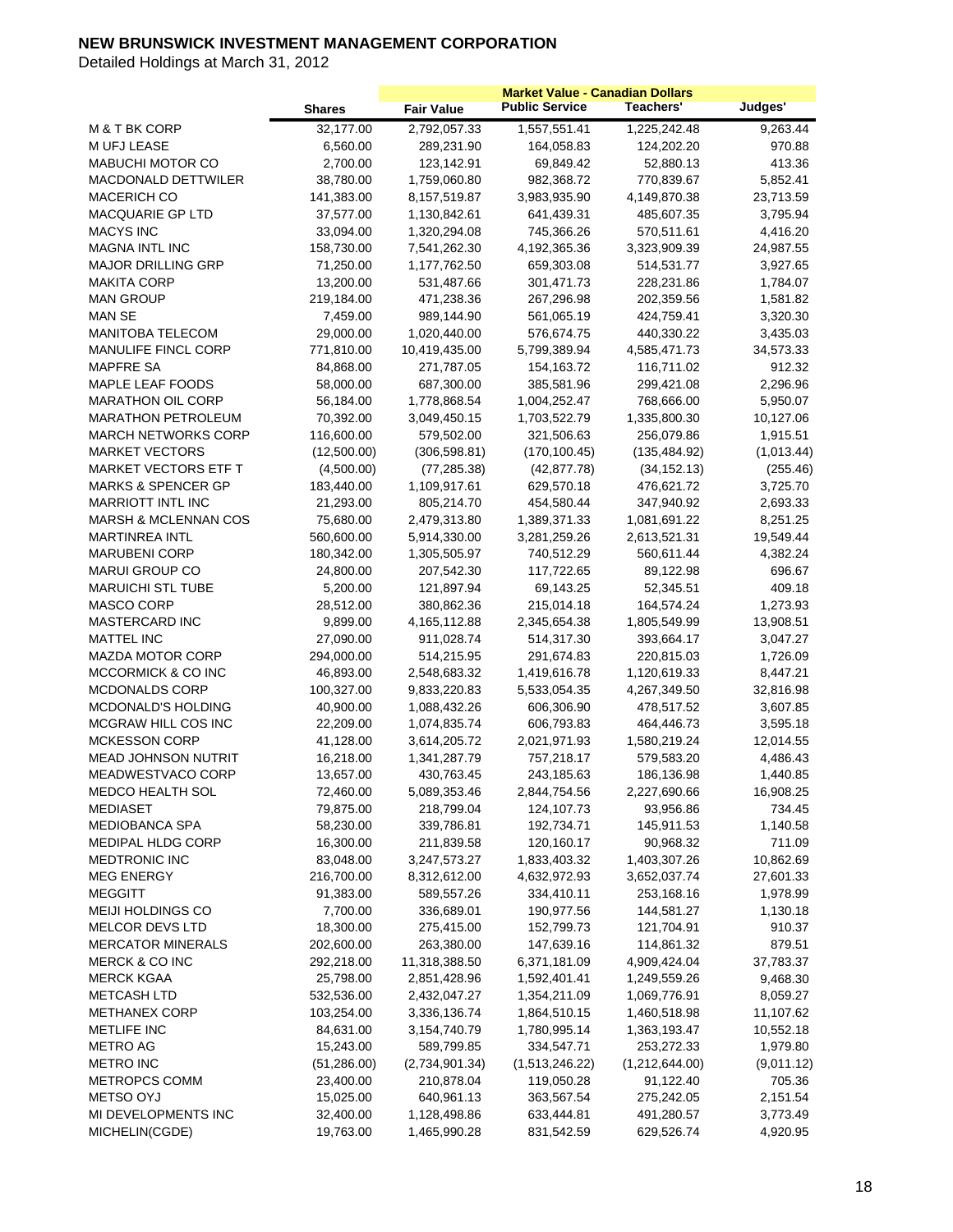|                                                 |                          |                                | <b>Market Value - Canadian Dollars</b> |                             |                        |
|-------------------------------------------------|--------------------------|--------------------------------|----------------------------------------|-----------------------------|------------------------|
|                                                 | <b>Shares</b>            | <b>Fair Value</b>              | <b>Public Service</b>                  | Teachers'                   | Judges'                |
| MICROCHIP TECHNOLOGY                            | 66,190.00                | 2,460,051.96                   | 1,370,371.51                           | 1,081,526.50                | 8,153.95               |
| MICRON TECHNOLOGY                               | 78,864.00                | 637,435.55                     | 359,861.46                             | 275,441.96                  | 2,132.14               |
| MICROSOFT CORP                                  | 595,879.00               | 19,193,848.93                  | 10,835,803.65                          | 8,293,844.47                | 64,200.82              |
| MID-AMER APT CMNTYS                             | 27,695.00                | 1,852,511.49                   | 904,721.92                             | 942,404.39                  | 5,385.18               |
| <b>MIDWAY ENERGY LTD</b>                        | 1,296,600.00             | 5,640,210.00                   | 3,129,177.99                           | 2,492,388.66                | 18,643.35              |
| MILLICOM INTL CELL                              | 22,177.00                | 2,503,367.67                   | 1,401,453.71                           | 1,093,587.26                | 8,326.71               |
| <b>MIRACA HLDGS INC</b>                         | 9,500.00                 | 372,125.17                     | 209,520.39                             | 161,362.08                  | 1,242.70               |
| <b>MIRVAC GROUP</b>                             | 402,012.00               | 485,008.55                     | 275,107.74                             | 208,272.77                  | 1,628.05               |
| MITSUBISHI CHEM HL                              | 159,500.00               | 852,411.07                     | 483,506.69                             | 366,043.06                  | 2,861.32               |
| <b>MITSUBISHI CORP</b>                          | 161,400.00               | 3,756,079.32                   | 2,130,532.51                           | 1,612,938.64                | 12,608.18              |
| MITSUBISHI ELEC CP                              | 216,898.00               | 1,925,788.74                   | 1,092,350.60                           | 826,973.77                  | 6,464.37               |
| <b>MITSUBISHI ESTATE</b>                        | 141,834.00               | 2,539,297.32                   | 1,440,346.44                           | 1,090,427.12                | 8,523.76               |
| <b>MITSUBISHI GAS CHM</b>                       | 44,000.00                | 295,538.13                     | 167,635.86                             | 126,910.22                  | 992.04                 |
| MITSUBISHI HVY IND                              | 336,948.00               | 1,637,037.37                   | 928,564.34                             | 702,977.92                  | 5,495.11               |
| MITSUBISHI LOGISTI                              | 13,000.00                | 153,951.42                     | 87,324.70                              | 66,109.94                   | 516.77                 |
| <b>MITSUBISHI MATERLS</b>                       | 126,000.00               | 400,966.01                     | 227,436.92                             | 172,183.15                  | 1,345.94               |
| MITSUBISHI MOTOR C                              | 456,299.00               | 520,970.45                     | 295,506.13                             | 223,715.55                  | 1,748.76               |
| MITSUBISHI TANABE                               | 25,300.00                | 356,770.11                     | 202,368.02                             | 153,204.51                  | 1,197.58               |
| MITSUBISHI UFJ FIN                              | 1,456,079.00             | 7,268,795.99                   | 4,123,024.25                           | 3,121,372.29                | 24,399.45              |
| MITSUI & CO                                     | 198,819.00               | 3,269,732.84                   | 1,854,665.86                           | 1,404,091.34                | 10,975.64              |
| MITSUI CHEMICALS                                | 91,000.00                | 276,323.05                     | 156,736.64                             | 118,658.87                  | 927.54                 |
| MITSUI FUDOSAN CO                               | 93,147.00                | 1,784,170.22                   | 1,012,021.40                           | 766,159.83                  | 5,988.99               |
| MITSUI O.S.K.LINES                              | 129,219.00               | 563,451.51                     | 319,602.34                             | 241,957.81                  | 1,891.36               |
| MIZRAHI TEFAHOT BK                              | 13,592.00                | 121,534.78                     | 68,937.26                              | 52,189.56                   | 407.96                 |
| MIZUHO FINL GP                                  | 2,620,320.00             | 4,264,762.49                   | 2,419,069.02                           | 1,831,377.78                | 14,315.69              |
| <b>MOBISTAR</b>                                 | 25,682.00                | 1,276,587.19                   |                                        |                             |                        |
|                                                 |                          |                                | 710,336.85                             | 562,022.04                  | 4,228.30               |
| <b>MODERN TIMES GROUP</b>                       | 5,443.00                 | 298,721.79                     | 169,441.70                             | 128,277.35                  | 1,002.73               |
| <b>MOLEX INC</b><br><b>MOLSON COORS BREWING</b> | 14,935.00<br>12,529.00   | (795, 517.25)<br>566,051.47    | (438, 330.02)<br>319,561.89            | (354, 569.92)<br>244,596.22 | (2,617.31)<br>1,893.37 |
| <b>MONSANTO CO</b>                              | 42,739.00                | 3,403,232.63                   | 1,921,280.13                           | 1,470,569.15                |                        |
| <b>MOODYS CORP</b>                              | 15,671.00                | 658,685.62                     | 371,858.09                             | 284,624.31                  | 11,383.35<br>2,203.21  |
| <b>MORGAN STANLEY</b>                           | 121,524.00               | 2,384,583.30                   | 1,346,206.10                           |                             | 7,976.11               |
| MORRISON(W)SUPMART                              | 638,405.00               | 3,038,780.08                   | 1,699,854.84                           | 1,030,401.10                |                        |
| <b>MOSAIC CO</b>                                | 37,100.00                |                                |                                        | 1,328,823.17<br>892,438.24  | 10,102.08<br>6,823.57  |
| <b>MOTOROLA MOBILITY</b>                        |                          | 2,048,671.54<br>(1,526,776.92) | 1,149,409.73                           |                             |                        |
| MOTOROLA SOLUTIONS                              | (38,933.00)<br>23,448.00 |                                | (839,006.39)                           | (682, 756.42)<br>516,851.10 | (5,014.11)             |
|                                                 | 62,466.00                | 1,196,111.41                   | 675,259.48                             |                             | 4,000.83               |
| <b>MS&amp;AD INS GP HLDGS</b>                   |                          | 1,286,024.13                   | 729,461.75                             | 552,245.53                  | 4,316.85               |
| <b>MTR CORP</b><br><b>MUENCHENER RUECKVE</b>    | 241,294.00<br>20,386.00  | 858,936.95<br>3,067,550.80     | 484,059.36<br>1,739,983.67             | 372,007.37<br>1,317,270.16  | 2,870.22<br>10,296.97  |
|                                                 |                          |                                |                                        |                             |                        |
| <b>MULLEN GROUP</b><br><b>MURATA MFG CO</b>     | 78,200.00                | 1,655,494.00                   | 926,184.92<br>745,406.28               | 723,791.50                  | 5,517.58               |
| MURPHY OIL CORP                                 | 22,103.00                | 1,314,133.96                   |                                        | 564,316.47                  | 4,411.20               |
| <b>MYLAN INC</b>                                | 15,466.00                | 869,488.58                     | 490,865.98                             | 375,714.28                  | 2,908.32               |
|                                                 | 34,041.00                | 797,202.91                     | 450,057.42                             | 344,478.95                  | 2,666.54               |
| NABORS INDS LTD                                 | 23,070.00                | 402,900.66<br>222,477.10       | 227,455.81                             | 174,097.20                  | 1,347.65               |
| NABTESCO CORP                                   | 10,800.00                |                                | 126,194.01                             | 95,536.30                   | 746.80                 |
| <b>NAL ENERGY CORP</b><br>NAMCO BANDAI HLDGS    | 178,400.00               | 1,421,236.00                   | 793,957.81                             | 622,548.24                  | 4,729.94               |
|                                                 | 22,000.00                | 318,251.28                     | 180,519.27                             | 136,663.72                  | 1,068.29               |
| NASDAQ OMX GROUP                                | 9,987.00                 | 258,330.72                     | 145,839.48                             | 111,627.16                  | 864.08                 |
| NATIONAL BK CDA                                 | 13,567.00                | 1,086,118.37                   | 612,295.65                             | 470,163.53                  | 3,659.19               |
| <b>NATIONAL GRID</b>                            | 599,666.00               | 6,039,225.49                   | 3,401,610.31                           | 2,617,442.07                | 20,173.11              |
| NATIONAL OILWELL VAR                            | 33,806.00                | 2,684,482.67                   | 1,515,512.98                           | 1,159,990.46                | 8,979.23               |
| NATIONAL RETAIL PPTY                            | 73,100.00                | 1,986,530.51                   | 970,173.58                             | 1,010,582.17                | 5,774.77               |
| <b>NATIXIS</b>                                  | 108,720.00               | 417,343.71                     | 236,726.72                             | 179,216.08                  | 1,400.91               |
| NATL AUSTRALIA BK                               | 251,372.00               | 6,401,177.64                   | 3,630,891.65                           | 2,748,798.91                | 21,487.08              |
| NATL BK OF GREECE                               | 106,752.00               | 272,813.86                     | 154,746.15                             | 117,151.95                  | 915.76                 |
| <b>NEC CORP</b>                                 | 306,141.00               | 643,284.84                     | 364,885.60                             | 276,239.90                  | 2,159.34               |
| NEO MATERIAL TECH                               | 174,400.00               | 1,944,560.00                   | 1,084,643.34                           | 853,454.87                  | 6,461.79               |
| <b>NEOPOST</b>                                  | 3,635.00                 | 233,303.25                     | 132,334.84                             | 100,185.27                  | 783.14                 |
| NEPTUNE ORIENT LNS                              | 87,500.00                | 98,085.67                      | 55,636.39                              | 42,120.03                   | 329.25                 |
| NESTE OIL OYJ                                   | 14,448.00                | 177,596.26                     | 100,736.59                             | 76,263.53                   | 596.14                 |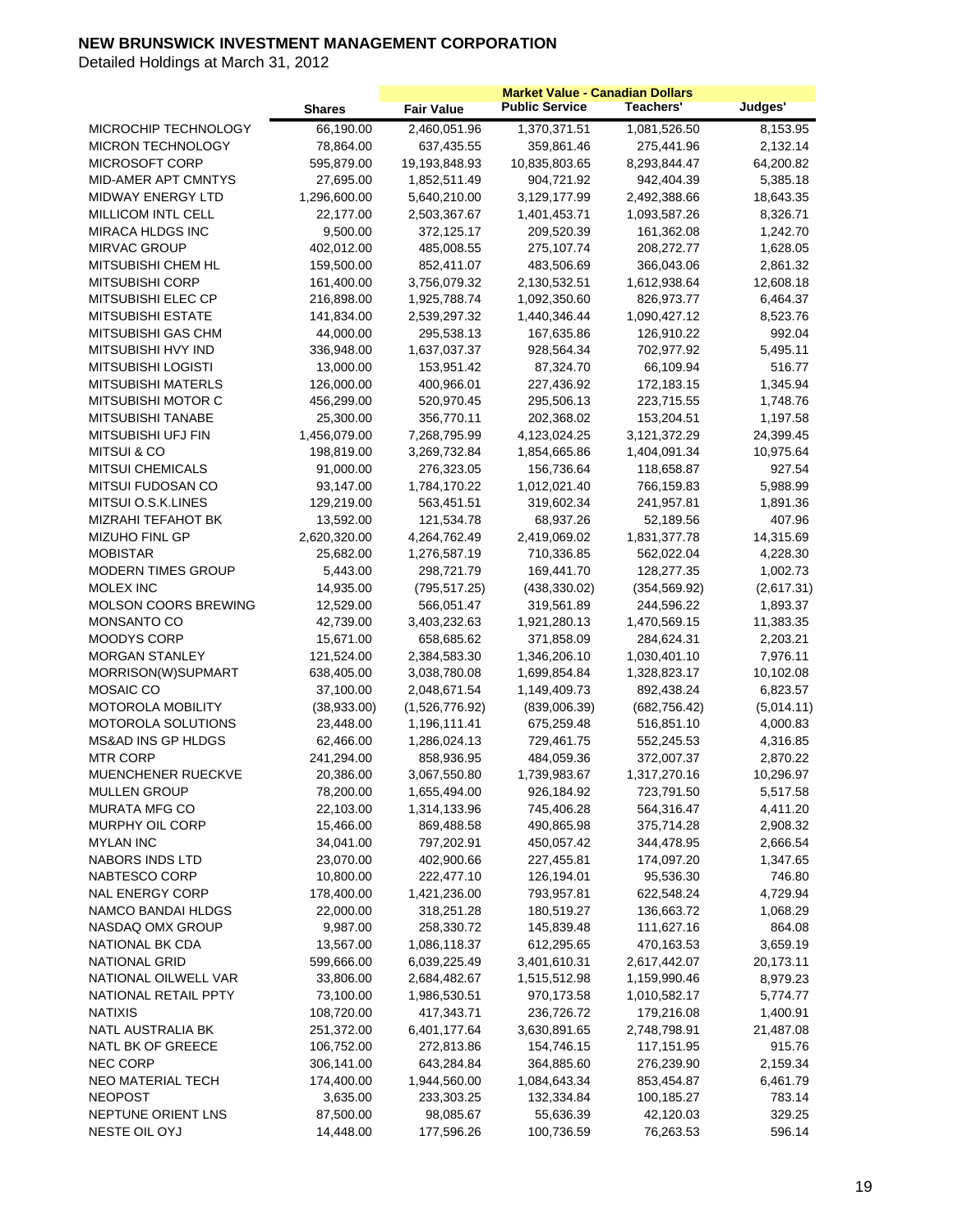|                           |               |                   | <b>Market Value - Canadian Dollars</b> |               |           |
|---------------------------|---------------|-------------------|----------------------------------------|---------------|-----------|
|                           | <b>Shares</b> | <b>Fair Value</b> | <b>Public Service</b>                  | Teachers'     | Judges'   |
| <b>NESTLE SA</b>          | 406,292.00    | 25,495,676.44     | 14,437,628.76                          | 10,972,564.84 | 85,482.85 |
| <b>NETAPP INC COM</b>     | 28,956.00     | 1,294,904.10      | 731,032.46                             | 559,540.36    | 4,331.28  |
| <b>NETFLIX INC</b>        | 4,400.00      | 505,720.44        | 285,502.27                             | 218,526.61    | 1,691.57  |
| <b>NEVSUN RESOURCES</b>   | 169,100.00    | 620,597.00        | 347,627.66                             | 270,898.44    | 2,070.90  |
| <b>NEW GOLD INC</b>       | 382,285.00    | 3,754,038.70      | 2,103,184.19                           | 1,638,325.38  | 12,529.13 |
| NEW WORLD DEVEL CO        | 406,500.00    | 488,272.00        | 276,958.84                             | 209,674.16    | 1,639.00  |
| <b>NEW ZEALAND ENERGY</b> | 135,000.00    | 372,600.00        | 206,717.79                             | 164,650.61    | 1,231.61  |
| <b>NEWCREST MINING</b>    | 142,405.00    | 4,375,495.44      | 2,460,692.34                           | 1,900,203.19  | 14,599.91 |
| NEWELL RUBBERMAID IN      | 23,012.00     | 409,474.86        | 231, 167. 25                           | 176,937.98    | 1,369.64  |
| NEWFIELD EXPL CO          | 10,600.00     | 367,277.15        | 207,344.71                             | 158,703.95    | 1,228.49  |
| NEWMONT MINING CORP       | 13,474.00     | 688,142.35        | 401,237.40                             | 284,549.86    | 2,355.09  |
| <b>NEWS CORP LTD</b>      | 171,882.00    | 3,520,701.33      | 1,986,360.04                           | 1,522,570.03  | 11,771.27 |
| <b>NEXEN INC</b>          | 213,074.00    | 3,906,732.16      | 2,175,096.09                           | 1,718,671.15  | 12,964.92 |
| <b>NEXT PLC</b>           | 20,277.00     | 963,880.86        | 546,734.86                             | 413,910.50    | 3,235.50  |
| <b>NEXTERA ENERGY INC</b> | 64,271.00     | 3,920,855.31      | 2,195,008.24                           | 1,712,807.15  | 13,039.92 |
| <b>NGK INSULATORS</b>     | 29,000.00     | 415,286.22        | 235,559.67                             | 178,332.55    | 1,394.01  |
| NGK SPARK PLUG CO         | 18,000.00     | 257,763.86        | 146,209.45                             | 110,689.17    | 865.25    |
| NHK SPRING CO             | 17,000.00     | 183,357.05        | 104,004.23                             | 78,737.33     | 615.48    |
| <b>NICE SYSTEMS</b>       | 21,558.00     | 838,655.61        | 468,599.27                             | 367,270.53    | 2,785.81  |
| NIDEC CORPORATION         | 11,672.00     | 1,068,937.58      | 606,325.39                             | 459,024.05    | 3,588.14  |
| <b>NIKE INC</b>           | 29,285.00     | 3,182,498.62      | 1,796,665.71                           | 1,375,187.89  | 10,645.03 |
| NIKO RESOURCES LTD        | 45,100.00     | 1,581,206.00      | 884,643.94                             | 691,291.96    | 5,270.11  |
| <b>NIKON CORP</b>         | 39,524.00     | 1,201,593.19      | 681,570.63                             | 515,989.13    | 4,033.43  |
| NINTENDO CO               | 10,973.00     | 1,659,321.16      | 941,204.21                             | 712,547.04    | 5,569.91  |
| NIPPON BUILDING FD        | 65.00         | 616,595.16        | 349,746.62                             | 264,778.80    | 2,069.75  |
| <b>NIPPON ELEC GLASS</b>  | 47,086.00     | 410,631.22        | 232,919.25                             | 176,333.59    | 1,378.38  |
| NIPPON EXPRESS CO         | 96,100.00     | 377,017.60        | 213,852.85                             | 161,899.20    | 1,265.55  |
| NIPPON MEAT PACKER        | 20,000.00     | 254,824.51        | 144,542.18                             | 109,426.95    | 855.38    |
| NIPPON PAPER GROUP        | 11,100.00     | 231,623.09        | 131,381.82                             | 99,463.78     | 777.50    |
| NIPPON SHEET GLASS        | 102,000.00    | 156,101.27        | 88,544.14                              | 67,033.13     | 523.99    |
| NIPPON STEEL CORP         | 567,584.00    | 1,558,024.57      | 883,746.51                             | 669,048.18    | 5,229.88  |
| NIPPON TEL&TEL CP         | 50,614.00     | 2,305,354.13      | 1,307,648.61                           | 989,967.05    | 7,738.47  |
| <b>NIPPON YUSEN KK</b>    | 172,554.00    | 544,921.70        | 309,091.82                             | 234,000.72    | 1,829.16  |
| NISHI-NIPPON CITY         | 75,000.00     | 212,252.54        | 120,394.41                             | 91,145.66     | 712.48    |
| NISOURCE INC              | 22,499.00     | 547,132.80        | 308,881.43                             | 236,421.28    | 1,830.08  |
| NISSAN MOTOR CO           | 283,182.00    | 3,026,802.17      | 1,716,870.14                           | 1,299,771.85  | 10,160.18 |
| NISSHIN SEIFUN GRP        | 21,300.00     | 258,452.54        | 146,600.08                             | 110,984.90    | 867.56    |
| NISSHIN STEEL CO          | 77,000.00     | 129,064.12        | 73,208.07                              | 55,422.82     | 433.23    |
| NISSIN FOODS HLDG CO      | 58,500.00     | 2,195,584.04      | 1,221,323.41                           | 966,989.98    | 7,270.65  |
| NITORI HOLDINGS           | 27,490.00     | 2,494,198.78      | 1,388,500.10                           | 1,097,434.76  | 8,263.92  |
| NITTO DENKO CORP          | 19,401.00     | 784,700.75        | 445,099.88                             | 336,966.83    | 2,634.04  |
| NKSJ HOLDINGS INC         | 39,799.00     | 892,842.34        | 506,440.22                             | 383,405.08    | 2,997.04  |
| NOBLE CORPORATION         | 20,100.00     | 752,469.17        | 424,803.19                             | 325,149.08    | 2,516.91  |
| NOBLE ENERGY INC          | 14,143.00     | 1,381,092.72      | 779,689.87                             | 596,783.28    | 4,619.57  |
| <b>NOBLE GROUP</b>        | 433,000.00    | 473,335.41        | 268,486.47                             | 203,260.08    | 1,588.86  |
| <b>NOK CORP</b>           | 11,500.00     | 249,468.10        | 141,503.91                             | 107,126.79    | 837.40    |
| <b>NOKIA OYJ</b>          | 422,307.00    | 2,293,388.44      | 1,300,861.40                           | 984,828.73    | 7,698.31  |
| <b>NOKIAN RENKAAT</b>     | 12,403.00     | 600,755.80        | 340,762.18                             | 257,977.04    | 2,016.58  |
| NOMURA HOLDINGS           | 406,425.00    | 1,806,746.49      | 1,024,827.17                           | 775,854.55    | 6,064.78  |
| NOMURA REAL ESTATE        | 31.00         | 184,687.04        | 104,758.63                             | 79,308.46     | 619.95    |
| NOMURA RESEARCH IN        | 11,400.00     | 284,269.01        | 161,243.76                             | 122,071.03    | 954.22    |
| NOMURA RL EST INC         | 10,600.00     | 187,457.56        | 106,330.14                             | 80,498.18     | 629.25    |
| NORDEA BANK AB            | 299,103.00    | 2,705,104.12      | 1,534,395.78                           | 1,161,628.01  | 9,080.33  |
| <b>NORDION INC</b>        | 63,740.00     | 621,892.79        | 347,762.26                             | 272,058.78    | 2,071.74  |
| NORDSTROM INC             | 12,724.00     | 708,343.20        | 399,892.06                             | 306,081.83    | 2,369.31  |
| NORFOLK SOUTHERN          | 26,358.00     | 1,733,585.51      | 978,688.13                             | 749,098.77    | 5,798.61  |
| NORSK HYDRO ASA           | 109,466.00    | 594,543.09        | 337,238.19                             | 255,309.18    | 1,995.73  |
| NORTH AM PALLADIUM        | 98,800.00     | 256,880.00        | 144,201.47                             | 111,819.51    | 859.02    |
| NORTH WEST CO             | 35,600.00     | 804,870.00        | 451,448.90                             | 350,731.75    | 2,689.34  |
| NORTHEAST UTILS           | 65,200.00     | 2,418,045.80      | 1,346,624.47                           | 1,063,408.01  | 8,013.31  |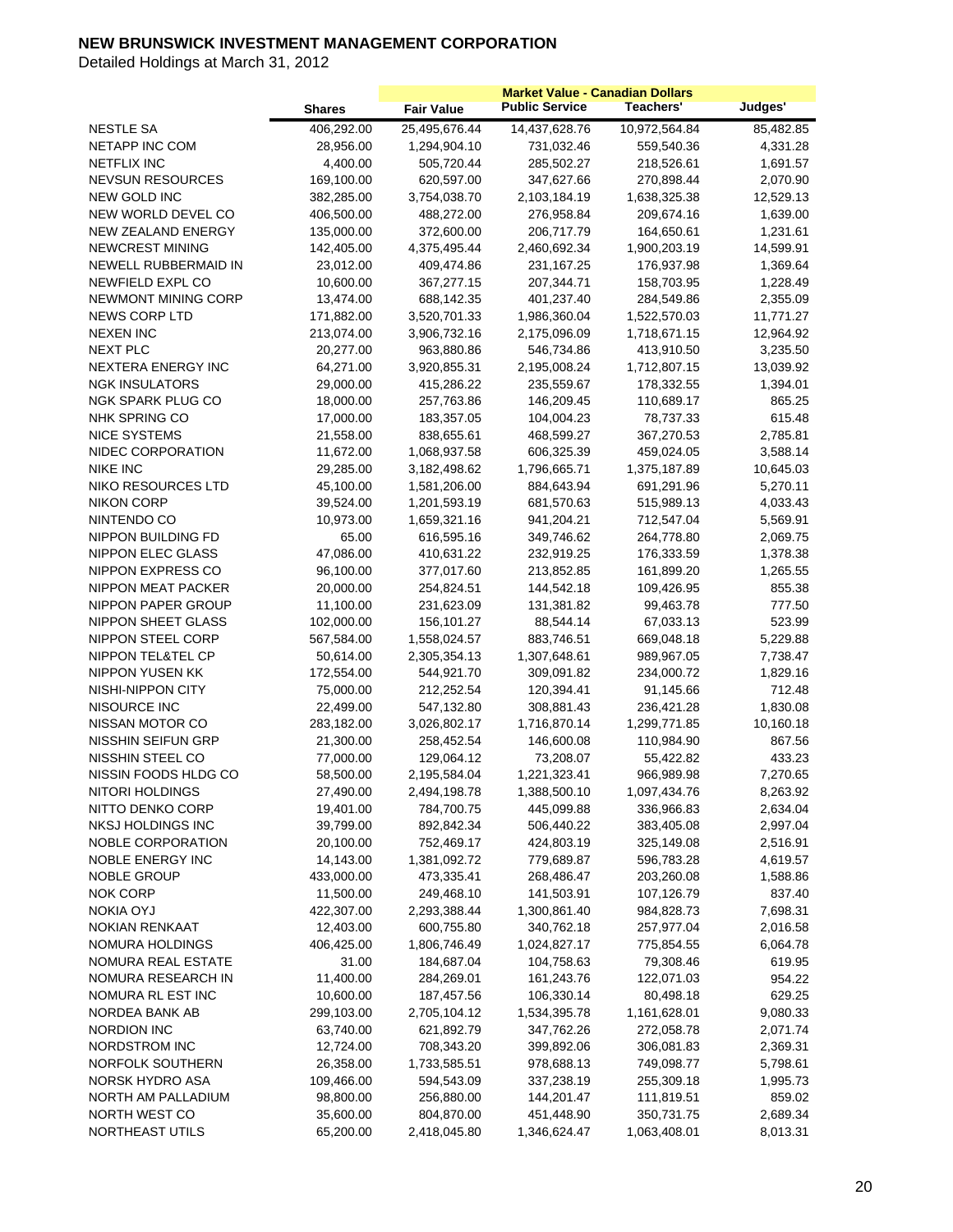|                             |               |                   | <b>Market Value - Canadian Dollars</b> |              |           |
|-----------------------------|---------------|-------------------|----------------------------------------|--------------|-----------|
|                             | <b>Shares</b> | <b>Fair Value</b> | <b>Public Service</b>                  | Teachers'    | Judges'   |
| NORTHERN TR CORP            | 19,275.00     | 918,726.65        | 518,663.12                             | 396,990.51   | 3,073.02  |
| NORTHLAND POWER             | 58,700.00     | 1,012,575.00      | 568,292.54                             | 440,897.09   | 3,385.37  |
| NORTHROP GRUMMAN CO         | 67,458.00     | 4,116,626.33      | 2,295,887.43                           | 1,807,083.16 | 13,655.75 |
| <b>NOVAGOLD RES</b>         | 157,100.00    | 1,123,265.00      | 630,190.61                             | 489,320.27   | 3,754.12  |
| NOVARTIS AG                 | 289,290.00    | 15,965,531.95     | 9,039,483.19                           | 6,872,524.88 | 53,523.88 |
| NOVELLUS SYS INC            | 126,142.00    | 6,286,300.19      | 3,490,389.21                           | 2,775,120.85 | 20,790.13 |
| NOVO-NORDISK AS             | 48,399.00     | 6,684,566.38      | 3,791,636.10                           | 2,870,491.93 | 22,438.34 |
| NOVOZYMES A/S               | 26,985.00     | 783,056.00        | 444,166.94                             | 336,260.54   | 2,628.51  |
| NRG ENERGY INC              | 18,200.00     | 285,119.16        | 160,962.78                             | 123,202.70   | 953.68    |
| NSK                         | 50,000.00     | 386,244.97        | 219,086.82                             | 165,861.63   | 1,296.52  |
| NTHN DYNASTY MINERAL        | 62,700.00     | 378,081.00        | 211,666.13                             | 165,153.91   | 1,260.95  |
| <b>NTN CORP</b>             | 53,700.00     | 227,633.11        | 129,118.61                             | 97,750.40    | 764.10    |
| NTT DATA CORP               | 157.00        | 552,819.80        | 313,571.80                             | 237,392.33   | 1,855.67  |
| NTT DOCOMO                  | 1,721.00      | 2,867,944.23      | 1,626,762.35                           | 1,231,554.94 | 9,626.94  |
| NTT URBAN DEVELOPM          | 112.00        | 91,552.20         | 51,930.46                              | 39,314.42    | 307.32    |
| <b>NUCOR CORP</b>           | 25,253.00     | 1,092,344.64      | 616,678.40                             | 472,012.50   | 3,653.74  |
| <b>NUVISTA ENERGY LTD</b>   | 80,600.00     | 295,802.00        | 165,763.14                             | 129,051.38   | 987.48    |
| <b>NVIDIA CORP</b>          | 48,740.00     | 749,920.46        | 423,364.32                             | 324,047.76   | 2,508.38  |
| NWS HOLDINGS LTD            | 153,000.00    | 233,612.32        | 132,510.15                             | 100,317.99   | 784.18    |
| <b>NYSE EURONEXT</b>        | 20,626.00     | 617,810.95        | 348,782.48                             | 266,961.98   | 2,066.49  |
| O CHARLEYS INC              | 29,749.00     | 292,466.70        | 162,259.98                             | 129,239.99   | 966.73    |
| <b>OBAYASHI CORP</b>        | 73,000.00     | 320,085.34        | 181,559.59                             | 137,451.31   | 1,074.44  |
| <b>OCCIDENTAL PETE CORP</b> | 64,757.00     | 6,194,632.56      | 3,497,152.78                           | 2,676,759.58 | 20,720.20 |
| OCEANAGOLD CORP             | 239,500.00    | 637,070.00        | 356,600.69                             | 278,344.94   | 2,124.37  |
| ODAKYU ELEC RLWY            | 265,698.00    | 2,517,205.13      | 1,404,026.65                           | 1,104,827.11 | 8,351.37  |
| OJI PAPER CO                | 96,213.00     | 465,106.65        | 263,818.93                             | 199,726.48   | 1,561.24  |
| <b>OLAM INTERNATIONAL</b>   | 172,000.00    | 322,714.78        | 183,051.07                             | 138,580.44   | 1,083.27  |
| OLD MUTUAL                  | 611,337.00    | 1,546,758.77      | 877,356.30                             | 664,210.41   | 5,192.07  |
| OLYMPUS CORP                | 24,483.00     | 402,344.57        | 228,218.87                             | 172,775.13   | 1,350.57  |
| OMNICOM GROUP INC           | 21,728.00     | 1,105,236.87      | 623,956.65                             | 477,583.35   | 3,696.87  |
| <b>OMRON CORP</b>           | 23,956.00     | 516,473.90        | 292,955.59                             | 221,784.64   | 1,733.67  |
| OMV AG                      | 19,242.00     | 681,144.70        | 386,360.56                             | 292,497.71   | 2,286.42  |
| <b>ONEOK INC</b>            | 30,800.00     | 2,511,941.21      | 1,400,218.57                           | 1,103,392.89 | 8,329.75  |
| <b>ONEX CORP</b>            | 99,700.00     | 3,648,023.00      | 2,038,545.48                           | 1,597,333.09 | 12,144.43 |
| ONO PHARMACEUTICAL          | 29,364.00     | 1,642,406.18      | 917,919.64                             | 719,029.94   | 5,456.60  |
| OPAP (ORG OF FOOTB)         | 25,166.00     | 243,521.76        | 138,131.01                             | 104,573.31   | 817.44    |
| OPEN TEXT CORP              | 62,400.00     | 3,797,040.00      | 2,122,497.85                           | 1,661,897.63 | 12,644.52 |
| ORACLE CORP                 | 312,830.00    | 9,110,787.40      | 5, 143, 455. 26                        | 3,936,857.79 | 30,474.35 |
| ORACLE CORP JAPAN           | 4,200.00      | 160,437.42        | 91,003.71                              | 68,895.17    | 538.55    |
| O'REILLY AUTOMOTIVE         | 24,400.00     | 2,226,624.24      | 1,244,400.24                           | 974,827.34   | 7,396.66  |
| <b>ORICA LIMITED</b>        | 39,322.00     | 1,119,831.66      | 635,193.66                             | 480,879.02   | 3,758.98  |
| ORIENT O/SEAS INTL          | 24,700.00     | 175,690.74        | 99,655.73                              | 75,445.26    | 589.75    |
| ORIENTAL LAND CO            | 24,500.00     | 2,633,571.27      | 1,468,980.02                           | 1,155,853.62 | 8,737.64  |
| <b>ORIGIN ENERGY</b>        | 125,298.00    | 1,729,652.02      | 981,097.45                             | 742,748.58   | 5,805.99  |
| ORION CORP                  | 11,194.00     | 220,663.01        | 125,165.01                             | 94,757.29    | 740.71    |
| ORIX CORP                   | 11,318.00     | 1,083,257.31      | 614,447.86                             | 465,173.24   | 3,636.21  |
| ORKLA ASA                   | 90,731.00     | 715,336.86        | 405,755.12                             | 307,180.54   | 2,401.20  |
| <b>OSAKA GAS CO</b>         | 396,041.00    | 1,592,222.89      | 893,119.59                             | 693,800.02   | 5,303.28  |
| OSISKO MINING CORP          | 306,100.00    | 3,523,211.00      | 1,974,696.47                           | 1,536,750.88 | 11,763.65 |
| OTE(HELLENIC TLCM)          | 27,620.00     | 117,274.48        | 66,520.72                              | 50,360.10    | 393.66    |
| OTSUKA CORP                 | 1,800.00      | 146,481.58        | 83,087.64                              | 62,902.24    | 491.70    |
| OTSUKA HLDGS CO             | 97,100.00     | 2,884,771.39      | 1,611,354.75                           | 1,263,836.25 | 9,580.39  |
| OVERSEA-CHINESE BK          | 285,742.00    | 2,026,363.43      | 1,149,398.82                           | 870,162.63   | 6,801.97  |
| OWENS ILL INC               | 13,100.00     | 305,478.82        | 172,456.73                             | 132,000.30   | 1,021.79  |
| OZ MINERALS LTD             | 36,492.00     | 367,323.22        | 208,353.98                             | 157,736.24   | 1,233.01  |
| PAC & WESTERN CREDIT        | 111,111.00    | 2,222.22          | 1,232.88                               | 981.99       | 7.35      |
| PACCAR INC                  | 28,492.00     | 1,332,794.84      | 752,423.51                             | 575,913.31   | 4,458.02  |
| PACE OIL AND GAS            | 30,471.00     | 150,222.03        | 83,342.90                              | 66,382.58    | 496.55    |
| PACIFIC RUBIALES ENE        | 208,000.00    | 6,052,800.00      | 3,396,437.75                           | 2,636,129.29 | 20,232.96 |
| PALL CORP                   | 9,255.00      | 551,101.56        | 311,121.98                             | 238,136.22   | 1,843.36  |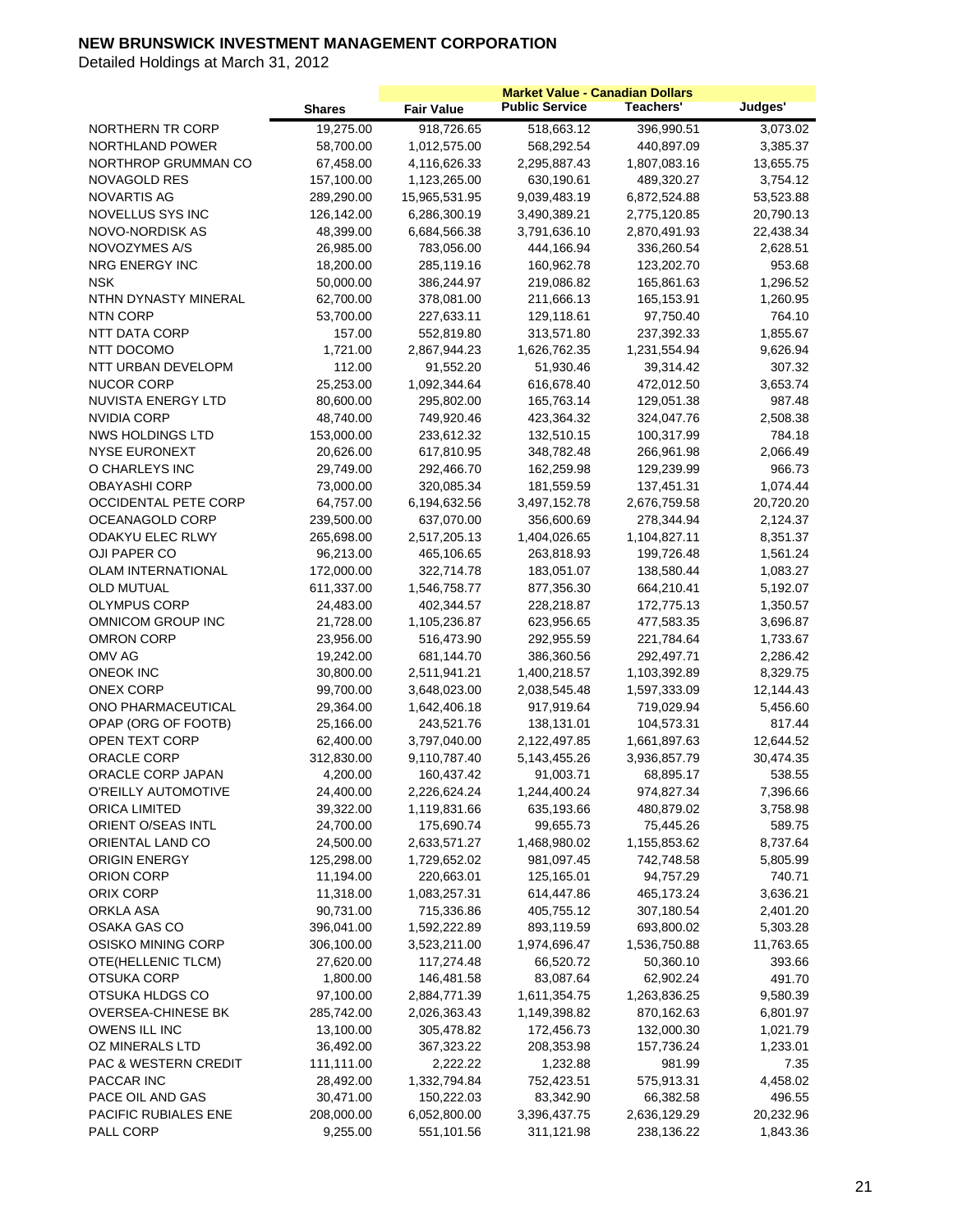|                            |               |                   | <b>Market Value - Canadian Dollars</b> |                |              |
|----------------------------|---------------|-------------------|----------------------------------------|----------------|--------------|
|                            | <b>Shares</b> | <b>Fair Value</b> | <b>Public Service</b>                  | Teachers'      | Judges'      |
| <b>PAN AMERICAN SILVER</b> | 141,353.00    | 3,098,457.76      | 1,734,176.25                           | 1,353,950.52   | 10,330.99    |
| <b>PANASONIC CORP</b>      | 249,200.00    | 2,300,368.17      | 1,304,820.46                           | 987,825.97     | 7,721.73     |
| PARAMOUNT RES LTD          | 27,700.00     | 790,835.00        | 442,705.00                             | 345,492.68     | 2,637.32     |
| PARGESA                    | 3,046.00      | 217,751.34        | 123,513.45                             | 93,506.96      | 730.93       |
| PARKER HANNIFIN CORP       | 12,013.00     | 1,013,824.85      | 572,350.39                             | 438,083.35     | 3,391.11     |
| PARKLAND FUEL CORP         | 46,300.00     | 623,960.50        | 350,109.12                             | 271,765.74     | 2,085.64     |
| PARTNER COMMUN CO          | 9,433.00      | 72,206.86         | 40,957.35                              | 31,007.13      | 242.38       |
| PARTNERS GROUP HDLG        | 1,570.00      | 305,544.68        | 173,311.80                             | 131,207.25     | 1,025.63     |
| <b>PASON SYSTEMS</b>       | 72,700.00     | 1,017,800.00      | 568,702.42                             | 445,709.59     | 3,387.99     |
| PATTERSON COMPANIES        | 6,953.00      | 231,743.32        | 130,829.68                             | 100,138.49     | 775.15       |
| PAYCHEX INC                | 55,819.00     | 1,728,273.96      | 966,605.25                             | 755,924.62     | 5,744.10     |
| <b>PCCW LIMITED</b>        | 451,000.00    | 161,413.91        | 91,557.59                              | 69,314.49      | 541.82       |
| PEABODY ENERGY CORP        | 21,727.00     | 628,430.55        | 354,777.72                             | 271,550.81     | 2,102.01     |
| <b>PEARSON</b>             | 90,673.00     | 1,687,293.52      | 957,070.76                             | 724,558.96     | 5,663.80     |
| PEBBLEBROOK HOTEL TR       | 82,500.00     | 1,871,064.52      | 913,782.77                             | 951,842.64     | 5,439.11     |
| PEMBINA PIPELINE           | (365, 100.00) | (10,360,255.00)   | (5,726,377.83)                         | (4,599,758.43) | (34, 118.74) |
| PENGROWTH ENERGY           | 253,600.00    | 2,389,561.00      | 1,341,078.62                           | 1,040,493.44   | 7,988.94     |
| PENN WEST PETRO            | 134,286.00    | 2,652,148.50      | 1,478,514.71                           | 1,164,816.81   | 8,816.98     |
| PENNEY J C INC             | 11,553.00     | 408,608.12        | 230,677.93                             | 176,563.45     | 1,366.74     |
| PEOPLES UNITED FINL        | 311,276.00    | 4,114,475.11      | 2,286,397.83                           | 1,814,462.20   | 13,615.08    |
| PEP BOY MANNY MOE&JK       | 75,000.00     | 1,117,992.90      | 620,260.38                             | 494,037.07     | 3,695.45     |
| PEPCO HOLDINGS INC         | 18,172.00     | 343,141.69        | 193,719.14                             | 148,274.78     | 1,147.76     |
| PEPSICO INC                | 154,517.00    | 10,241,432.18     | 5,762,890.68                           | 4,444,361.61   | 34,179.89    |
| PERKINELMER INC            | 9,061.00      | 250,401.70        | 141,363.19                             | 108,200.95     | 837.56       |
| PERNOD-RICARD              | 22,443.00     | 2,337,515.14      | 1,325,891.06                           | 1,003,777.65   | 7,846.43     |
| PERRIGO CO                 | 25,700.00     | 2,652,677.44      | 1,479,145.70                           | 1,164,733.37   | 8,798.37     |
| PETROAMERICA OIL           | 150,000.00    | 2,250.00          | 1,248.30                               | 994.27         | 7.44         |
| PETROBAKKEN ENERGY         | 65,570.00     | 1,093,707.60      | 612,576.39                             | 477,481.94     | 3,649.27     |
| PETROBANK ENGY & RES       | 117,800.00    | 1,861,240.00      | 1,040,213.74                           | 814,829.30     | 6,196.96     |
| <b>PETROFAC</b>            | 30,495.00     | 847,061.51        | 480,472.30                             | 363,745.84     | 2,843.36     |
| <b>PETROMINERALES</b>      | 162,181.00    | 3,018,999.30      | 1,683,276.92                           | 1,325,694.16   | 10,028.22    |
| PEUGEOT SA                 | 26,145.00     | 420,208.62        | 238,351.76                             | 180,446.33     | 1,410.53     |
| PEYTO EXPLORATION          | 132,424.00    | 2,174,402.08      | 1,216,598.37                           | 950,556.05     | 7,247.66     |
| PFIZER INC                 | 626,735.00    | 14,176,510.04     | 7,997,730.66                           | 6,131,383.36   | 47,396.02    |
| PG&E CORP                  | 51,493.00     | 2,255,164.18      | 1,265,202.81                           | 982,450.27     | 7,511.10     |
| PHILIP MORRIS INTL         | 159,198.00    | 14,214,720.49     | 8,005,884.78                           | 6,161,366.15   | 47,469.56    |
| PHILIPS ELEC(KON)          | 114,029.00    | 2,307,002.58      | 1,308,583.65                           | 990,674.92     | 7,744.00     |
| PIEDMONT OFFICE REAL       | 111,600.00    | 1,979,117.19      | 966,553.09                             | 1,006,810.89   | 5,753.22     |
| PINECREST ENERGY           | 212,400.00    | 622,332.00        | 345,268.63                             | 275,006.29     | 2,057.08     |
| PINNACLE WEST CAP          | 48,749.00     | 2,332,975.53      | 1,298,411.75                           | 1,026,835.77   | 7,728.01     |
| PIONEER NATURAL RES        | 9,864.00      | 1,099,141.80      | 620,515.71                             | 474,949.61     | 3,676.48     |
| PIRELLI & CO.              | 26,398.00     | 309,202.41        | 175,386.55                             | 132,777.95     | 1,037.91     |
| PITNEY BOWES INC           | 15,915.00     | 279,533.89        | 157,809.64                             | 120,789.25     | 935.00       |
| PLUM CREEK TIMBER CO       | 159,274.00    | 6,613,469.95      | 3,270,576.62                           | 3,323,434.14   | 19,459.18    |
| PNC FINL SVCS GRP          | 42,108.00     | 2,711,838.83      | 1,530,956.78                           | 1,171,811.32   | 9,070.73     |
| POHJOLA PANKKI             | 15,330.00     | 169,257.42        | 96,006.61                              | 72,682.66      | 568.15       |
| PORSCHE AUTOMOBIL HL       | 18,003.00     | 1,060,704.78      | 601,655.56                             | 455,488.71     | 3,560.51     |
| PORTUGAL TCOM SGPS         | 79,054.00     | 428,786.04        | 243,217.07                             | 184,129.65     | 1,439.32     |
| POST PPTYS INC             | 37,089.00     | 1,746,431.37      | 852,914.95                             | 888,439.62     | 5,076.81     |
| POTASH CORP OF SASK        | 418,801.00    | 19,068,009.53     | 10,608,618.37                          | 8,396,151.98   | 63,239.18    |
| POWER ASSETS HLDGS         | 456,716.00    | 3,351,511.46      | 1,874,293.22                           | 1,466,078.59   | 11,139.65    |
| POWER CORP OF CDA          | 520,493.00    | 13,746,220.13     | 7,633,313.07                           | 6,067,420.53   | 45,486.53    |
| POWER FINANCIAL CORP       | (226, 400.00) | (6,747,954.00)    | (3,712,593.32)                         | (3,013,239.20) | (22, 121.48) |
| PPG INDUSTRIES INC         | 12,114.00     | 1,159,113.64      | 654,372.55                             | 500,864.02     | 3,877.08     |
| PPL CORP                   | 46,183.00     | 1,319,501.18      | 744,918.63                             | 570,169.00     | 4,413.55     |
| <b>PPR</b>                 | 8,347.00      | 1,429,875.21      | 811,057.32                             | 614,018.18     | 4,799.72     |
| PRAXAIR INC                | 23,782.00     | 2,723,201.93      | 1,537,371.76                           | 1,176,721.42   | 9,108.74     |
| PRECISION CASTPARTS        | 8,033.00      | 1,388,123.91      | 789,553.71                             | 593,903.27     | 4,666.93     |
| PRECISION DRILLING         | 285,556.00    | 2,861,271.12      | 1,599,908.48                           | 1,251,831.42   | 9,531.23     |
| PREMIER GOLD MINES         | 92,800.00     | 482,560.00        | 270,944.73                             | 210,001.23     | 1,614.04     |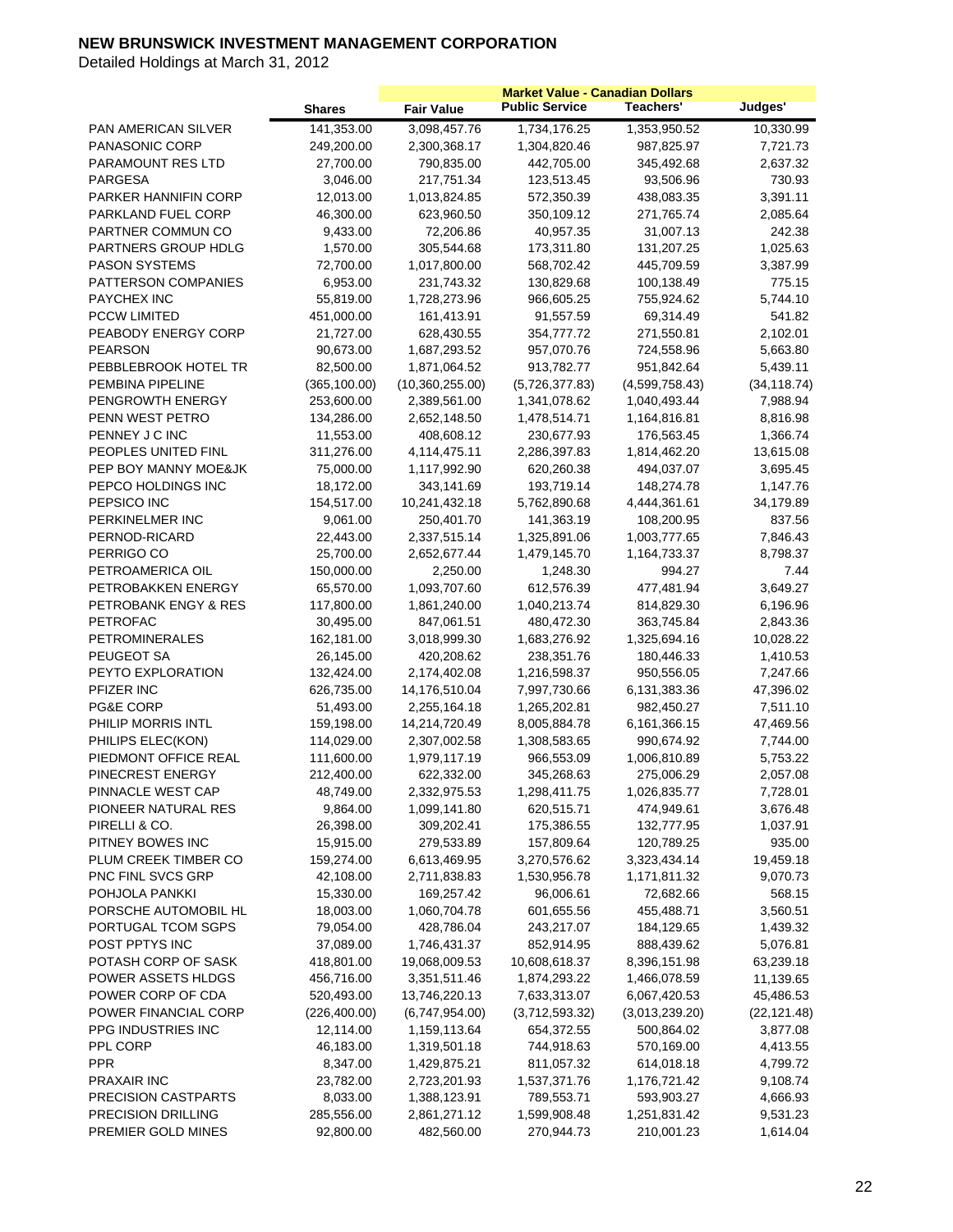|                            |               |                   | <b>Market Value - Canadian Dollars</b> |              |           |
|----------------------------|---------------|-------------------|----------------------------------------|--------------|-----------|
|                            | <b>Shares</b> | <b>Fair Value</b> | <b>Public Service</b>                  | Teachers'    | Judges'   |
| <b>PRETIUM RESOURCES</b>   | 46,000.00     | 654,120.00        | 366,965.50                             | 284,968.44   | 2,186.06  |
| PRICE T ROWE GRP           | 20,210.00     | 1,318,525.26      | 744,367.68                             | 569,747.29   | 4,410.29  |
| PRICELINE COM INC          | 6,900.00      | 4,946,294.32      | 2,772,145.01                           | 2,157,686.59 | 16,462.72 |
| PRIMARIS RETAIL REIT       | 82,200.00     | 1,783,871.52      | 997,602.38                             | 780,326.08   | 5,943.06  |
| PRIMERO MINING             | 37,520.00     | 9,755.20          | 5,412.17                               | 4,310.79     | 32.25     |
| PRINCIPAL FINL GRP         | 24,084.00     | 709,357.32        | 400,464.58                             | 306,520.04   | 2,372.70  |
| PROCTER & GAMBLE CO        | 238,772.00    | 16,033,423.04     | 9,039,162.74                           | 6,940,680.98 | 53,579.32 |
| PROGRESS ENERGY INC        | 63,791.00     | 3,382,341.51      | 1,888,686.66                           | 1,482,425.51 | 11,229.34 |
| PROGRESS ENERGY RES        | 153,308.00    | 1,542,278.48      | 863,926.62                             | 673,205.25   | 5,146.61  |
| PROGRESSIVE CORP           | 48,808.00     | 1,129,863.57      | 637,859.55                             | 488,224.78   | 3,779.24  |
| PROGRESSIVE WASTE SO       | 222,800.00    | 4,818,036.00      | 2,684,467.60                           | 2,117,575.40 | 15,993.00 |
| PROLOGIS INC               | 507,801.00    | 18,264,383.25     | 9,020,119.48                           | 9,190,593.67 | 53,670.10 |
| PROSIEBENSAT1 MEDI         | 8,631.00      | 220,457.70        | 125,048.56                             | 94,669.12    | 740.02    |
| PROVIDENT ENERGY           | 1,303,500.00  | 15,661,611.00     | 8,703,920.28                           | 6,905,834.62 | 51,856.10 |
| PRUDENTIAL                 | 299,554.00    | 3,576,622.04      | 2,028,740.31                           | 1,535,875.95 | 12,005.79 |
| PRUDENTIAL FINL            | 37,534.00     | 2,376,763.91      | 1,341,791.69                           | 1,027,022.27 | 7,949.95  |
| <b>PRYSMIAN SPA</b>        | 22,952.00     | 399,287.12        | 226,484.62                             | 171,462.20   | 1,340.30  |
| PS BUSINESS PKS INC        | 15,482.00     | 1,012,230.25      | 494,348.83                             | 514,938.90   | 2,942.51  |
| PUBLIC STORAGE             | 105,393.00    | 14,535,356.11     | 7,288,938.05                           | 7,203,053.12 | 43,364.93 |
| PUBLIC SVC ENTERPR         | 40,416.00     | 1,236,020.34      | 697,789.89                             | 534,096.13   | 4,134.32  |
| PUBLICIS GROUP SA          | 16,913.00     | 929,286.26        | 527,112.03                             | 399,054.86   | 3,119.37  |
| PULTEGROUP INC             | 26,847.00     | 237,382.11        | 134,013.03                             | 102,575.06   | 794.01    |
| <b>QANTAS AIRWAYS</b>      | 125,067.00    | 230,540.48        | 130,767.74                             | 98,998.88    | 773.86    |
| <b>QBE INSURANCE GROUP</b> | 128,554.00    | 1,875,776.27      | 1,063,982.41                           | 805,497.37   | 6,296.49  |
| QEP RESOURCES INC          | 14,154.00     | 431,449.89        | 243,573.15                             | 186,433.60   | 1,443.14  |
| QIAGEN NV                  | 44,636.00     | 694,526.72        | 390,413.40                             | 301,796.59   | 2,316.74  |
| <b>QR NATIONAL</b>         | 183,260.00    | 702,188.73        | 398,297.21                             | 301,534.46   | 2,357.06  |
| <b>QUALCOMM INC</b>        | 134,920.00    | 9,168,998.87      | 5,176,318.30                           | 3,962,011.52 | 30,669.06 |
| <b>QUANTA SVCS INC</b>     | 16,900.00     | 352,554.42        | 199,033.06                             | 152,342.11   | 1,179.25  |
| QUEBECOR INC               | 193,350.00    | 7,424,640.00      | 4,127,190.24                           | 3,272,860.91 | 24,588.85 |
| <b>QUEST DIAGNOSTICS</b>   | 12,668.00     | 775,722.94        | 437,931.00                             | 335, 197.25  | 2,594.69  |
| RAGING RIVER EXPL          | 88,760.00     | 191,259.60        | 106,110.47                             | 84,516.93    | 632.20    |
| RAIFFEISEN BK INTL         | 5,508.00      | 193,217.35        | 109,597.22                             | 82,971.55    | 648.58    |
| <b>RAKUTEN INC</b>         | 2,753.00      | 2,899,085.53      | 1,619,567.55                           | 1,269,889.15 | 9,628.82  |
| RALPH LAUREN CORP          | 5,164.00      | 898,810.78        | 507,419.70                             | 388,384.68   | 3,006.40  |
| <b>RAMSAY HEALTH CARE</b>  | 113,901.00    | 2,290,663.07      | 1,274,553.86                           | 1,008,522.30 | 7,586.91  |
| RANDGOLD RESOURCES         | 10,757.00     | 922,682.29        | 523,366.11                             | 396,218.98   | 3,097.20  |
| RANDSTAD HLDGS NV          | 13,481.00     | 507,447.00        | 287,835.33                             | 217,908.30   | 1,703.37  |
| RANGE RESOURCES CORP       | 12,611.00     | 732,543.66        | 413,554.33                             | 316,539.07   | 2,450.26  |
| RATOS                      | 21,593.00     | 298,542.30        | 169,339.89                             | 128,200.28   | 1,002.13  |
| <b>RAYONIER INC</b>        | 92,225.00     | 4,062,540.67      | 1,984,046.85                           | 2,066,684.17 | 11,809.65 |
| RAYTHEON                   | 16,527.00     | 871,238.97        | 497,302.66                             | 371,000.09   | 2,936.22  |
| <b>RECKITT BENCKISER</b>   | 104,801.00    | 5,914,197.08      | 3,330,756.58                           | 2,563,686.81 | 19,753.69 |
| RED ELECTRICA CORP         | 12,723.00     | 621,335.85        | 352,435.64                             | 266,814.55   | 2,085.66  |
| <b>RED HAT INC</b>         | 15,400.00     | 920,860.48        | 519,867.77                             | 397,912.56   | 3,080.15  |
| <b>REED ELSEVIER</b>       | 131,825.00    | 1,168,631.24      | 662,873.87                             | 501,834.58   | 3,922.79  |
| REED ELSEVIER NV           | 73,073.00     | 931,387.17        | 528,303.71                             | 399,957.04   | 3,126.42  |
| REGENCY CENTERS CORP       | 75,000.00     | 3,331,498.95      | 1,627,023.71                           | 1,694,790.70 | 9,684.54  |
| <b>REGIONS FINL CORP</b>   | 112,732.00    | 740,979.08        | 418,316.51                             | 320,184.10   | 2,478.47  |
| <b>REITMANS CDA LTD</b>    | 135,700.00    | 2,057,212.00      | 1,145,333.74                           | 905,054.75   | 6,823.51  |
| RELIABLE ENERGY            | 8,000,000.00  | 2,640,000.00      | 1,464,667.08                           | 1,166,606.57 | 8,726.35  |
| RENAULT                    | 22,600.00     | 1,186,108.43      | 672,787.33                             | 509,339.65   | 3,981.46  |
| REPSOL YPF SA              | 89,502.00     | 2,240,839.30      | 1,271,054.35                           | 962,263.04   | 7,521.91  |
| REPUBLIC SVCS INC          | 55,001.00     | 1,690,308.11      | 945,299.12                             | 739,391.36   | 5,617.62  |
| RESEARCH IN MOTION         | 122,006.00    | 1,783,727.72      | 994,851.34                             | 782,943.13   | 5,933.25  |
| <b>RESOLUTION LTD</b>      | 141,842.00    | 592,012.65        | 335,802.86                             | 254,222.55   | 1,987.23  |
| <b>RESONA HOLDINGS</b>     | 221,933.00    | 1,027,028.70      | 582,553.73                             | 441,027.50   | 3,447.47  |
| RETAIL OPPORTUNITY         | 167,885.00    | 2,017,838.86      | 985,463.82                             | 1,026,509.26 | 5,865.78  |
| <b>REXAM</b>               | 103,107.00    | 705,050.31        | 399,920.36                             | 302,763.28   | 2,366.67  |
| REYNOLDS AMERN INC         | 117,592.00    | 4,923,229.02      | 2,742,319.16                           | 2,164,592.27 | 16,317.59 |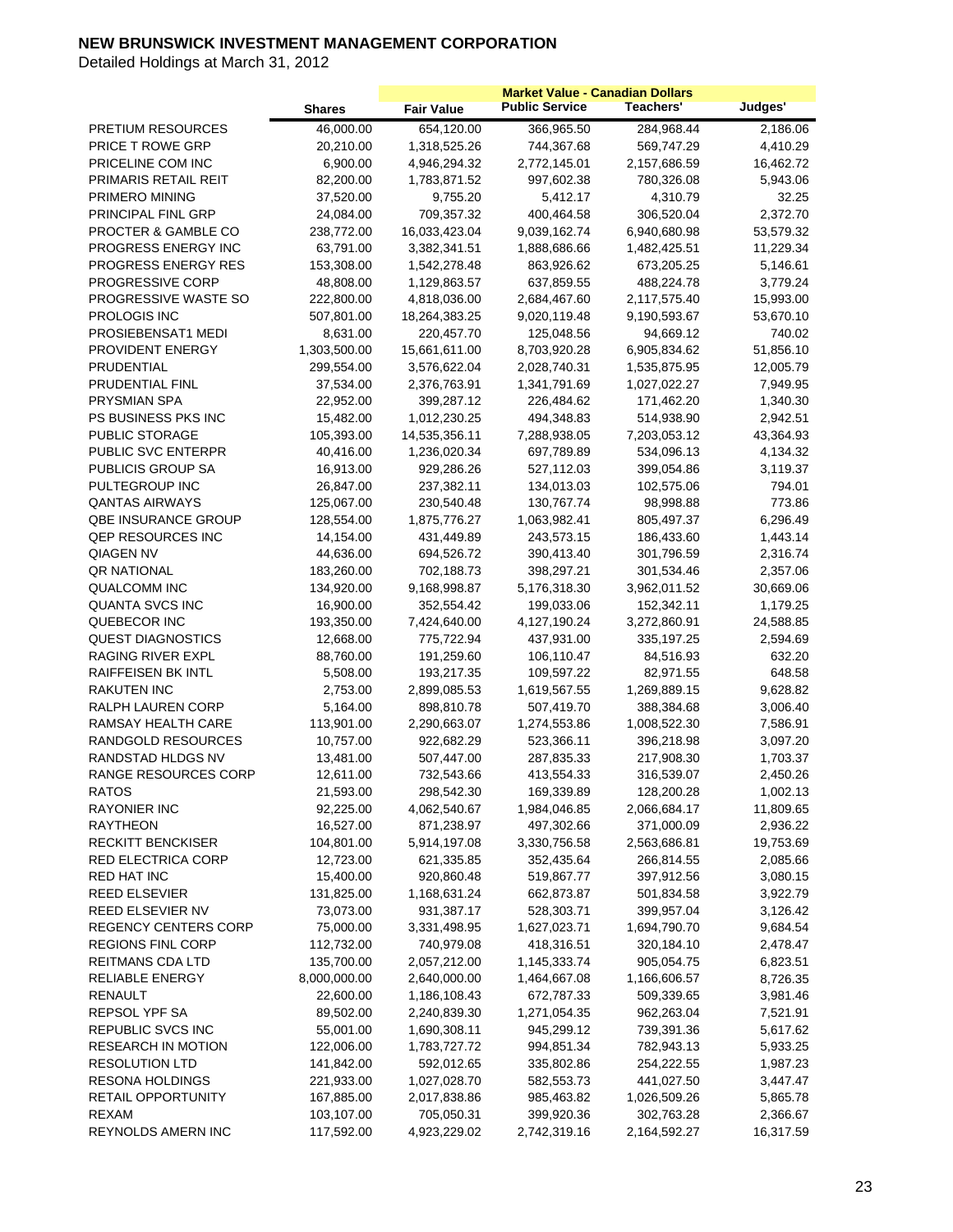|                          |               |                   | <b>Market Value - Canadian Dollars</b> |               |            |
|--------------------------|---------------|-------------------|----------------------------------------|---------------|------------|
|                          | <b>Shares</b> | <b>Fair Value</b> | <b>Public Service</b>                  | Teachers'     | Judges'    |
| RICHEMONT(CIE FIN)       | 59,673.00     | 3,728,110.03      | 2,114,667.70                           | 1,600,928.04  | 12,514.29  |
| RICOH CO                 | 79,353.00     | 773,953.05        | 439,003.54                             | 332,351.55    | 2,597.96   |
| <b>RINNAI CORP</b>       | 3,700.00      | 267,845.10        | 151,927.75                             | 115,018.26    | 899.09     |
| RIO TINTO LIMITED        | 49,468.00     | 3,350,322.01      | 1,900,377.85                           | 1,438,698.00  | 11,246.16  |
| RIO TINTO PLC            | 155,974.00    | 8,585,275.01      | 4,869,760.71                           | 3,686,695.78  | 28,818.53  |
| <b>RIOCAN</b>            | 254,400.00    | 6,880,147.00      | 3,850,732.14                           | 3,006,474.92  | 22,939.93  |
| ROBERT HALF INTL INC     | 11,330.00     | 342,650.44        | 193,441.81                             | 148,062.51    | 1,146.12   |
| ROCHE HLDGS AG           | 79,803.00     | 13,863,018.57     | 7,863,415.33                           | 5,953,068.71  | 46,534.53  |
| ROCKWELL AUTOMATION      | 11,326.00     | 901,530.31        | 508,955.00                             | 389,559.81    | 3,015.50   |
| ROCKWELL COLLINS INC     | 11,872.00     | 682,500.08        | 385,302.44                             | 294,914.77    | 2,282.87   |
| ROGERS COMMUNICATION     | 167,611.00    | 6,700,289.22      | 3,730,803.90                           | 2,947,247.58  | 22,237.74  |
| ROHM CO                  | 11,353.00     | 563,298.27        | 319,515.42                             | 241,892.00    | 1,890.85   |
| ROLLS-ROYCE HLDGS        | 212,424.00    | 2,755,156.93      | 1,562,786.86                           | 1,183,121.73  | 9,248.34   |
| ROMARCO MINERALS INC     | 384,000.00    | 372,480.00        | 209,208.25                             | 162,025.49    | 1,246.26   |
| <b>RONA INC</b>          | 94,200.00     | 880,770.00        | 494,010.44                             | 383,816.67    | 2,942.89   |
| ROPER INDS INC           | 7,700.00      | 762,460.17        | 430,443.56                             | 329,466.28    | 2,550.33   |
| ROSS STORES INC          | 18,200.00     | 1,056,286.49      | 596,321.93                             | 456,431.43    | 3,533.13   |
| ROWAN COS INC            | 9,815.00      | 322,819.00        | 182,246.06                             | 139,493.16    | 1,079.79   |
| ROYAL BANK CDA           | 373,555.00    | 21,587,747.00     | 12,039,953.43                          | 9,475,985.35  | 71,808.22  |
| ROYAL BK SCOT GRP        | 2,048,370.00  | 904,015.80        | 512,778.05                             | 388,203.20    | 3,034.54   |
| ROYAL DUTCH SHELL        | 716,107.00    | 25,063,224.48     | 14,216,039.12                          | 10,763,056.25 | 84,129.11  |
| ROYAL GOLD INC           | (7,400.00)    | (482, 193.63)     | (267, 520.13)                          | (213,079.64)  | (1,593.86) |
| <b>RSA INSURANCE GR</b>  | 414,421.00    | 692,404.96        | 392,747.64                             | 297,333.10    | 2,324.22   |
| <b>RSC HOLDINGS</b>      | 150,000.00    | 3,385,450.35      | 1,878,241.54                           | 1,496,018.42  | 11,190.39  |
| <b>RUBICON MINERALS</b>  | 207,900.00    | 677,754.00        | 380,241.92                             | 295,246.93    | 2,265.15   |
| RUSSEL METALS INC        | (44,700.00)   | (1,203,951.00)    | (660, 727.25)                          | (539, 286.69) | (3,937.06) |
| RWE AG (NEU)             | 59,526.00     | 2,815,489.88      | 1,597,009.06                           | 1,209,029.95  | 9,450.86   |
| <b>RYANAIR HLDGS</b>     | 2,760.00      | 100,027.56        | 56,737.88                              | 42,953.92     | 335.77     |
| <b>RYDER SYSTEMS INC</b> | 4,047.00      | 213,570.15        | 120,570.10                             | 92,285.69     | 714.36     |
| SABINA GOLD & SILVER     | 111,300.00    | 310,527.00        | 172,279.80                             | 137,220.77    | 1,026.43   |
| SABMILLER                | 107,668.00    | 4,314,072.90      | 2,447,038.99                           | 1,852,552.69  | 14,481.22  |
| SAFEWAY INC              | 21,380.00     | 434,798.23        | 245,463.44                             | 187,880.45    | 1,454.34   |
| <b>SAFRAN</b>            | 19,613.00     | 718,947.44        | 407,803.13                             | 308,730.99    | 2,413.32   |
| <b>SAGE GROUP</b>        | 244,814.00    | 1,169,996.51      | 658,351.83                             | 507,739.18    | 3,905.50   |
| SAIC INC                 | 22,100.00     | 291,236.65        | 164,416.38                             | 125,846.12    | 974.15     |
| SAINSBURY(J)             | 538,446.00    | 2,676,507.54      | 1,493,780.44                           | 1,173,843.49  | 8,883.60   |
| <b>SAIPEM</b>            | 29,229.00     | 1,487,719.37      | 843,867.82                             | 638,857.66    | 4,993.89   |
| SALESFORCE.COM           | 10,843.00     | 1,672,652.46      | 944,288.65                             | 722,769.02    | 5,594.80   |
| SALZGITTER AG            | 4,402.00      | 241,282.35        | 136,860.77                             | 103,611.66    | 809.92     |
| SAMPO OYJ                | 45,888.00     | 1,321,127.78      | 749,373.33                             | 567,319.77    | 4,434.68   |
| SAN GOLD CORP            | 223,500.00    | 317,370.00        | 178,082.07                             | 138,227.08    | 1,060.86   |
| <b>SANDISK CORP</b>      | 19,297.00     | 955,884.19        | 539,640.25                             | 413,046.64    | 3,197.30   |
| <b>SANDS CHINA LTD</b>   | 284,119.00    | 1,108,313.27      | 628,660.17                             | 475,932.79    | 3,720.32   |
| SANDVIK                  | 112,154.00    | 1,613,126.20      | 915,001.39                             | 692,709.97    | 5,414.84   |
| SANKYO CO                | 6,000.00      | 295,149.46        | 167,415.40                             | 126,743.32    | 990.74     |
| <b>SANOFI</b>            | 129,451.00    | 10,031,521.02     | 5,690,103.91                           | 4,307,743.92  | 33,673.20  |
| SANOMA OYJ               | 8,931.00      | 114,119.67        | 64,731.24                              | 49,005.36     | 383.07     |
| SANRIO CO                | 5,200.00      | 203,373.77        | 115,358.17                             | 87,332.93     | 682.67     |
| SANTEN PHARM. CO.        | 11,100.00     | 476,593.50        | 269,054.24                             | 205,944.75    | 1,594.51   |
| <b>SANTOS LIMITED</b>    | 104,426.00    | 1,536,693.21      | 871,646.88                             | 659,888.05    | 5,158.28   |
| SAP AG                   | 112,382.00    | 7,847,190.92      | 4,444,336.02                           | 3,376,541.87  | 26,313.03  |
| SAPUTO INC               | 14,519.00     | 627,220.80        | 352,382.62                             | 272,733.73    | 2,104.45   |
| <b>SARA LEE CORP</b>     | 47,226.00     | 1,021,240.83      | 576,537.05                             | 441,287.86    | 3,415.91   |
| SAVANNA ENERGY           | 77,400.00     | 605,268.00        | 338,790.66                             | 264,459.07    | 2,018.27   |
| SBI HOLDINGS INC         | 2,526.00      | 239,311.55        | 135,742.88                             | 102,765.36    | 803.31     |
| SBM OFFSHORE NV          | 20,124.00     | 410,357.38        | 232,763.92                             | 176,216.00    | 1,377.46   |
| <b>SCANA CORPORATION</b> | 51,100.00     | 2,346,115.60      | 1,305,791.71                           | 1,032,552.08  | 7,771.81   |
| <b>SCANIA</b>            | 37,623.00     | 779,690.18        | 442,257.77                             | 334,815.19    | 2,617.22   |
| SCHINDLER HOLDING AG     | 17,942.00     | 2,148,682.13      | 1,204,194.72                           | 937,335.07    | 7,152.34   |
| SCHLUMBERGER LTD         | 106,464.00    | 7,467,523.29      | 4,215,757.68                           | 3,226,787.76  | 24,977.85  |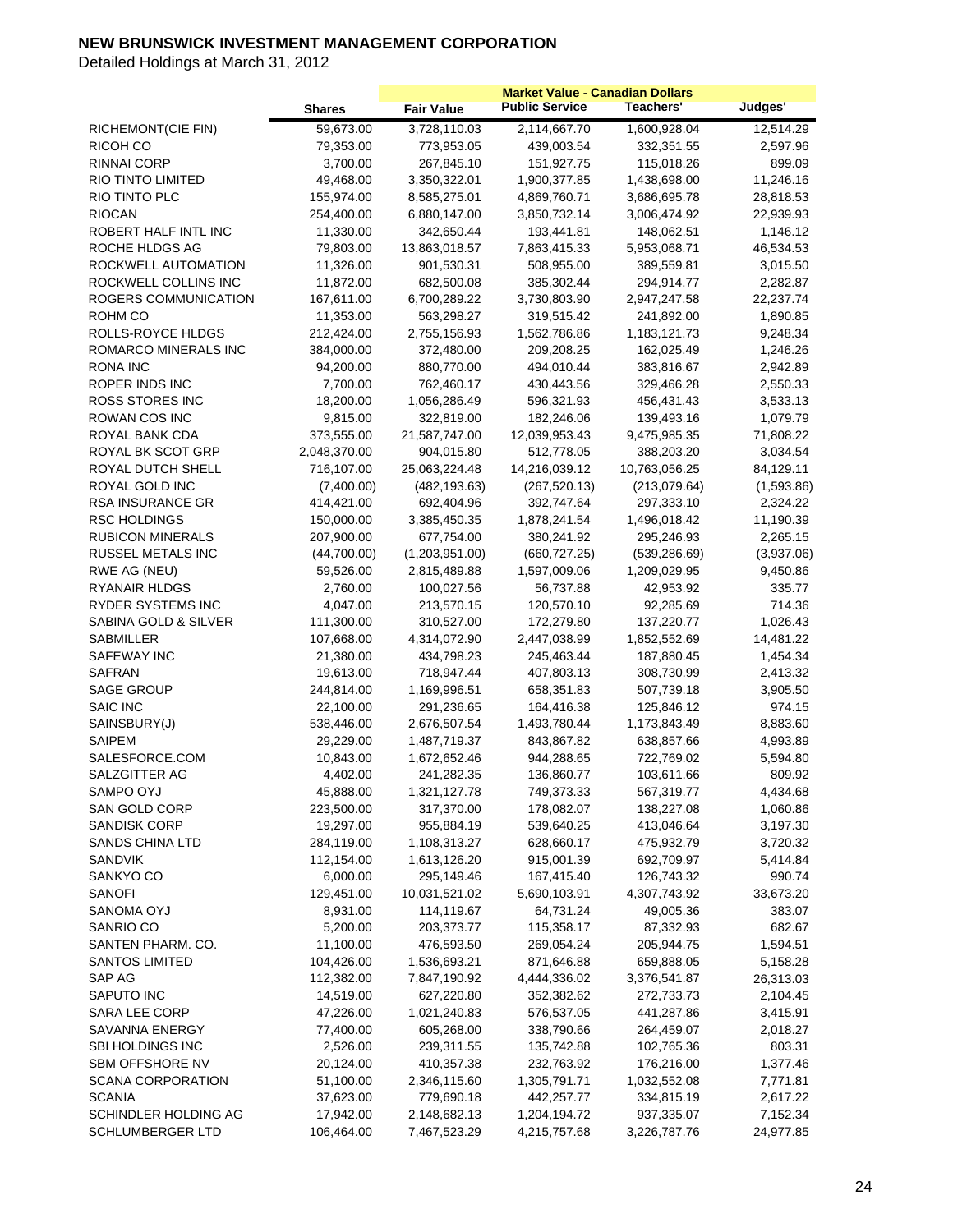|                               |               |                   | <b>Market Value - Canadian Dollars</b> |                |              |
|-------------------------------|---------------|-------------------|----------------------------------------|----------------|--------------|
|                               | <b>Shares</b> | <b>Fair Value</b> | <b>Public Service</b>                  | Teachers'      | Judges'      |
| <b>SCHNEIDER ELECTRIC</b>     | 55,755.00     | 3,635,636.34      | 2,062,214.54                           | 1,561,217.92   | 12,203.88    |
| <b>SCHRODERS</b>              | 12,736.00     | 321,422.94        | 182,318.31                             | 138,025.70     | 1,078.93     |
| <b>SCHWAB CHARLES CORP</b>    | 86,191.00     | 1,235,727.69      | 697,624.67                             | 533,969.67     | 4,133.34     |
| <b>SCOR SE</b>                | 20,315.00     | 547,559.14        | 310,587.84                             | 235,133.29     | 1,838.01     |
| <b>SCRIPPS NETWORKS</b>       | 7,596.00      | 369,440.48        | 208,566.01                             | 159,638.74     | 1,235.73     |
| <b>SEADRILL LTD</b>           | 36,220.00     | 1,352,303.87      | 767,057.11                             | 580,707.43     | 4,539.33     |
| <b>SEALED AIR CORP</b>        | 15,348.00     | 296,256.49        | 167,250.31                             | 128,015.24     | 990.94       |
| <b>SEARS HOLDING CORP</b>     | 3,071.00      | 203,270.64        | 114,755.55                             | 87,835.17      | 679.91       |
| <b>SECOM CO</b>               | 22,651.00     | 1,112,862.80      | 631,240.76                             | 477,886.45     | 3,735.59     |
| <b>SECURITAS</b>              | 35,289.00     | 338,820.55        | 192,186.62                             | 145,496.60     | 1,137.33     |
| <b>SEGA SAMMY HLDGS</b>       | 24,200.00     | 508,213.36        | 288,270.03                             | 218,237.39     | 1,705.94     |
| <b>SEGRO PLC</b>              | 83,586.00     | 313,486.15        | 177,816.38                             | 134,617.48     | 1,052.29     |
| SEIKO EPSON CORP              | 14,400.00     | 202,363.22        | 114,784.96                             | 86,898.98      | 679.28       |
| <b>SEKISUI CHEMICAL</b>       | 49,000.00     | 426,132.66        | 241,712.01                             | 182,990.23     | 1,430.42     |
| <b>SEKISUI HOUSE</b>          | 67,204.00     | 660,357.88        | 374,569.81                             | 283,571.42     | 2,216.65     |
| <b>SELECT SECTOR SPDR</b>     | (131,600.00)  | (5,925,873.91)    | (3,287,663.79)                         | (2,618,622.52) | (19, 587.59) |
| <b>SEMAFO INC</b>             | 259,590.00    | 1,365,443.40      | 764,027.81                             | 596,864.04     | 4,551.55     |
| SEMBCORP INDUSTRIE            | 111,000.00    | 465,945.70        | 264,294.86                             | 200,086.78     | 1,564.06     |
| <b>SEMBCORP MARINE LTD</b>    | 93,800.00     | 392,999.37        | 222,918.06                             | 168,762.11     | 1,319.20     |
| <b>SEMPRA ENERGY</b>          | 50,860.00     | 3,074,768.82      | 1,717,166.81                           | 1,347,392.89   | 10,209.12    |
| <b>SERCO GROUP</b>            | 210,407.00    | 1,823,251.82      | 1,017,523.42                           | 799,677.04     | 6,051.36     |
| <b>SES SA</b>                 | 93,735.00     | 2,316,876.39      | 1,294,960.12                           | 1,014,218.50   | 7,697.77     |
| <b>SEVEN &amp; I HOLDINGS</b> | 85,057.00     | 2,533,181.14      | 1,436,877.21                           | 1,087,800.71   | 8,503.23     |
| <b>SEVEN BANK</b>             | 128,100.00    | 280,064.05        | 157,008.80                             | 122,122.78     | 932.46       |
| <b>SEVERN TRENT</b>           | 105,430.00    | 2,600,148.97      | 1,451,115.90                           | 1,140,403.11   | 8,629.96     |
| <b>SGS SA</b>                 | 544.00        | 1,056,296.43      | 599,155.05                             | 453,595.67     | 3,545.71     |
| SHANGRI-LA ASIA               | 159,000.00    | 346,760.93        | 196,690.58                             | 148,906.36     | 1,163.99     |
| <b>SHARP CORP</b>             | 117,558.00    | 859,576.23        | 487,570.93                             | 369,119.92     | 2,885.37     |
| SHAW COMMUNICATIONS           | 39,966.00     | 841,284.30        | 472,584.47                             | 365,877.58     | 2,822.25     |
| <b>SHAWCOR LTD</b>            | 52,800.00     | 1,655,280.00      | 926,541.64                             | 723,218.69     | 5,519.67     |
| SHERRITT INTL CORP            | 354,609.00    | 1,935,455.92      | 1,081,089.83                           | 847,925.58     | 6,440.52     |
| SHERWIN WILLIAMS CO           | 6,864.00      | 744,348.04        | 420,218.44                             | 321,639.86     | 2,489.74     |
| SHIKOKU ELEC POWER            | 86,610.00     | 2,450,040.40      | 1,366,837.78                           | 1,075,072.95   | 8,129.67     |
| SHIMADZU CORP                 | 27,000.00     | 244,974.05        | 138,954.78                             | 105,196.96     | 822.31       |
| SHIMAMURA CO                  | 12,400.00     | 1,393,154.04      | 776,408.98                             | 612,125.67     | 4,619.39     |
| SHIMANO INC                   | 8,500.00      | 514,659.28        | 291,926.30                             | 221,005.41     | 1,727.58     |
| SHIMIZU CORP                  | 67,000.00     | 269,363.36        | 152,788.94                             | 115,670.23     | 904.18       |
| SHIN-ETSU CHEMICAL            | 46,526.00     | 2,692,739.50      | 1,527,382.29                           | 1,156,318.39   | 9,038.82     |
| SHINSEI BANK                  | 155,000.00    | 201,442.54        | 114,262.73                             | 86,503.62      | 676.19       |
| SHIONOGI & CO                 | 33,620.00     | 465,928.28        | 264,284.98                             | 200,079.30     | 1,564.00     |
| <b>SHIRE</b>                  | 119,431.00    | 3,851,590.58      | 2,162,230.60                           | 1,676,524.01   | 12,835.97    |
| SHISEIDO CO                   | 42,323.00     | 733,046.78        | 415,800.59                             | 314,785.54     | 2,460.65     |
| SHIZUOKA BANK                 | 67,792.00     | 699,071.92        | 396,529.29                             | 300,196.03     | 2,346.60     |
| SHOPPERS DRUG MART            | 81,083.00     | 3,572,922.39      | 1,989,328.70                           | 1,571,733.16   | 11,860.53    |
| SHOWA DENKO KK                | 168,800.00    | 383,397.93        | 217,471.91                             | 164,639.05     | 1,286.97     |
| SHOWA SHELL SEKIYU            | 20,900.00     | 133,780.44        | 75,883.27                              | 57,448.11      | 449.07       |
| <b>SIEMENS AG</b>             | 93,737.00     | 9,454,854.01      | 5,363,005.43                           | 4,060,111.10   | 31,737.47    |
| SIGMA ALDRICH CORP            | 9,599.00      | 700,384.06        | 395,398.76                             | 302,642.61     | 2,342.69     |
| <b>SIKA AG</b>                | 240.00        | 515,109.05        | 292,181.42                             | 221,198.55     | 1,729.09     |
| SILVER STANDARD RES           | 81,100.00     | 1,214,067.00      | 679,021.12                             | 531,000.72     | 4,045.16     |
| <b>SILVER WHEATON</b>         | 225,150.00    | 7,448,894.32      | 4,141,580.20                           | 3,282,628.79   | 24,685.34    |
| SILVERBIRCH ENERGY            | 285,500.00    | 2,740,800.00      | 1,520,590.73                           | 1,211,149.73   | 9,059.54     |
| SILVERCORP METALS             | 135,500.00    | 931,562.50        | 522,130.22                             | 406,321.85     | 3,110.43     |
| SIMON PPTY INC                | 225,554.00    | 32,824,626.86     | 16,301,282.89                          | 16,426,368.81  | 96,975.17    |
| <b>SIMS METAL MGMT</b>        | 18,515.00     | 280,896.15        | 159,330.60                             | 120,622.65     | 942.89       |
| SINGAPORE AIRLINES            | 63,665.00     | 544,111.13        | 308,632.05                             | 233,652.64     | 1,826.44     |
| SINGAPORE EXCHANGE            | 96,647.00     | 533,244.34        | 302,468.16                             | 228,986.22     | 1,789.96     |
| SINGAPORE PRESS HD            | 637,289.00    | 1,981,032.43      | 1,106,032.24                           | 868,423.28     | 6,576.91     |
| SINGAPORE TECH ENG            | 614,700.00    | 1,588,272.36      | 886,692.11                             | 696,307.51     | 5,272.73     |
| SINGAPORE TELECOMM            | 1,068,436.00  | 2,667,206.04      | 1,507,598.57                           | 1,150,676.24   | 8,931.23     |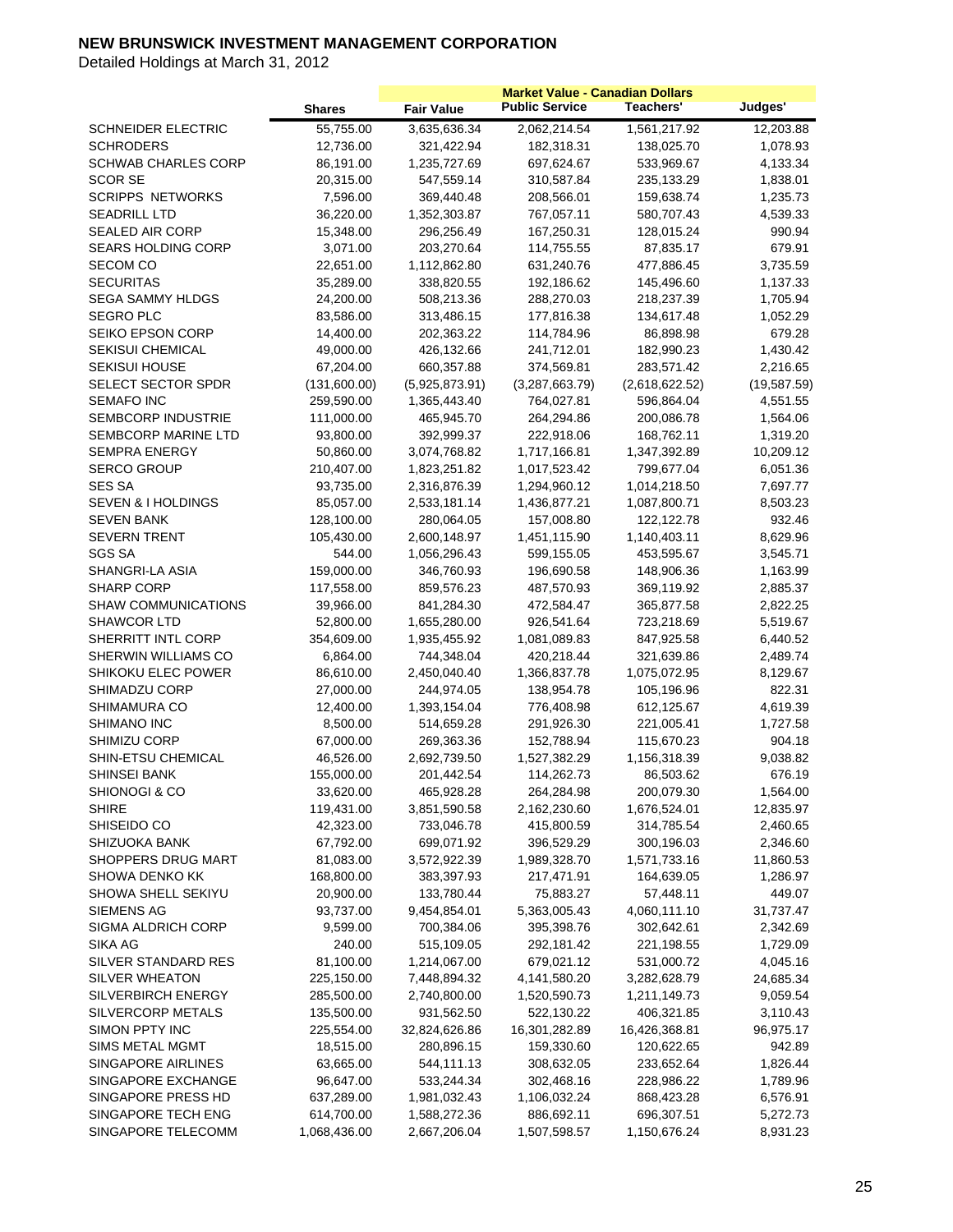|                           |               |                   | <b>Market Value - Canadian Dollars</b> |               |            |
|---------------------------|---------------|-------------------|----------------------------------------|---------------|------------|
|                           | <b>Shares</b> | <b>Fair Value</b> | <b>Public Service</b>                  | Teachers'     | Judges'    |
| SINO LAND CO              | 327,800.00    | 522,455.40        | 296,348.43                             | 224,353.22    | 1,753.75   |
| SJM HOLDINGS LTD.         | 186,000.00    | 378,346.44        | 214,606.59                             | 162,469.84    | 1,270.01   |
| <b>SKAND ENSKILDA BKN</b> | 165,839.00    | 1,173,660.05      | 665,726.33                             | 503,994.05    | 3,939.67   |
| SKANSKA SE                | 45,870.00     | 791,705.32        | 449,073.03                             | 339,974.74    | 2,657.55   |
| SKF                       | 42,121.00     | 1,024,522.28      | 581,132.04                             | 439,951.19    | 3,439.05   |
| SKY CITY ENT GP           | 65,013.00     | 205,707.57        | 116,681.95                             | 88,335.11     | 690.51     |
| SL GREEN RLTY CORP        | 38,403.00     | 2,982,762.32      | 1,456,709.16                           | 1,517,382.39  | 8,670.77   |
| <b>SLM CORP</b>           | 40,619.00     | 639,173.48        | 360,842.60                             | 276,192.93    | 2,137.95   |
| <b>SMC CORP</b>           | 6,284.00      | 1,002,922.24      | 568,880.01                             | 430,675.68    | 3,366.55   |
| <b>SMITH &amp; NEPHEW</b> | 104,964.00    | 1,061,282.03      | 601,982.99                             | 455,736.59    | 3,562.45   |
| SMITHS GROUP              | 46,144.00     | 775,385.56        | 439,816.10                             | 332,966.70    | 2,602.77   |
| SMUCKER J M CO            | 33,162.00     | 2,695,300.75      | 1,502,527.16                           | 1,183,835.41  | 8,938.18   |
| <b>SNAM</b>               | 513,744.00    | 2,464,454.03      | 1,377,331.64                           | 1,078,934.76  | 8,187.62   |
| SNAP-ON INC               | 4,643.00      | 282,736.16        | 159,617.47                             | 122,172.98    | 945.71     |
| SNC-LAVALIN GROUP         | 57,566.00     | 2,297,459.06      | 1,279,164.20                           | 1,010,668.46  | 7,626.40   |
| <b>SOC GENERALE</b>       | 74,459.00     | 2,176,895.51      | 1,234,784.00                           | 934,804.24    | 7,307.27   |
| SODEXO                    | 12,285.00     | 1,005,469.33      | 569,104.53                             | 432,994.74    | 3,370.06   |
| SOFTBANK CORP             | 101,000.00    | 2,993,277.08      | 1,697,853.95                           | 1,285,375.48  | 10,047.65  |
| <b>SOJITZ CORPORATION</b> | 141,051.00    | 253,555.83        | 143,822.56                             | 108,882.15    | 851.12     |
| SOLUTIA INC               | 57,366.00     | 1,600,217.23      | 887,797.54                             | 707,130.28    | 5,289.41   |
| <b>SOLVAY SA</b>          | 6,971.00      | 823,200.82        | 466,937.98                             | 353,499.57    | 2,763.27   |
| SONIC HEALTHCARE          | 202,287.00    | 2,608,085.21      | 1,453,942.86                           | 1,145,492.66  | 8,649.69   |
| SONOVA HOLDING AG         | 5,777.00      | 640,077.40        | 363,066.27                             | 274,862.56    | 2,148.57   |
| <b>SONY CORP</b>          | 113,700.00    | 2,349,094.55      | 1,332,459.16                           | 1,008,750.09  | 7,885.30   |
| SONY FINANCIAL HOL        | 19,600.00     | 349,000.27        | 197,960.79                             | 149,867.98    | 1,171.50   |
| SOUTHERN CO               | 110,988.00    | 4,979,985.06      | 2,793,146.92                           | 2,170,254.72  | 16,583.42  |
| SOUTHGOBI RESOURCES       | 11,900.00     | 77,350.00         | 43,370.56                              | 33,721.07     | 258.37     |
| SOUTHWEST AIRLS CO        | 61,636.00     | 506,807.74        | 286,116.10                             | 218,996.44    | 1,695.20   |
| SOUTHWESTERN ENERGY       | 27,871.00     | 851,806.57        | 480,883.68                             | 368,073.71    | 2,849.18   |
| SOVRAN SELF STORAGE       | 65,693.00     | 3,271,848.73      | 1,597,891.99                           | 1,664,445.61  | 9,511.14   |
| <b>SP AUSNET</b>          | 654,779.00    | 725,542.69        | 405,979.46                             | 317,150.75    | 2,412.48   |
| <b>SPDR SERIES TRUST</b>  | 179,600.00    | 4,522,512.07      | 2,509,081.26                           | 1,998,481.93  | 14,948.87  |
| SPECTRA ENERGY CORP       | 168,912.00    | 5,324,377.35      | 2,969,904.94                           | 2,336,808.50  | 17,663.90  |
| SPRINT NEXTEL             | 239,148.00    | 680,958.39        | 384,432.09                             | 294,248.59    | 2,277.71   |
| SQUARE ENIX HOLDINGS      | 7,200.00      | 151,641.23        | 86,014.31                              | 65,117.90     | 509.02     |
| <b>SSAB AB</b>            | 17,558.00     | 165,142.06        | 93,672.28                              | 70,915.44     | 554.34     |
| <b>SSE PLC</b>            | 197,761.00    | 4,198,095.93      | 2,356,884.22                           | 1,827,220.43  | 13,991.28  |
| ST JUDE MEDICAL INC       | 25,616.00     | 1,139,909.80      | 643,531.10                             | 492,565.85    | 3,812.84   |
| STANDARD CHARTERED        | 270,625.00    | 6,743,404.95      | 3,825,010.66                           | 2,895,758.44  | 22,635.85  |
| STANDARD LIFE             | 273,733.00    | 1,004,326.40      | 569,676.48                             | 431,278.66    | 3,371.26   |
| STANLEY BLACK&DECKR       | 13,536.00     | 1,040,928.24      | 587,651.49                             | 449,794.98    | 3,481.76   |
| <b>STANLEY ELECTRIC</b>   | 16,304.00     | 259,022.58        | 146,923.42                             | 111,229.69    | 869.47     |
| <b>STANTEC INC</b>        | (34,755.00)   | (1, 112, 639.50)  | (610, 703.09)                          | (498, 297.44) | (3,638.98) |
| <b>STAPLES INC</b>        | 55,396.00     | 901,588.68        | 508,987.95                             | 389,585.03    | 3,015.69   |
| <b>STARBUCKS CORP</b>     | 61,608.00     | 3,440,787.71      | 1,941,665.09                           | 1,487,616.95  | 11,505.66  |
| <b>STARHUB LTD</b>        | 638,000.00    | 1,562,247.36      | 868,800.68                             | 688,274.23    | 5,172.45   |
| STARWOOD HTLS&RESORT      | 15,625.00     | 880,612.98        | 497,146.21                             | 380,521.23    | 2,945.53   |
| STATE STREET CORP         | 38,958.00     | 1,779,945.95      | 1,004,860.72                           | 769,131.55    | 5,953.68   |
| <b>STATOIL ASA</b>        | 127,815.00    | 3,457,574.25      | 1,961,213.73                           | 1,484,754.35  | 11,606.17  |
| STERICYCLE INC            | 28,417.00     | 2,374,658.76      | 1,322,927.57                           | 1,043,859.78  | 7,871.41   |
| <b>STMICROELECTRONICS</b> | 71,818.00     | 585,693.45        | 332,218.47                             | 251,508.96    | 1,966.02   |
| STOCKLAND TRUST GRP       | 250,872.00    | 763,807.60        | 433,248.82                             | 327,994.88    | 2,563.90   |
| STORA ENSO OYJ            | 65,566.00     | 486,097.13        | 275,725.20                             | 208,740.23    | 1,631.70   |
| STRAUMANN HLDG            | 867.00        | 147,255.90        | 83,526.85                              | 63,234.75     | 494.30     |
| <b>STRYKER CORP</b>       | 25,834.00     | 1,436,690.84      | 811,077.54                             | 620,807.76    | 4,805.54   |
| SUBSEA 7 S.A.             | 33,089.00     | 872,494.18        | 494,898.28                             | 374,667.16    | 2,928.73   |
| SUEDZUCKER AG             | 72,969.00     | 2,322,725.87      | 1,291,597.87                           | 1,023,438.18  | 7,689.82   |
| SUEZ ENVIRONNEMENT        | 32,896.00     | 503,535.52        | 285,616.65                             | 216,228.63    | 1,690.24   |
| SULZER AG                 | 2,703.00      | 381,978.84        | 216,666.97                             | 164,029.66    | 1,282.20   |
| SUMCO CORPORATION         | 12,900.00     | 157,781.07        | 89,496.96                              | 67,754.48     | 529.63     |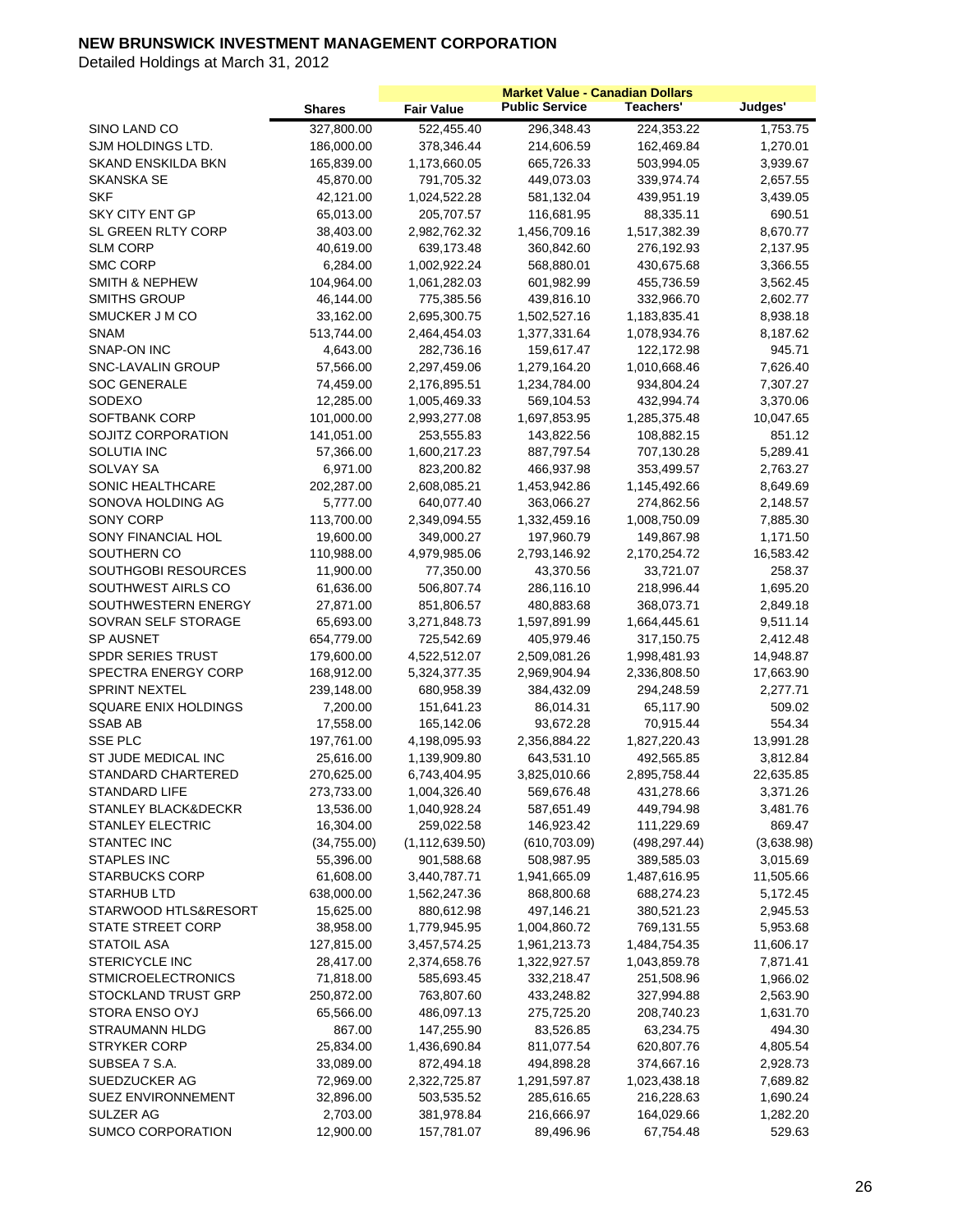|                              |                       |                   | <b>Market Value - Canadian Dollars</b> |                          |           |
|------------------------------|-----------------------|-------------------|----------------------------------------|--------------------------|-----------|
|                              | <b>Shares</b>         | <b>Fair Value</b> | <b>Public Service</b>                  | Teachers'                | Judges'   |
| SUMITOMO CHEM CO             | 185,323.00            | 790,081.98        | 448,152.23                             | 339,277.65               | 2,652.10  |
| <b>SUMITOMO CORP</b>         | 125,802.00            | 1,825,959.63      | 1,035,725.29                           | 784,105.07               | 6,129.27  |
| SUMITOMO ELECTRIC            | 81,337.00             | 1,115,367.05      | 632,661.23                             | 478,961.83               | 3,744.00  |
| SUMITOMO HEAVY IND           | 62,600.00             | 349,758.18        | 198,390.69                             | 150,193.44               | 1,174.05  |
| SUMITOMO METAL IND           | 396,117.00            | 798,669.85        | 453,023.47                             | 342,965.46               | 2,680.93  |
| SUMITOMO METAL MNG           | 61,729.00             | 869,727.00        | 493,328.68                             | 373,478.88               | 2,919.45  |
| <b>SUMITOMO MITSUI FG</b>    | 153,400.00            | 5,066,059.51      | 2,873,582.68                           | 2,175,471.40             | 17,005.44 |
| SUMITOMO MITSUI TR           | 339,175.00            | 1,083,466.04      | 614,566.26                             | 465,262.87               | 3,636.91  |
| <b>SUMITOMO RLTY&amp;DEV</b> | 42,091.00             | 1,017,879.16      | 577,363.91                             | 437,098.50               | 3,416.75  |
| <b>SUMITOMO RUBBER</b>       | 19,000.00             | 253,622.05        | 143,860.12                             | 108,910.59               | 851.34    |
| SUN HUNG KAI PROP            | 159,436.00            | 1,979,740.41      | 1,122,953.20                           | 850,141.74               | 6,645.47  |
| SUN LIFE FNCL INC            | 120,914.00            | 2,854,779.54      | 1,594,927.58                           | 1,250,340.82             | 9,511.14  |
| SUNCOR ENERGY INC            | 786,257.00            | 25,616,253.06     | 14,250,306.38                          | 11,280,997.50            | 84,949.18 |
| SUNCORP GROUP LTD            | 150,476.00            | 1,294,949.14      | 734,524.22                             | 556,078.11               | 4,346.81  |
| SUNOCO INC                   | 46,794.00             | 1,784,051.94      | 992,945.31                             | 785,196.79               | 5,909.84  |
| <b>SUNOPTA INC</b>           | 64,427.00             | 352,098.52        | 195,343.60                             | 155,591.08               | 1,163.84  |
| SUNSTONE HOTEL INVS          | 164,600.00            | 1,598,472.08      | 780,655.20                             | 813,170.18               | 4,646.70  |
| SUNTRUST BANKS INC           | 42,457.00             | 1,025,262.12      | 578,807.26                             | 443,025.50               | 3,429.36  |
| <b>SUPERIOR PLUS</b>         | 44,500.00             | 331,970.00        | 187,929.17                             | 142,921.43               | 1,119.40  |
| SUPERVALU INC                | 16,917.00             | 96,509.13         | 54,483.81                              | 41,702.51                | 322.81    |
| <b>SURUGA BANK</b>           |                       | 204,782.71        |                                        | 87,937.96                | 687.40    |
| <b>SUZUKEN CO</b>            | 20,000.00<br>8,300.00 | 256,668.29        | 116,157.35<br>145,588.02               | 110,218.71               | 861.57    |
| SUZUKI MOTOR CORP            |                       |                   |                                        |                          |           |
|                              | 39,600.00             | 948,501.05        | 538,011.09<br>665,023.61               | 407,306.09<br>503,462.05 | 3,183.87  |
| SVENSKA CELLULOSA            | 67,928.00             | 1,172,421.17      |                                        |                          | 3,935.51  |
| SVENSKA HANDELSBKN           | 54,593.00             | 1,731,591.85      | 982,197.77                             | 743,581.58               | 5,812.50  |
| <b>SWATCH GROUP</b>          | 8,319.00              | 1,965,237.55      | 1,114,726.85                           | 843,913.91               | 6,596.79  |
| SWEDBANK AB                  | 95,173.00             | 1,469,223.38      | 833,376.48                             | 630,915.10               | 4,931.80  |
| <b>SWEDISH MATCH</b>         | 73,643.00             | 2,914,788.44      | 1,628,155.63                           | 1,276,952.60             | 9,680.22  |
| <b>SWIRE PACIFIC</b>         | 85,243.00             | 955,316.17        | 541,876.78                             | 410,232.65               | 3,206.75  |
| SWISS LIFE HLDG              | 3,435.00              | 407,557.48        | 231,175.75                             | 175,013.66               | 1,368.06  |
| SWISS RE AG                  | 38,894.00             | 2,477,236.64      | 1,405,144.23                           | 1,063,776.97             | 8,315.44  |
| SWISSCOM AG                  | 7,541.00              | 3,041,074.83      | 1,700,916.09                           | 1,330,049.95             | 10,108.79 |
| <b>SXC HEALTH SOLUTIONS</b>  | 49,800.00             | 3,697,650.00      | 2,072,327.42                           | 1,612,977.31             | 12,345.26 |
| <b>SYDNEY AIRPORT</b>        | 38,563.00             | 114,214.51        | 64,785.03                              | 49,046.09                | 383.39    |
| SYMANTEC CORP                | 58,180.00             | 1,086,405.55      | 613,325.51                             | 469,446.16               | 3,633.88  |
| <b>SYNGENTA</b>              | 10,822.00             | 3,733,571.95      | 2,117,765.82                           | 1,603,273.50             | 12,532.63 |
| SYNTHES INC                  | 28,477.00             | 4,928,003.18      | 2,749,262.90                           | 2,162,388.25             | 16,352.03 |
| SYSCO CORP                   | 109,851.00            | 3,275,003.68      | 1,830,522.88                           | 1,433,600.64             | 10,880.15 |
| <b>SYSMEX CORP</b>           | 8,100.00              | 327,615.90        | 185,831.09                             | 140,685.09               | 1,099.72  |
| T&D HOLDINGS INC             | 68,180.00             | 793,337.94        | 449,999.09                             | 340,675.82               | 2,663.03  |
| <b>TABCORP HOLDINGS LTD</b>  | 77,178.00             | 216,594.42        | 122,857.22                             | 93,010.15                | 727.05    |
| <b>TAHOE RESOURCES</b>       | 59,300.00             | 1,244,114.00      | 697,836.68                             | 542,120.21               | 4,157.11  |
| <b>TAISEI CORP</b>           | 116,000.00            | 302,922.94        | 171,824.69                             | 130,081.42               | 1,016.83  |
| <b>TAISHO PHARM H</b>        | 4,200.00              | 341,790.36        | 193,871.16                             | 146,771.89               | 1,147.30  |
| <b>TAIYO NIPPON SANSO</b>    | 30,000.00             | 212,070.35        | 120,291.06                             | 91,067.42                | 711.86    |
| TAKASHIMAYA CO               | 29,000.00             | 241,281.65        | 136,860.37                             | 103,611.36               | 809.92    |
| <b>TAKEDA PHARMACEUTI</b>    | 90,816.00             | 4,015,128.72      | 2,277,471.14                           | 1,724,179.84             | 13,477.74 |
| TALISMAN ENERGY INC          | 538,657.00            | 6,749,372.21      | 3,754,372.38                           | 2,972,620.36             | 22,379.47 |
| TANGER FACTORY OUTLT         | 58,000.00             | 1,722,788.09      | 841,368.14                             | 876,411.87               | 5,008.08  |
| <b>TARGET CORPORATION</b>    | 85,536.00             | 4,979,696.96      | 2,793,163.71                           | 2,169,950.06             | 16,583.19 |
| <b>TASEKO MINES LTD</b>      | 165,000.00            | 574,200.00        | 321,653.57                             | 250,630.26               | 1,916.16  |
| TATE & LYLE                  | 224,852.00            | 2,530,256.10      | 1,411,464.24                           | 1,110,396.54             | 8,395.32  |
| <b>TATTS GROUP LTD</b>       | 650,191.00            | 1,663,115.29      | 927,415.48                             | 730,182.99               | 5,516.82  |
| TAUBMAN CTRS INC             | 30,200.00             | 2,201,408.95      | 1,075,115.02                           | 1,119,894.52             | 6,399.41  |
| TDC A/S                      | 185,240.00            | 1,343,501.23      | 750,592.98                             | 588,445.83               | 4,462.42  |
| <b>TDK CORP</b>              | 14,454.00             | 820,739.59        | 465,541.92                             | 352,442.66               | 2,755.01  |
| TE CONNECTIVITY              | 34,000.00             | 1,248,035.76      | 704,573.14                             | 539,288.11               | 4,174.51  |
| <b>TECHNIP</b>               | 10,766.00             | 1,265,761.21      | 717,968.17                             | 543,544.21               | 4,248.83  |
| <b>TECK RESOURCES LTD</b>    | 138,117.00            | 4,910,059.35      | 2,737,145.50                           | 2,156,591.15             | 16,322.70 |
| TECO ENERGY INC              | 17,255.00             | 302,552.71        | 170,804.81                             | 130,735.90               | 1,012.00  |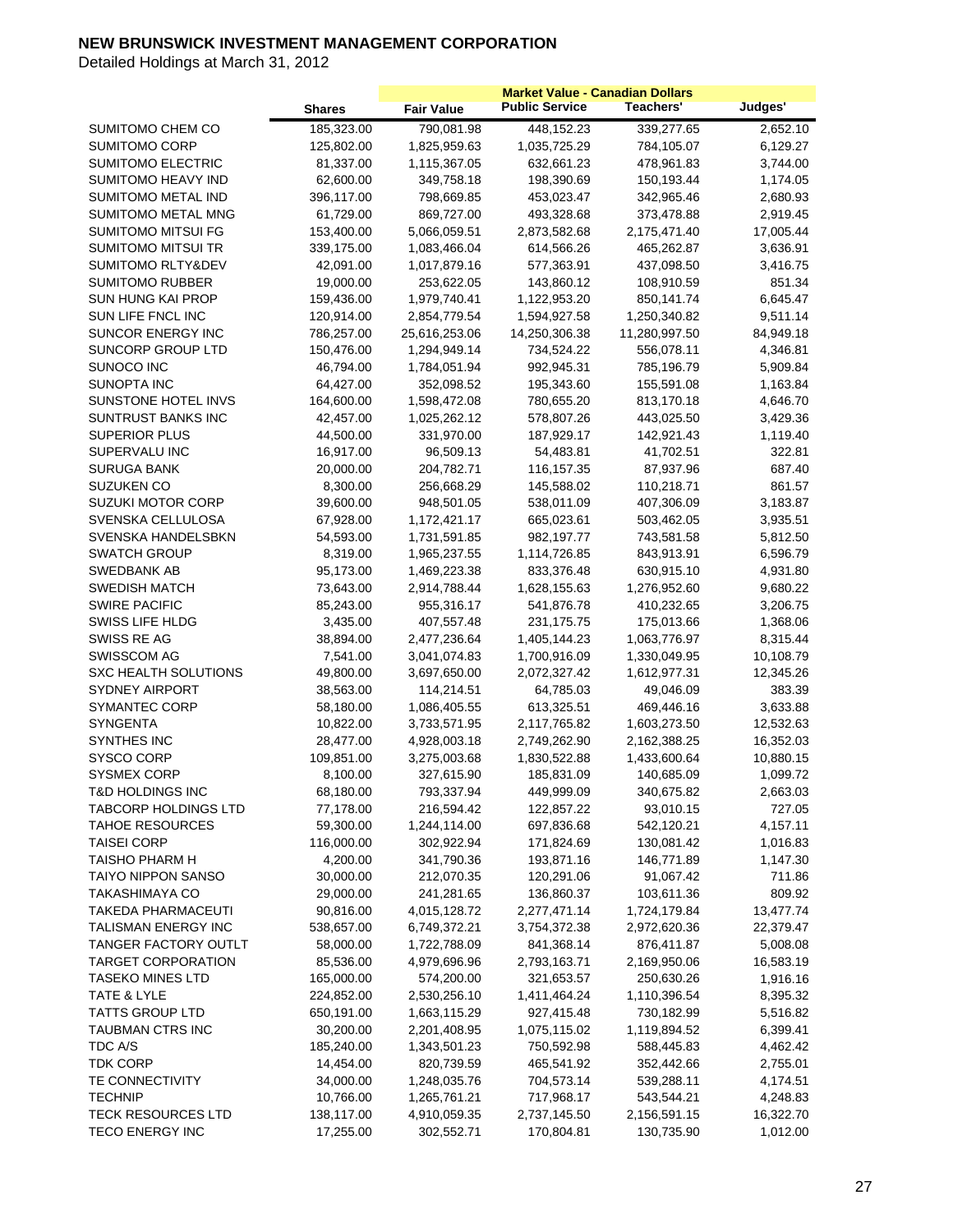|                                  |                        |                            | <b>Market Value - Canadian Dollars</b> |                            |                      |
|----------------------------------|------------------------|----------------------------|----------------------------------------|----------------------------|----------------------|
|                                  | <b>Shares</b>          | <b>Fair Value</b>          | <b>Public Service</b>                  | <b>Teachers'</b>           | Judges'              |
| <b>TEIJIN</b>                    | 104,917.00             | 352,989.15                 | 200,223.37                             | 151,580.89                 | 1,184.89             |
| TELE2 AB                         | 103,574.00             | 2,104,325.43               | 1,176,884.76                           | 920,446.11                 | 6,994.56             |
| TELECOM CORP OF NZ               | 216,875.00             | 427,781.20                 | 242,647.10                             | 183,698.15                 | 1,435.95             |
| <b>TELECOM ITALIA</b>            | 1,022,123.00           | 1,206,746.25               | 684,493.56                             | 518,201.96                 | 4,050.73             |
| TELECOM ITALIA DI                | 708,511.00             | 684,184.44                 | 388,084.77                             | 293,803.04                 | 2,296.63             |
| <b>TELEFONICA SA</b>             | 465,344.00             | 7,606,093.54               | 4,314,347.00                           | 3,266,214.88               | 25,531.67            |
| <b>TELEKOM AUSTRIA(TA</b>        | 63,595.00              | 736,429.88                 | 413,978.85                             | 319,994.48                 | 2,456.56             |
| <b>TELENOR GROUP</b>             | 184,280.00             | 3,406,222.85               | 1,907,834.98                           | 1,487,054.21               | 11,333.66            |
| <b>TELIASONERA AB</b>            | 317,951.00             | 2,209,469.39               | 1,247,786.83                           | 954,288.55                 | 7,394.01             |
| <b>TELSTRA CORP</b>              | 863,289.00             | 2,932,341.19               | 1,647,291.06                           | 1,275,273.09               | 9,777.04             |
| <b>TELUS CORP</b>                | 118,531.00             | 6,720,800.94               | 3,742,737.89                           | 2,955,745.03               | 22,318.02            |
| <b>TENARIS S A</b>               | 55,520.00              | 1,055,277.90               | 598,577.31                             | 453,158.29                 | 3,542.29             |
| TENET HEALTHCARE                 | 32,756.00              | 173,777.82                 | 98,105.51                              | 75,091.05                  | 581.26               |
| <b>TERADATA CORP</b>             | 13,359.00              | 909,329.54                 | 513,358.02                             | 392,929.93                 | 3,041.58             |
| <b>TERADYNE INC</b>              | 14,896.00              | 251,218.18                 | 141,824.13                             | 108,553.76                 | 840.29               |
| <b>TERNA SPA</b>                 | 141,793.00             | 562,041.86                 | 318,802.76                             | 241,352.47                 | 1,886.63             |
| <b>TERUMO CORP</b>               | 19,877.00              | 952,431.09                 | 540,240.29                             | 408,993.73                 | 3,197.06             |
| <b>TESCO</b>                     | 917,457.00             | 4,836,001.05               | 2,743,088.35                           | 2,076,679.51               | 16,233.19            |
| <b>TESORO CORPORATION</b>        | 11,082.00              | 296,951.74                 | 167,642.81                             | 128,315.67                 | 993.26               |
| TEVA PHARMA IND                  | 124,569.00             | 5,465,936.86               | 3,090,916.23                           | 2,356,712.07               | 18,308.55            |
| <b>TEXAS INSTRUMENTS</b>         | 91,393.00              | 3,068,954.18               | 1,732,564.69                           | 1,326,124.26               | 10,265.23            |
| <b>TEXTRON INC</b>               | 22,299.00              | 620,016.65                 | 350,027.69                             | 267,915.08                 | 2,073.87             |
| TF1-TV FRANCAISE                 | 13,228.00              | 161,649.12                 | 91,691.01                              | 69,415.50                  | 542.61               |
| <b>THALES</b>                    | 11,892.00              | 443,993.84                 | 251,843.27                             | 190,660.20                 | 1,490.37             |
| THE HERSHEY COMPANY              | 43,306.00              | 2,653,566.62               | 1,479,484.17                           | 1,165,281.77               | 8,800.68             |
| THE WESTERN UNION                | 49,470.00              | 868,899.89                 | 490,533.64                             | 375,459.90                 | 2,906.35             |
| THERMO FISHER SCI                | 29,141.00              | 1,645,392.72               | 928,899.28                             | 710,989.83                 | 5,503.62             |
| THK CO                           | 13,580.00              | 277,600.09                 | 157,461.00                             | 119,207.26                 | 931.83               |
| THOMAS & BETTS CORP              | 18,252.00              | 1,309,131.80               | 726,303.88                             | 578,500.67                 | 4,327.25             |
| <b>THOMPSON CREEK MTLS</b>       | 132,430.00             | 893,902.50                 | 501,051.17                             | 389,866.48                 | 2,984.86             |
| THOMSON REUTERS CORP             | 100,292.00             | 2,888,409.60               | 1,610,642.48                           | 1,268,161.70               | 9,605.42             |
| THYSSENKRUPP AG                  | 41,768.00              | 1,040,175.56               | 590,010.93                             | 446,673.04                 | 3,491.60             |
| <b>TIFFANY &amp; CO</b>          | 10,135.00              | 702,938.49                 | 396,840.86                             | 303,746.40                 | 2,351.23             |
| TIM HORTONS INC                  | 45,195.00              | 2,411,153.25               | 1,344,113.90                           | 1,059,023.87               | 8,015.49             |
| <b>TIME WARNER CABLE</b>         | 25,100.00              | 2,043,056.59               | 1,153,398.68                           | 882,824.16                 | 6,833.75             |
| TIME WARNER INC                  | 77,379.00              | 2,918,428.30               | 1,647,585.96                           | 1,261,080.59               | 9,761.75             |
| <b>TITANIUM METALS CORP</b>      | 6,588.00               | 89,252.88                  | 50,387.32                              | 38,567.02                  | 298.54               |
| TJX COMPANIES INC                | 60,186.00              | 2,387,233.75               | 1,347,702.39                           | 1,031,546.38               | 7,984.97             |
| TMX GROUP INC                    | 86,400.00              | 3,870,720.00               | 2,162,525.78                           | 1,695,311.16               | 12,883.07            |
| TNT EXPRESS NV                   | 38,945.00              | 479,804.40                 | 272,155.83                             | 206,038.00                 | 1,610.58             |
| <b>TOBU RAILWAY CO</b>           | 388,308.00             | 2,065,789.99               | 1,154,061.66                           | 904,867.10                 | 6,861.23<br>791.68   |
| TOHO CO(FILM)                    | 12,800.00              | 235,847.50                 | 133,778.00<br>1,248,205.19             | 101,277.83                 |                      |
| TOHO GAS CO<br>TOHOKU ELEC POWER | 379,300.00             | 2,243,610.81               |                                        | 987,975.24                 | 7,430.37             |
| <b>TOKIO MARINE HLDG</b>         | 53,282.00<br>84,911.00 | 610,278.30<br>2,338,036.01 | 346,163.55<br>1,326,186.51             | 262,066.20<br>1,004,001.33 | 2,048.54<br>7,848.18 |
| <b>TOKYO ELEC POWER</b>          | 170,200.00             | 429,990.25                 | 243,900.12                             | 184,646.76                 | 1,443.36             |
| TOKYO ELECTRON                   | 20,075.00              | 1,150,888.56               | 652,809.83                             | 494,215.50                 | 3,863.23             |
| TOKYO GAS CO                     | 291,395.00             | 1,376,789.09               | 780,945.68                             | 591,221.89                 | 4,621.52             |
| <b>TOKYU CORP</b>                | 133,807.00             | 637,089.75                 | 361,371.61                             | 273,579.60                 | 2,138.54             |
| <b>TOKYU LAND CORP</b>           | 48,000.00              | 235,536.56                 | 133,601.62                             | 101,144.30                 | 790.63               |
| TOLL HOLDINGS LTD                | 76,018.00              | 460,528.76                 | 261,222.25                             | 197,760.63                 | 1,545.87             |
| TONEN GEN SEKIYU                 | 32,000.00              | 295,781.06                 | 167,773.66                             | 127,014.54                 | 992.86               |
| <b>TOPPAN PRINTING CO</b>        | 65,965.00              | 515,982.72                 | 292,676.98                             | 221,573.72                 | 1,732.02             |
| TORAY INDS INC                   | 159,117.00             | 1,184,711.97               | 671,995.22                             | 508,739.98                 | 3,976.77             |
| <b>TORCHMARK CORP</b>            | 8,012.00               | 398,798.60                 | 225,140.01                             | 172,324.66                 | 1,333.93             |
| <b>TOREX GOLD RESOURCES</b>      | 297,500.00             | 589,050.00                 | 330,496.66                             | 256,584.54                 | 1,968.81             |
| <b>TOROMONT INDS LTD</b>         | (72, 592.00)           | (1,705,512.32)             | (939, 433.50)                          | (760, 481.29)              | (5,597.53)           |
| TORONTO DOMINION BK              | 413,820.00             | 35,029,863.00              | 19,492,709.39                          | 15,420,951.20              | 116,202.41           |
| <b>TOSHIBA CORP</b>              | 450,951.00             | 1,988,253.24               | 1,127,781.87                           | 853,797.32                 | 6,674.05             |
| <b>TOSOH CORP</b>                | 57,000.00              | 158,542.63                 | 89,928.94                              | 68,081.51                  | 532.19               |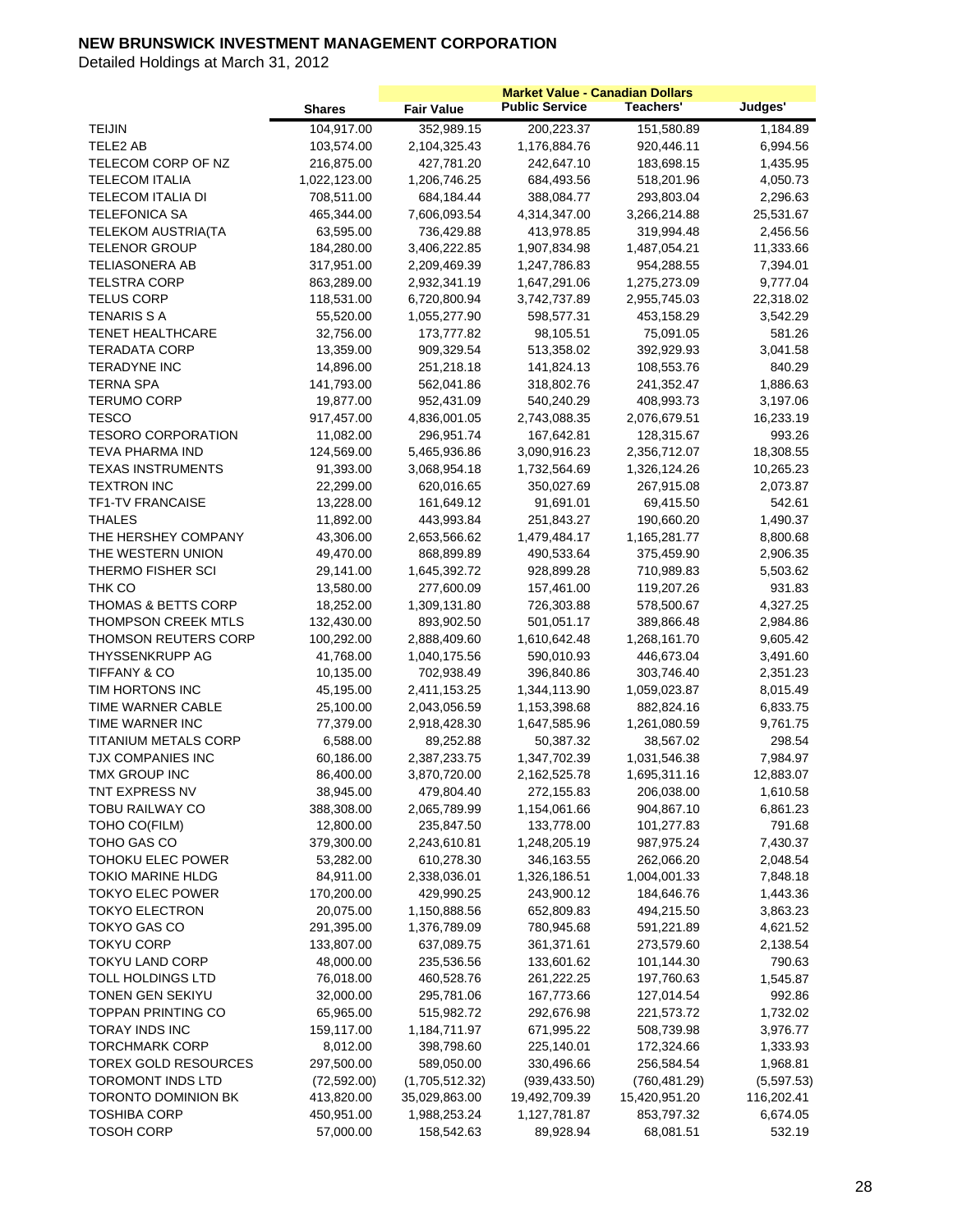|                                    |               |                   | <b>Market Value - Canadian Dollars</b> |                  |                       |
|------------------------------------|---------------|-------------------|----------------------------------------|------------------|-----------------------|
|                                    | <b>Shares</b> | <b>Fair Value</b> | <b>Public Service</b>                  | Teachers'        | Judges'               |
| <b>TOTAL SA</b>                    | 240,971.00    | 12,265,121.09     | 6,957,052.01                           | 5,266,898.28     | 41,170.81             |
| TOTAL SYS SVCS INC                 | 12,857.00     | 297,500.13        | 167,952.40                             | 128,552.63       | 995.10                |
| <b>TOTO</b>                        | 34,000.00     | 256,452.09        | 145,465.38                             | 110,125.87       | 860.84                |
| <b>TOURMALINE OIL CORP</b>         | 127,800.00    | 2,815,434.00      | 1,574,289.82                           | 1,231,765.57     | 9,378.61              |
| <b>TOYO SEIKAN KAISHA</b>          | 17,100.00     | 245,706.46        | 139,370.22                             | 105,511.47       | 824.77                |
| <b>TOYO SUISAN KAISHA</b>          | 10,000.00     | 260,533.17        | 147,780.26                             | 111,878.37       | 874.54                |
| <b>TOYODA GOSEI</b>                | 7,200.00      | 140,622.32        | 79,764.14                              | 60,386.15        | 472.03                |
| TOYOTA BOSHOKU CP                  | 6,400.00      | 75,791.47         | 42,990.62                              | 32,546.43        | 254.41                |
| <b>TOYOTA INDUSTRIES</b>           | 21,066.00     | 637,369.87        | 361,530.50                             | 273,699.89       | 2,139.48              |
| <b>TOYOTA MOTOR CORP</b>           | 313,760.00    | 13,566,983.41     | 7,695,497.54                           | 5,825,945.05     | 45,540.82             |
| <b>TOYOTA TSUSHO CORP</b>          | 23,900.00     | 487,979.23        | 276,792.77                             | 209,548.44       | 1,638.02              |
| <b>TRANSALTA CORP</b>              | 59,512.00     | 1,129,392.76      | 630,257.22                             | 495,380.78       | 3,754.76              |
| <b>TRANSCANADA CORP</b>            | 276,282.00    | 11,949,196.50     | 6,653,140.31                           | 5,256,396.08     | 39,660.11             |
| TRANSCONTINENTAL INC               | 68,400.00     | 852,948.00        | 477,049.08                             | 373,056.98       | 2,841.94              |
| <b>TRANSFORCE INC</b>              | 74,000.00     | 1,248,750.00      | 698,475.96                             | 546,112.99       | 4,161.06              |
| <b>TRANSGLOBE ENERGY</b>           | 81,300.00     | 980,478.00        | 547,941.32                             | 429,272.37       | 3,264.30              |
| <b>TRANSOCEAN LTD</b>              | 38,701.00     | 2,107,184.84      | 1,195,242.54                           | 904,869.03       | 7,073.27              |
| <b>TRANSURBAN GROUP</b>            | 233,826.00    | 1,351,174.53      | 760,658.61                             | 586,004.16       | 4,511.76              |
| <b>TRAVELERS CO(THE)</b>           | 59,200.00     | 3,501,485.83      | 1,960,720.94                           | 1,529,117.73     |                       |
| <b>TREND MICRO INC</b>             | 11,900.00     | 366,548.91        | 207,914.77                             | 157,403.73       | 11,647.16<br>1,230.41 |
| <b>TRICAN WELL SERVICE</b>         | 185,700.00    | 2,716,791.00      |                                        | 1,190,777.20     | 9,037.32              |
|                                    |               |                   | 1,516,976.48                           |                  |                       |
| TRILOGY ENERGY CORP                | 50,200.00     | 1,320,009.00      | 738,692.58                             | 576,915.81       | 4,400.61              |
| <b>TRINIDAD DRILLING</b>           | 67,100.00     | 437,492.00        | 246,271.83                             | 189,753.15       | 1,467.01              |
| <b>TRIPADVISOR INC</b><br>TRYG A/S | 7,572.00      | 269,850.16        | 152,342.73<br>90,603.31                | 116,604.82       | 902.61                |
|                                    | 2,838.00      | 159,731.53        |                                        | 68,592.04        | 536.18                |
| <b>TSUMURA &amp; CO</b>            | 32,200.00     | 934,737.12        | 521,006.88                             | 410,630.55       | 3,099.69              |
| TUI TRAVEL PLC                     | 54,356.00     | 170,433.33        | 96,673.61                              | 73,187.62        | 572.10                |
| <b>TULLOW OIL</b>                  | 102,277.00    | 2,494,616.24      | 1,415,002.33                           | 1,071,240.14     | 8,373.77              |
| TYCO INTL LTD                      | 36,800.00     | 2,065,930.99      | 1,166,312.32                           | 892,708.41       | 6,910.26              |
| <b>TYSON FOODS INC</b>             | 23,243.00     | 444,935.08        | 251,186.16                             | 192,260.68       | 1,488.25              |
| <b>UBE INDUSTRIES</b>              | 114,000.00    | 311,546.65        | 176,716.25                             | 133,784.62       | 1,045.78              |
| <b>UBI BANCA</b>                   | 95,419.00     | 392,448.36        | 222,605.52                             | 168,525.49       | 1,317.35              |
| <b>UBS AG</b>                      | 413,895.00    | 5,784,950.62      | 3,281,353.85                           | 2,484,178.20     | 19,418.57             |
| <b>UCB</b>                         | 11,366.00     | 489,256.77        | 277,517.42                             | 210,097.04       | 1,642.31              |
| UDR INC                            | 281,200.00    | 7,501,282.76      | 3,663,445.53                           | 3,816,031.30     | 21,805.93             |
| <b>UMICORE</b>                     | 13,403.00     | 734,466.62        | 416,605.95                             | 315,395.25       | 2,465.41              |
| UNIBAIL-RODAMCO SE                 | 10,308.00     | 2,057,358.89      | 1,166,980.15                           | 883,472.73       | 6,906.02              |
| <b>UNI-CHARM CORP</b>              | 13,364.00     | 709,338.65        | 402,352.81                             | 304,604.78       | 2,381.06              |
| UNICREDIT SPA                      | 454,469.00    | 2,266,006.83      | 1,285,329.94                           | 973,070.50       | 7,606.39              |
| UNILEVER N.V                       | (209, 297.00) | (7, 115, 966.77)  | (3,947,925.09)                         | (3, 144, 520.31) | (23, 521.37)          |
| UNILEVER NV CVA                    | 242,526.00    | 8,236,506.65      | 4,648,344.67                           | 3,560,611.58     | 27,550.40             |
| UNILEVER PLC                       | 413,334.00    | 13,639,866.02     | 7,627,052.58                           | 5,967,481.31     | 45,332.13             |
| UNION PAC CORP                     | 66,340.00     | 7,146,789.29      | 4,005,380.59                           | 3,117,622.22     | 23,786.49             |
| UNITED RENTAL INC                  | (41, 732.00)  | (1,788,691.53)    | (992, 362.73)                          | (790, 416.40)    | (5,912.40)            |
| UNITED STATES STL                  | 11,458.00     | 335,989.64        | 189,681.48                             | 145,184.32       | 1,123.84              |
| UNITED TECHNOLOGIES                | 72,652.00     | 6,018,881.97      | 3,397,933.55                           | 2,600,816.08     | 20,132.34             |
| UNITED UTILITIES G                 | 269,659.00    | 2,590,820.23      | 1,445,733.23                           | 1,136,488.73     | 8,598.27              |
| UNITEDHEALTH GRP INC               | 83,387.00     | 4,910,406.43      | 2,772,148.52                           | 2,121,833.27     | 16,424.64             |
| <b>UNUM GROUP</b>                  | 23,166.00     | 566,593.29        | 319,867.77                             | 244,830.34       | 1,895.18              |
| <b>UOL GROUP</b>                   | 50,000.00     | 188,419.89        | 106,875.99                             | 80,911.42        | 632.48                |
| UPM-KYMMENE OY                     | 61,722.00     | 837,971.67        | 475,316.34                             | 359,842.48       | 2,812.85              |
| <b>URANIUM ONE</b>                 | 381,186.00    | 1,055,885.22      | 591,668.29                             | 460,692.24       | 3,524.69              |
| <b>URBAN OUTFITTERS</b>            | 8,900.00      | 258,845.83        | 146,130.28                             | 111,849.74       | 865.80                |
| US BANCORP DEL                     | 152,449.00    | 4,850,369.14      | 2,738,254.73                           | 2,095,890.58     | 16,223.83             |
| <b>USHIO INC</b>                   | 11,600.00     | 163,437.50        | 92,705.42                              | 70,183.46        | 548.62                |
| USS CO                             | 2,470.00      | 251,106.60        | 142,433.30                             | 107,830.40       | 842.90                |
| UTD INTERNET AG                    | 27,579.00     | 517,591.10        | 290,114.99                             | 225,753.03       | 1,723.07              |
| UTD O/S BANK                       | 141,220.00    | 2,057,960.70      | 1,167,321.51                           | 883,731.16       | 6,908.04              |
| UTD PARCEL SERV                    | 100,310.00    | 8,087,731.49      | 4,547,188.73                           | 3,513,566.06     | 26,976.70             |
| V F CORP                           | 6,941.00      | 1,012,404.61      | 571,548.60                             | 437,469.65       | 3,386.36              |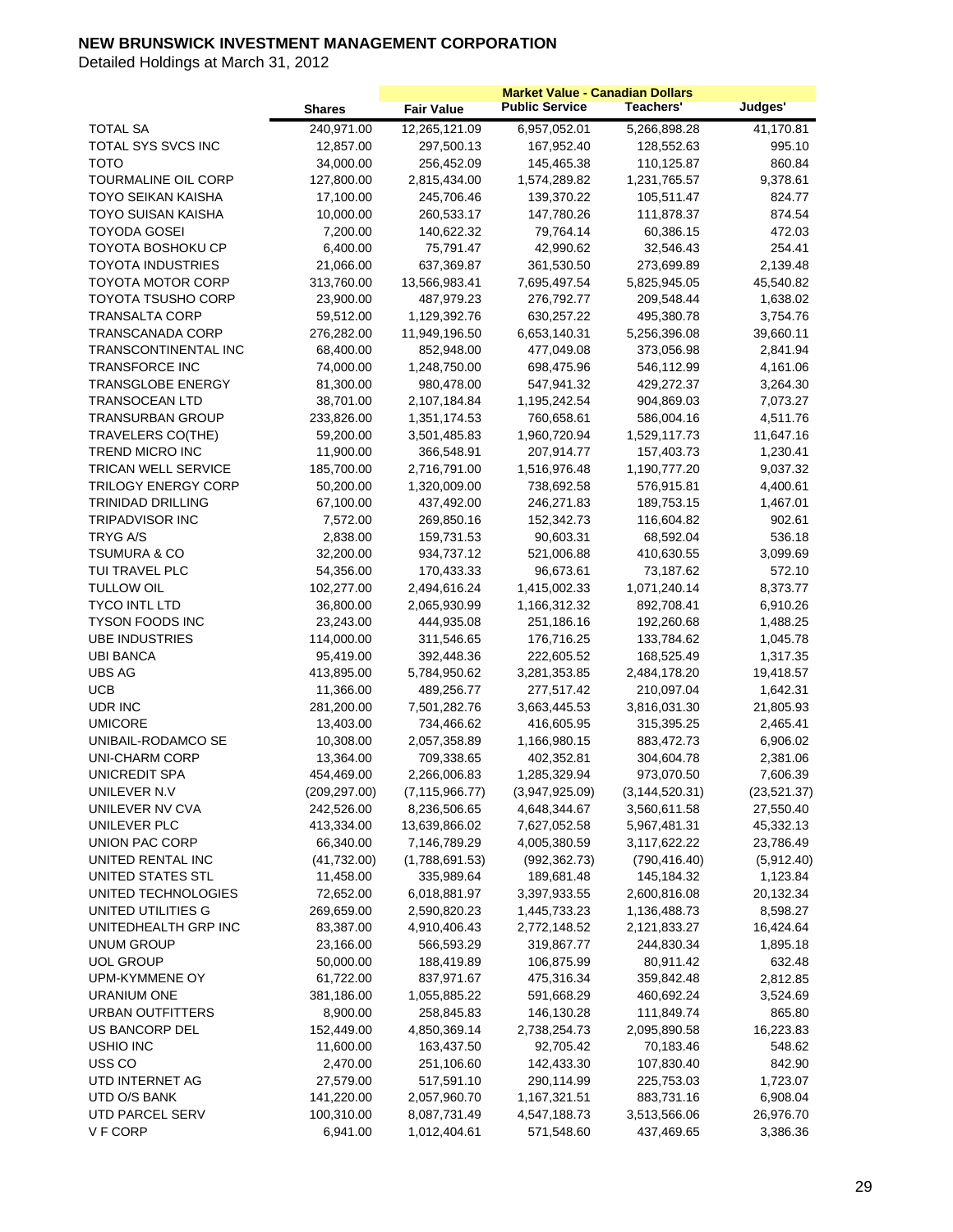|                                                   |                         |                              | <b>Market Value - Canadian Dollars</b> |                            |                        |
|---------------------------------------------------|-------------------------|------------------------------|----------------------------------------|----------------------------|------------------------|
|                                                   | <b>Shares</b>           | <b>Fair Value</b>            | <b>Public Service</b>                  | <b>Teachers'</b>           | Judges'                |
| <b>VALEANT PHARMACEUTIC</b>                       | 140,659.00              | 7,515,410.37                 | 4,181,969.29                           | 3,308,510.94               | 24,930.14              |
| <b>VALERO ENERGY CORP</b>                         | 44,301.00               | 1,140,609.30                 | 643,926.00                             | 492,868.11                 | 3,815.18               |
| VALLOUREC(USIN A T)                               | 13,301.00               | 840,855.49                   | 476,952.11                             | 361,080.85                 | 2,822.53               |
| VARIAN MED SYS INC                                | 9,023.00                | 621,485.78                   | 350,857.08                             | 268,549.91                 | 2,078.79               |
| <b>VEDANTA RESOURCES</b>                          | 13,478.00               | 264,369.01                   | 149,956.04                             | 113,525.56                 | 887.42                 |
| <b>VENTAS INC</b>                                 | 291,755.00              | 16,647,132.13                | 8,230,453.55                           | 8,367,708.84               | 48,969.74              |
| <b>VEOLIA ENVIRONNEME</b>                         | 42,763.00               | 706,934.11                   | 400,988.90                             | 303,572.22                 | 2,372.99               |
| <b>VERBUND (OEST)</b>                             | 7,674.00                | 231,201.94                   | 131,142.93                             | 99,282.93                  | 776.08                 |
| <b>VERESEN INC</b>                                | 126,685.00              | 1,929,830.61                 | 1,083,884.72                           | 839,489.13                 | 6,456.75               |
| <b>VERISIGN INC</b>                               | 62,090.00               | 2,378,388.12                 | 1,324,263.52                           | 1,046,243.82               | 7,880.77               |
| <b>VERIZON COMMUNICATNS</b>                       | 355,868.00              | 13,581,922.86                | 7,619,401.56                           | 5,917,286.64               | 45,234.66              |
| <b>VERMILION ENERGY INC</b>                       | 83,500.00               | 3,856,865.00                 | 2,159,973.80                           | 1,684,023.70               | 12,867.50              |
| <b>VESTAS WIND SYSTEM</b>                         | 22,958.00               | 232,266.31                   | 131,746.66                             | 99,739.99                  | 779.66                 |
| <b>VIACOM INC</b>                                 | 43,109.00               | 2,055,054.18                 | 1,160,171.87                           | 888,008.43                 | 6,873.88               |
| VIENNA INS GRP                                    | 4,328.00                | 188,000.95                   | 106,638.36                             | 80,731.52                  | 631.07                 |
| <b>VINCI</b>                                      | 51,166.00               | 2,659,789.61                 | 1,508,692.37                           | 1,142,169.02               | 8,928.22               |
| <b>VISA INC</b>                                   | 54,600.00               | 6,437,001.48                 | 3,616,858.46                           | 2,798,681.38               | 21,461.63              |
| VITERRA INC                                       | 546,000.00              | 8,686,860.00                 | 4,846,155.99                           | 3,811,832.94               | 28,871.06              |
| <b>VIVENDI SA</b>                                 | 141,016.00              | 2,582,712.13                 | 1,464,972.30                           | 1,109,070.34               | 8,669.49               |
| <b>VODAFONE GROUP</b>                             | 5,728,350.00            | 15,756,125.12                | 8,937,227.86                           | 6,766,008.07               | 52,889.20              |
| <b>VOESTALPINE AG</b>                             | 12,384.00               | 414,725.52                   | 235,241.62                             | 178,091.77                 | 1,392.13               |
| <b>VOLKSWAGEN AG</b>                              | 19,773.00               | 3,419,469.75                 | 1,939,600.00                           | 1,468,391.48               | 11,478.27              |
| <b>VOLVO</b>                                      | 156,384.00              | 2,270,489.81                 | 1,287,872.79                           | 974,995.58                 | 7,621.44               |
| <b>VOPAK (KON)</b>                                | 7,924.00                | 455,529.86                   | 258,386.76                             |                            | 1,529.09               |
| <b>VORNADO RLTY TR</b>                            | 94,462.00               | 7,952,204.69                 | 3,978,233.34                           | 195,614.00                 | 23,660.42              |
| <b>VULCAN MATERIALS CO</b>                        |                         | 440,572.89                   | 248,723.50                             | 3,950,310.92<br>190,375.73 | 1,473.66               |
|                                                   | 10,332.00               |                              |                                        |                            |                        |
| <b>WACKER CHEMIE AG</b>                           | 1,763.00                | 155,533.52                   | 88,222.10                              | 66,789.33                  | 522.09                 |
| WAL MART STORES INC<br><b>WALGREEN CO</b>         | 128,191.00<br>69,657.00 | 7,878,663.39<br>2,330,713.40 | 4,454,614.06                           | 3,397,668.97               | 26,380.36<br>7,795.92  |
| WALT DISNEY CO                                    | 143,011.00              |                              | 1,315,794.08                           | 1,007,123.40               | 20,909.08              |
| WARTSILA OYJ ABP                                  | 19,712.00               | 6,251,100.19<br>741,992.08   | 3,529,031.33<br>420,874.56             | 2,701,159.78<br>318,626.84 | 2,490.67               |
| WASH REAL ESTATE INV                              |                         | 1,526,719.41                 | 745,612.93                             |                            |                        |
| <b>WASHINGTON POST CO</b>                         | 51,451.00<br>333.00     |                              | 70,165.60                              | 776,668.37<br>53,705.53    | 4,438.11<br>415.72     |
| <b>WASTE CONNECTIONS I</b>                        | 80,400.00               | 124,286.85<br>2,613,058.13   |                                        | 1,154,701.06               |                        |
|                                                   |                         |                              | 1,449,719.78                           |                            | 8,637.30               |
| <b>WASTE MANAGEMENT INC</b>                       | (49,992.00)             | (1,746,057.33)               | (956, 200.82)<br>372,001.03            | (784, 135.63)              | (5,720.88)<br>2,204.06 |
| <b>WATERS CORP</b><br><b>WATSON PHARMACEUTCLS</b> | 7,117.00                | 658,938.81                   |                                        | 284,733.72<br>603,540.01   |                        |
|                                                   | 20,609.00               | 1,380,795.70                 | 772,664.86                             |                            | 4,590.84               |
| <b>WEIR GROUP</b>                                 | 24,846.00               | 700,070.52                   | 397,095.71                             | 300,624.85                 | 2,349.95               |
| <b>WELLPOINT INC</b>                              | 26,672.00               | 1,966,622.05                 | 1,110,247.90                           | 849,796.07                 | 6,578.08               |
| <b>WELLS FARGO &amp; CO</b>                       | 420,705.00              | 14,337,332.33                | 8,094,078.39                           | 6,195,297.51               | 47,956.43              |
| <b>WENDEL</b>                                     | 3,700.00                | 315,435.11                   | 178,921.88                             | 135,454.40                 | 1,058.83               |
| <b>WESFARMERS</b>                                 | 115,235.00              | 3,581,251.75                 | 2,031,366.38                           | 1,537,864.04               | 12,021.33              |
| <b>WEST FRASER TIMBER</b>                         | 20,976.00               | 962,658.64                   | 540,230.61                             | 419,209.82                 | 3,218.21               |
| WEST JAPAN RAILWAY                                | 67,100.00               | 2,705,803.94                 | 1,511,195.18                           | 1,185,623.53               | 8,985.24               |
| <b>WESTERN DIGITAL CORP</b>                       | 18,700.00               | 773,109.57                   | 436,455.63                             | 334,067.99                 | 2,585.95               |
| <b>WESTFIELD GROUP</b>                            | 247,377.00              | 2,254,376.46                 | 1,278,732.93                           | 968,076.17                 | 7,567.35               |
| <b>WESTFIELD RETAIL T</b>                         | 459,366.00              | 1,227,334.67                 | 692,254.73                             | 530,976.27                 | 4,103.67               |
| <b>WESTJET AIRLINES</b>                           | 280,750.00              | 3,787,317.50                 | 2,109,612.86                           | 1,665,136.35               | 12,568.28              |
| <b>WESTPAC BANK CORP</b>                          | 345,113.00              | 7,819,753.93                 | 4,435,539.96                           | 3,357,965.09               | 26,248.87              |
| <b>WESTPORT INNOVATIONS</b>                       | 18,500.00               | 754,985.00                   | 428,994.74                             | 323,435.06                 | 2,555.20               |
| <b>WESTSHORE TERMINALS</b>                        | (45,784.00)             | (1, 132, 694.43)             | (621, 351.48)                          | (507, 640.50)              | (3,702.45)             |
| <b>WEYERHAEUSER CO</b>                            | 449,413.00              | 9,833,286.77                 | 4,873,762.88                           | 4,930,528.30               | 28,995.59              |
| <b>WHARF(HLDGS)</b>                               | 174,145.00              | 946,113.17                   | 536,656.63                             | 406,280.69                 | 3,175.85               |
| <b>WHEELOCK &amp; COMPANY</b>                     | 102,900.00              | 309,329.89                   | 175,458.86                             | 132,832.69                 | 1,038.34               |
| <b>WHIRLPOOL CORP</b>                             | 6,152.00                | 472,294.23                   | 266,631.65                             | 204,082.82                 | 1,579.76               |
| WHITBREAD                                         | 90,542.00               | 2,666,844.72                 | 1,487,187.58                           | 1,170,810.57               | 8,846.58               |
| <b>WHITECAP RESOURCES</b>                         | (289, 500.00)           | (2,569,915.00)               | (1,422,474.59)                         | (1, 138, 965.20)           | (8,475.20)             |
| WHOLE FOODS MARKET                                | 12,934.00               | 1,075,140.30                 | 606,965.76                             | 464,578.34                 | 3,596.20               |
| WI LAN INC                                        | 174,700.00              | 904,946.00                   | 504,918.55                             | 397,019.39                 | 3,008.06               |
| <b>WILLIAM DEMANT HOL</b>                         | 2,617.00                | 243,459.44                   | 138,095.66                             | 104,546.55                 | 817.23                 |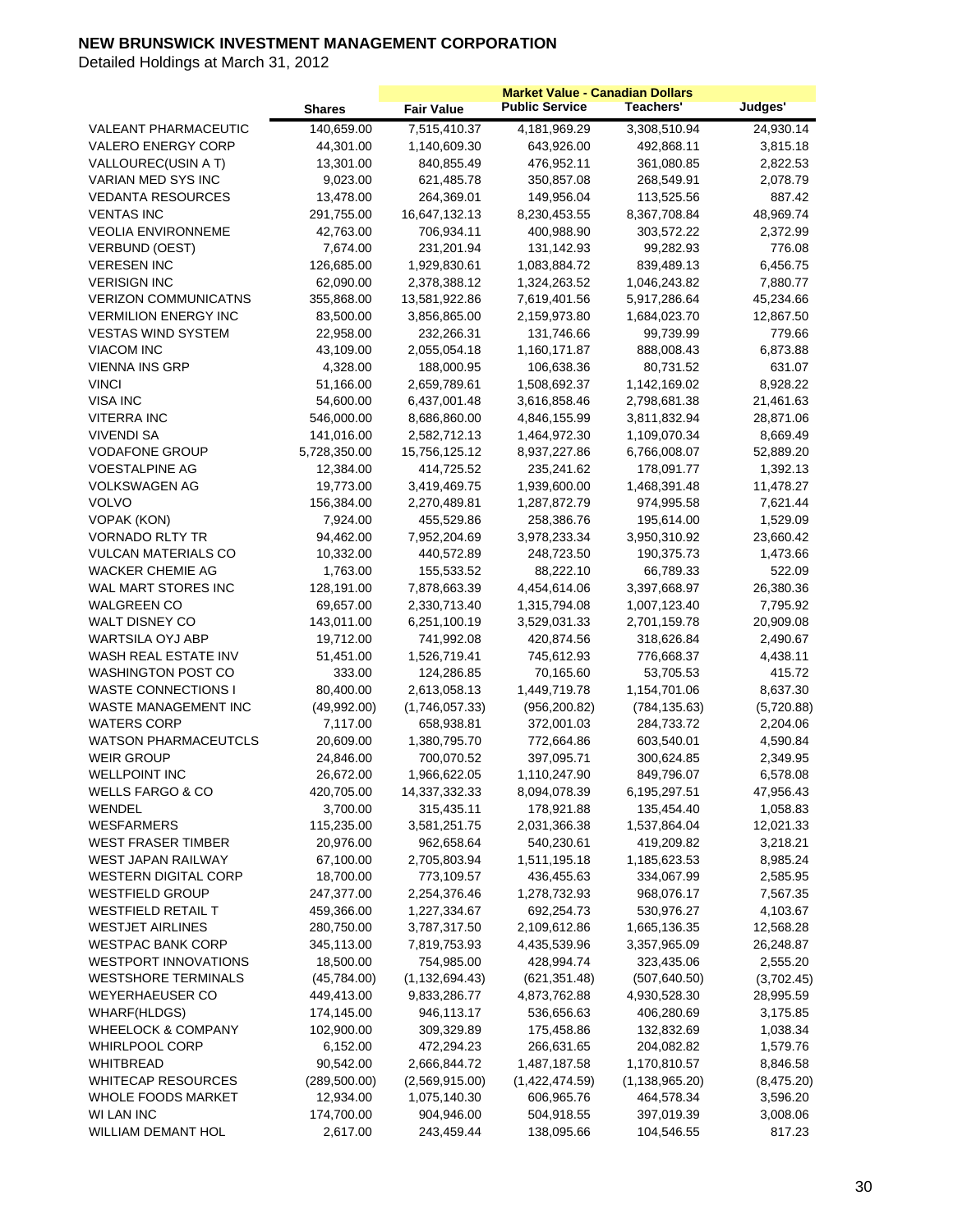|                          |               | <b>Market Value - Canadian Dollars</b> |                       |              |           |  |
|--------------------------|---------------|----------------------------------------|-----------------------|--------------|-----------|--|
|                          | <b>Shares</b> | <b>Fair Value</b>                      | <b>Public Service</b> | Teachers'    | Judges'   |  |
| <b>WILLIAMS COS INC</b>  | 46,954.00     | 1,444,409.86                           | 815,515.07            | 624,063.11   | 4,831.68  |  |
| <b>WILMAR INTERL LTD</b> | 225,591.00    | 877,019.06                             | 497,464.90            | 376,610.24   | 2,943.92  |  |
| <b>WINDSTREAM CORP</b>   | 201,397.00    | 2,404,528.13                           | 1,339,473.85          | 1,057,084.23 | 7,970.04  |  |
| WING HANG BANK           | 20,000.00     | 198,648.62                             | 112,677.96            | 85,303.85    | 666.81    |  |
| <b>WISCONSIN ENERGY</b>  | 72,620.00     | 2,553,197.85                           | 1,422,822.05          | 1,121,910.84 | 8,464.97  |  |
| <b>WOLSELEY</b>          | 30,898.00     | 1,176,585.11                           | 667,385.49            | 505,250.14   | 3,949.49  |  |
| WOLTERS KLUWER           | 35,467.00     | 670,114.52                             | 380,104.00            | 287,761.12   | 2,249.40  |  |
| WOODSIDE PETROLEUM       | 72,161.00     | 2,600,556.16                           | 1,475,093.83          | 1,116,732.94 | 8,729.39  |  |
| <b>WOOLWORTHS LTD</b>    | 212,835.00    | 5,726,201.75                           | 3,223,528.26          | 2,483,553.30 | 19,120.19 |  |
| <b>WORLEYPARSONS LTD</b> | 22,747.00     | 671,356.87                             | 380,808.69            | 288,294.61   | 2,253.57  |  |
| <b>WPP PLC</b>           | 140,488.00    | 1,915,267.70                           | 1,086,382.83          | 822,455.81   | 6,429.05  |  |
| <b>WPX ENERGY INC</b>    | 15,873.00     | 285,615.44                             | 161,242.95            | 123,417.15   | 955.34    |  |
| WYNDHAM WORLDWIDE CO     | 11,691.00     | 543,259.04                             | 306,694.52            | 234,747.39   | 1,817.13  |  |
| WYNN MACAU LTD           | 183,100.00    | 533,919.98                             | 302,851.40            | 229,276.35   | 1,792.23  |  |
| WYNN RESORTS LTD         | 6,384.00      | 796,516.41                             | 449,669.86            | 344,182.31   | 2,664.24  |  |
| <b>XCEL ENERGY INC</b>   | 109,910.00    | 2,933,053.98                           | 1,637,348.19          | 1,285,969.93 | 9,735.86  |  |
| <b>XEROX CORP</b>        | 106,226.00    | 860,982.84                             | 486,064.10            | 372,038.86   | 2,879.87  |  |
| <b>XILINX INC</b>        | 71,730.00     | 2,610,772.09                           | 1,455,877.07          | 1,146,235.24 | 8,659.78  |  |
| <b>XL GROUP PLC</b>      | 25,204.00     | 548,722.86                             | 309,779.10            | 237,108.36   | 1,835.40  |  |
| <b>XSTRATA PLC</b>       | 235,198.00    | 4,012,283.44                           | 2,275,857.23          | 1,722,958.02 | 13,468.19 |  |
| <b>XYLEM INC</b>         | 14,728.00     | 408,187.02                             | 230,440.20            | 176,381.49   | 1,365.33  |  |
| YAHOO INC                | 96,868.00     | 1,472,036.25                           | 831,031.64            | 636,080.85   | 4,923.76  |  |
| YAHOO JAPAN CORP         | 1,711.00      | 555,292.98                             | 314,974.64            | 238,454.36   | 1,863.97  |  |
| YAKULT HONSHA CO         | 24,000.00     | 828,167.52                             | 464,138.90            | 361,271.87   | 2,756.75  |  |
| YAMADA DENKI CO          | 9,670.00      | 606,054.80                             | 343,767.89            | 260,252.55   | 2,034.37  |  |
| YAMAGUCHI FINANCIAL      | 23,000.00     | 209,240.32                             | 118,685.81            | 89,852.15    | 702.37    |  |
| YAMAHA CORP              | 17,500.00     | 181,948.10                             | 103,205.05            | 78,132.30    | 610.75    |  |
| YAMAHA MOTOR CO          | 31,500.00     | 423,539.48                             | 240,241.10            | 181,876.67   | 1,421.71  |  |
| YAMANA GOLD INC          | 180,886.00    | 2,822,717.07                           | 1,575,190.41          | 1,238,134.18 | 9,392.48  |  |
| YAMATO HOLDINGS          | 46,815.00     | 725,556.81                             | 411,552.11            | 311,569.20   | 2,435.50  |  |
| YAMATO KOGYO CO          | 4,200.00      | 122,942.50                             | 69,735.75             | 52,794.07    | 412.69    |  |
| YAMAZAKI BAKING CO       | 47,200.00     | 678,207.30                             | 378,767.46            | 297,187.75   | 2,252.09  |  |
| YANGZIJIANG SHIPBU       | 216,000.00    | 227,534.91                             | 129,062.91            | 97,708.23    | 763.78    |  |
| YARA INTERNATIONAL       | 20,073.00     | 955,178.30                             | 541,798.57            | 410,173.44   | 3,206.28  |  |
| YASKAWA ELEC CORP        | 24,000.00     | 226,499.88                             | 128,475.82            | 97,263.76    | 760.30    |  |
| YOKOGAWA ELECTRIC        | 24,200.00     | 245,435.60                             | 139,216.58            | 105,395.16   | 823.86    |  |
| YUE YUEN INDL HLDG       | 83,600.00     | 292,748.59                             | 166,053.57            | 125,712.34   | 982.68    |  |
| YUM BRANDS INC           | 64,015.00     | 4,550,568.04                           | 2,550,086.87          | 1,985,336.65 | 15,144.51 |  |
| ZARDOYA-OTIS             | 45,640.00     | 587,436.99                             | 328,553.93            | 256,930.40   | 1,952.66  |  |
| <b>ZIMMER HOLDINGS</b>   | 14,212.00     | 914,997.04                             | 516,557.59            | 395,378.91   | 3,060.54  |  |
| ZIONS BANCORPORATION     | 14,700.00     | 315,031.22                             | 177,849.50            | 136,127.98   | 1,053.74  |  |
| <b>ZURICH INSURANCE</b>  | 16,723.00     | 4,486,083.87                           | 2,544,607.47          | 1,926,417.79 | 15,058.61 |  |

|                             |                   | <b>Market Value - Canadian Dollars</b> |            |         |  |
|-----------------------------|-------------------|----------------------------------------|------------|---------|--|
|                             | <b>Fair Value</b> | <b>Public Service</b>                  | Teachers'  | Judges' |  |
| <b>FIXED INCOME</b>         |                   |                                        |            |         |  |
| 407 INTERNATIONAL           | 6,478,793         | 3,594,423                              | 2,862,956  | 21,415  |  |
| <b>407 INTERNATIONAL IN</b> | 45,293,657        | 24,510,020                             | 20,637,609 | 146,028 |  |
| 55 SCHOOL BOARD TR          | 9,041,531         | 4,968,353                              | 4,043,577  | 29,601  |  |
| ALBERTA CAP FIN AUTH        | 35,430,568        | 19,469,223                             | 15,845,349 | 115,996 |  |
| ALBERTA PROV                | 3,760,471         | 2,066,392                              | 1,681,767  | 12,311  |  |
| <b>BANK OF NOVA SCOTIA</b>  | 64,326,965        | 35,578,376                             | 28,536,822 | 211,767 |  |
| <b>BC MUNI FINANCE</b>      | 16,232,534        | 8,919,835                              | 7,259,555  | 53,144  |  |
| <b>BC PROV</b>              | 83,336,439        | 45.791.944                             | 37,271,654 | 272,841 |  |
| <b>BCIMC REALTY CORP</b>    | 14,011,008        | 7,773,281                              | 6,191,415  | 46,312  |  |
| <b>BELL ALIANT REG COM</b>  | 13,439,643        | 7,456,289                              | 5,938,930  | 44,424  |  |
| <b>BMW CANADA INC</b>       | 906.677           | 503.023                                | 400.657    | 2,997   |  |
| <b>BRITISH COLUMBIA PRO</b> | 2,408,304         | 1,323,371                              | 1,077,048  | 7,885   |  |
| <b>BRP FINANCE ULC</b>      | 6,142,412         | 3,407,799                              | 2,714,310  | 20,303  |  |
|                             |                   |                                        |            |         |  |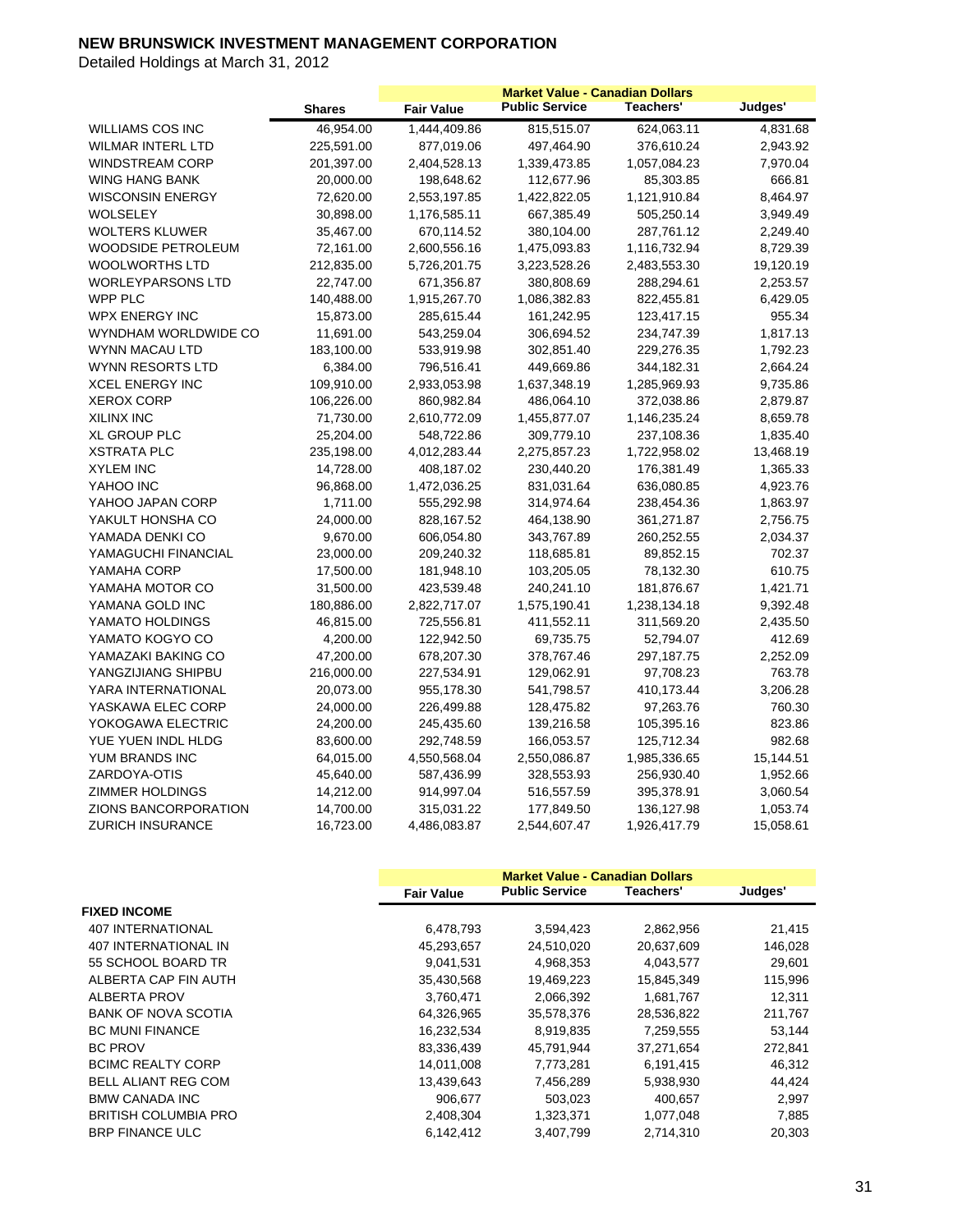|                                                 |               |                         | <b>Market Value - Canadian Dollars</b> |                         |                 |
|-------------------------------------------------|---------------|-------------------------|----------------------------------------|-------------------------|-----------------|
|                                                 | <b>Shares</b> | <b>Fair Value</b>       | <b>Public Service</b>                  | Teachers'               | Judges'         |
| <b>CADILLAC FAIRVIEW</b>                        |               | 42,340,759              | 23,266,397                             | 18,935,743              | 138,619         |
| <b>CANADA GOVT</b>                              |               | 1,307,376,214           | 713,689,539                            | 589,434,167             | 4,252,508       |
| CANADA GOVT RESIDUAL                            |               | 85,212,802              | 46,111,698                             | 38,826,375              | 274,729         |
| <b>CANADA HOUSING TRST</b>                      |               | 112,641,575             | 61,896,945                             | 50,375,854              | 368,776         |
| <b>CAPITAL POWER LP</b>                         |               | 3,028,267               | 1,680,077                              | 1,338,180               | 10,010          |
| <b>CIBC</b>                                     |               | 40,667,208              | 22,520,520                             | 18,012,513              | 134,175         |
| <b>CIBC CAPITAL TRUST</b>                       |               | 6,508,008               | 3,576,174                              | 2,910,528               | 21,307          |
| <b>CITY OF WINNIPEG</b>                         |               | 14,604,317              | 8,021,219                              | 6,535,270               | 47,828          |
| COGECO CABLE INC                                |               | 523,278                 | 290,314                                | 231,235                 | 1,730           |
| <b>ENBRIDGE INCOME FD</b>                       |               | 2,027,848               | 1,125,046                              | 896,099                 | 6,703           |
| <b>ENBRIDGE PIPELINES</b>                       |               | 7,503,306               | 4,162,820                              | 3,315,684               | 24,802          |
| <b>EPCOR UTILITIES</b>                          |               | 4,585,226               | 2,543,875                              | 2,026,195               | 15,156          |
| <b>GE CAP CAN FUNDING</b>                       |               | 12,243,078              | 6,755,669                              | 5,447,159               | 40,250          |
| <b>GREATER TOR AIRPORT</b>                      |               | 4,369,973               | 2,424,453                              | 1,931,075               | 14,445          |
| <b>HALTON ON</b>                                |               | 6,492,958               | 3,567,903                              | 2,903,797               | 21,257          |
| <b>HSBC BANK OF CDA</b>                         |               | 5,091,297               | 2,824,642                              | 2,249,826               | 16,829          |
| HYDRO ONE INC                                   |               | 7,110,169               | 3,944,709                              | 3,141,958               | 23,502          |
| <b>HYDRO QUEBEC</b>                             |               | 65,202,848              | 35,826,987                             | 29,162,384              | 213,476         |
| <b>HYDRO-QUEBEC</b>                             |               | 6,400,672               | 3,517,192                              | 2,862,525               | 20,955          |
| JOHN DEERE CREDIT                               |               | 7,037,832               | 3,904,576                              | 3,109,993               | 23,263          |
| LAURENTIAN BK CDA                               |               | 2,511,512               | 1,393,382                              | 1,109,828               | 8,302           |
| <b>MANITOBA PROV</b>                            |               | 92,422,291              | 50,786,377                             | 41,333,334              | 302,580         |
| <b>MANITOBA PROV CDA</b>                        |               | 5,499,653               | 3,022,079                              | 2,459,569               | 18,005          |
| <b>MANUFACT LIFE INSUR</b>                      |               | 6,161,260               | 3,418,256                              | 2,722,639               | 20,366          |
| <b>MASTER CREDIT CRD TR</b>                     |               | 8,085,123               | 4,485,611                              | 3,572,787               | 26,725          |
| MILITAIR INC.                                   |               | 15,347,972              | 8,433,765                              | 6,863,960               | 50,248          |
| <b>MONTREAL PQ</b>                              |               | 11,547,784              | 6,345,548                              | 5,164,430               | 37,806          |
| NATIONAL BK CDA                                 |               | 8,077,348               | 4,481,298                              | 3,569,351               | 26,699          |
| <b>NB MUNI FINANCE</b>                          |               | 27,177,040              | 14,933,880                             | 12,154,186              | 88,975          |
| <b>NEW BRUNSWICK PROV</b>                       |               | 66,535,920              | 36,561,724                             | 29,756,365              | 217,831         |
| NEWFOUNDLAND MUNI                               |               | 10,410,763              | 5,720,751                              | 4,655,928               | 34,084          |
| NEWFOUNDLAND PROV                               |               | 24,984,613              | 13,729,134                             | 11,173,683              | 81,797          |
| NEWFOUNDLAND(PROV)                              |               | 33,509,006              | 18,412,429                             | 14,986,869              | 109,708         |
| <b>NFLD &amp; LABRADOR HYDR</b>                 |               | 12,350,216              | 6,780,514                              | 5,529,245               | 40,457          |
| NHA MBS # 96601257                              |               | 11,077,149              | 6,086,933                              | 4,953,951               | 36,265          |
| NHA MBS # 99007742                              |               | 10,559,177              | 5,802,305                              | 4,722,302               | 34,570          |
| NIAGARA ON                                      |               | 9,237,708               | 5,076,153                              | 4,131,311               | 30,243          |
| <b>NOVA SCOTIA POWER</b>                        |               | 5,017,562               | 2,783,734                              | 2,217,243               | 16,585          |
| NOVA SCOTIA PROV                                |               | 97,249,501              | 53,435,912                             | 43,495,193              | 318,396         |
| OMERS REALTY CORP                               |               | 4,787,014               | 2,630,481                              | 2,140,861               | 15,672          |
| ONTARIO HYDRO                                   |               | 7,129,208               | 3,917,525                              | 3,188,343               | 23,340          |
| <b>ONTARIO PROV</b>                             |               | 185,924,150             | 101,669,059                            | 83,649,357              | 605,735         |
| <b>ONTARIO PROV PKG</b>                         |               | 28,828,709              | 15,841,478                             | 12,892,849              | 94,382          |
| PEEL ON                                         |               | 22,120,873              | 12,155,498                             | 9,892,953               | 72,421          |
| PEI PROV                                        |               | 1,390,128               | 761,721                                | 623,847                 | 4,560           |
| PRINCE EDWARD ISLAND                            |               | 5,842,858               | 3,210,671                              | 2,613,058               | 19,129          |
| PSP CAPITAL INC                                 |               | 5,207,276               | 2,861,417                              | 2,328,811               | 17,048          |
| QUEBEC PROV<br>QUEBEC PROVINCE                  |               | 119,981,297             | 65,827,842                             | 53,761,122              | 392,333         |
| RIOCAN REAL ESTATE                              |               | 74,636,184              | 40,388,311                             | 34,007,243              | 240,630         |
| ROYAL BANK CDA                                  |               | 1,231,048<br>64,581,015 | 682,983                                | 543,996<br>28,774,767   | 4,069           |
|                                                 |               |                         | 35,594,182                             |                         | 212,067         |
| ROYAL OFFICE FINANCE                            |               | 14,037,696              | 7,713,764                              | 6,277,974               | 45,958          |
| SASKATCHEWAN PROV                               |               | 11,064,563              | 6,074,559                              | 4,953,758               | 36,246          |
| <b>SCOTIABANK TIER 1 TR</b><br>SUN LIFE FIN INC |               | 3,754,906               | 2,063,334                              | 1,679,279               | 12,293          |
| TD CAPITAL TRUST                                |               | 27,709,038<br>2,475,476 | 15,372,923<br>1,360,283                | 12,244,525<br>1,107,089 | 91,590<br>8,104 |
| <b>TERANET HOLDINGS LP</b>                      |               | 5,501,500               | 3,023,094                              | 2,460,395               | 18,011          |
| <b>TORONTO HOSPITAL</b>                         |               | 8,332,398               | 4,578,682                              | 3,726,436               | 27,279          |
| TORONTO ON                                      |               | 85,078,724              | 46,751,060                             | 38,049,125              | 278,538         |
| TOYOTA CREDIT CA INC                            |               | 6,498,538               | 3,605,377                              | 2,871,681               | 21,480          |
|                                                 |               |                         |                                        |                         |                 |